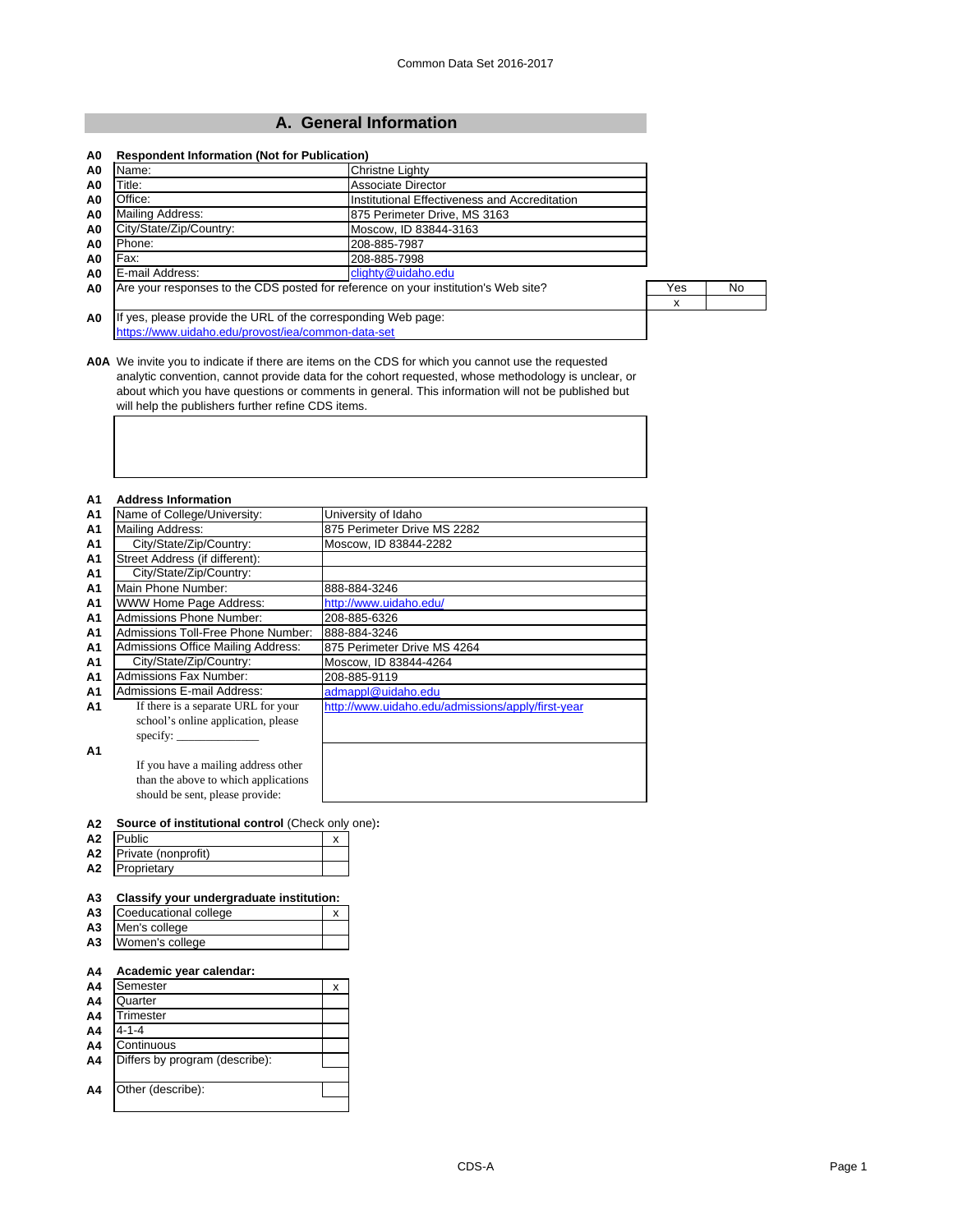### **A5 Degrees offered by your institution:**

| A5             | Certificate                | x |
|----------------|----------------------------|---|
| A <sub>5</sub> | Diploma                    |   |
| A5             | Associate                  |   |
| A5             | <b>Transfer Associate</b>  |   |
| A5             | <b>Terminal Associate</b>  |   |
| A5             | Bachelor's                 |   |
| A5             | Postbachelor's certificate | x |
| A5             | Master's                   | x |
| A5             | Post-master's certificate  | x |
| A5             | Doctoral degree            |   |
|                | research/scholarship       | х |
| А5             | Doctoral degree -          |   |
|                | professional practice      | x |
| А5             | Doctoral degree -- other   |   |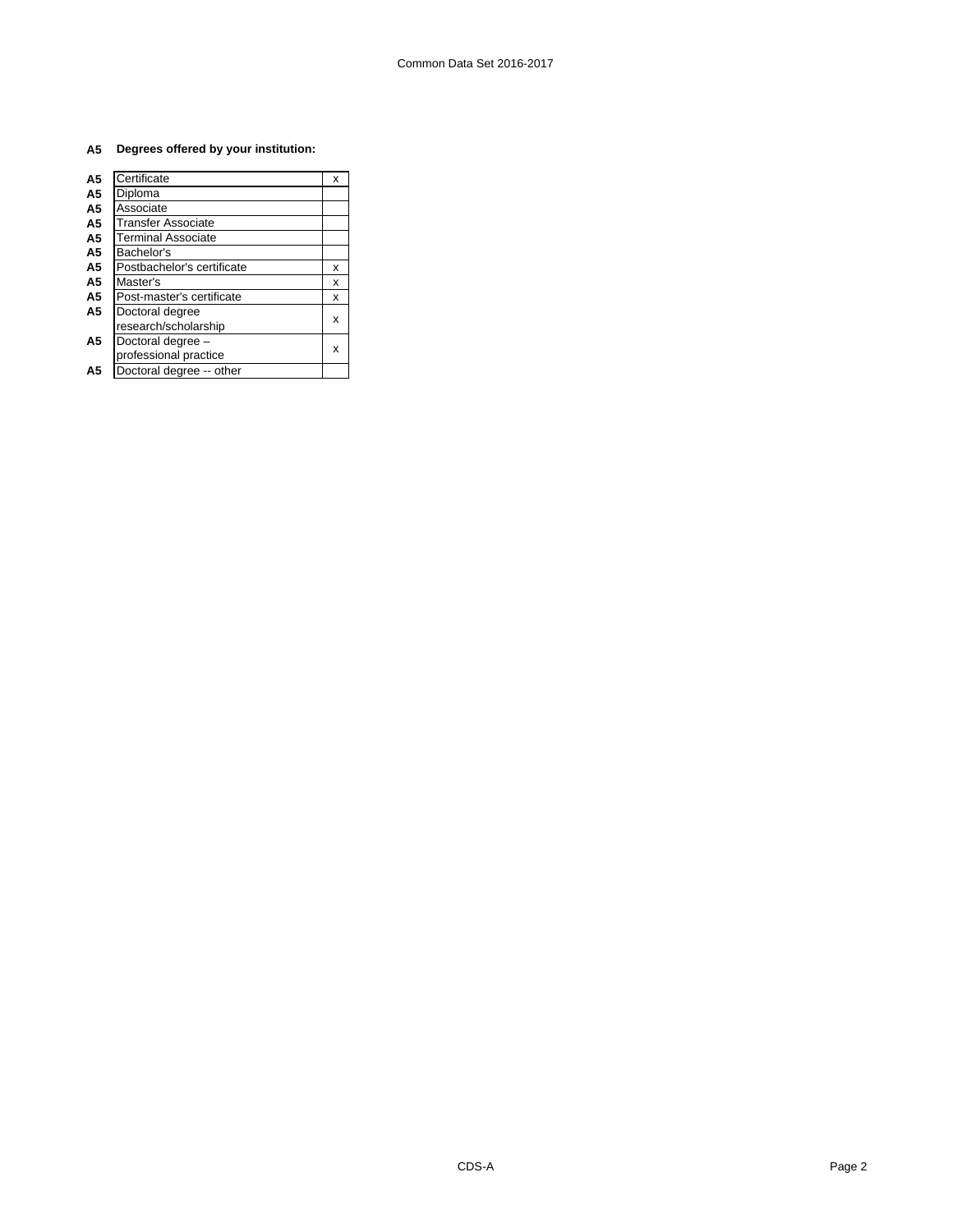## **B. ENROLLMENT AND PERSISTENCE**

**B1 Institutional Enrollment - Men and Women Provide numbers of students for each of the following categories as of the institution's official fall reporting date or as of October 15, 2016. Note: Report students formerly designated as "first professional" in the graduate cells.**

| <b>B1</b> | <b>FULL-TIME</b>                  |       | <b>PART-TIME</b> |       |        |
|-----------|-----------------------------------|-------|------------------|-------|--------|
| <b>B1</b> |                                   | Men   | Women            | Men   | Women  |
| <b>B1</b> | <b>Undergraduates</b>             |       |                  |       |        |
| <b>B1</b> | Degree-seeking, first-time        |       |                  |       |        |
|           | freshmen                          | 805   | 827              | 18    | 10     |
| <b>B1</b> | Other first-year, degree-seeking  | 288   | 227              | 38    | 43     |
| <b>B1</b> | All other degree-seeking          | 2,787 | 2,314            | 217   | 161    |
| <b>B1</b> | Total degree-seeking              | 3,880 | 3,368            | 273   | 214    |
| <b>B1</b> | All other undergraduates enrolled |       |                  |       |        |
|           | in credit courses                 | 10    | 11               | 758   | 1,072  |
| <b>B1</b> | Total undergraduates              | 3,890 | 3,379            | 1,031 | 1.286  |
| <b>B1</b> | Graduate                          |       |                  |       |        |
| <b>B1</b> | Degree-seeking, first-time        | 270   | 228              | 72    | 53     |
| <b>B1</b> | All other degree-seeking          | 449   | 360              | 336   | 253    |
| <b>B1</b> | All other graduates enrolled in   |       |                  |       |        |
|           | credit courses                    | 2     | 2                | 83    | 86     |
| <b>B1</b> | Total graduate                    | 721   | 590              | 491   | 392    |
| <b>B1</b> | Total all undergraduates          |       |                  |       | 9,586  |
| <b>B1</b> | Total all graduate                |       |                  |       | 2,194  |
| <b>B1</b> | <b>GRAND TOTAL ALL STUDENTS</b>   |       |                  |       | 11.780 |

**B2 Enrollment by Racial/Ethnic Category. Provide numbers of undergraduate students for each of the following categories as of the institution's official fall reporting date or as of October 15, 2016. Include international students only in the category "Nonresident aliens." Complete the "Total Undergraduates" column only if you cannot provide data for the first two columns. Report as your institution reports to IPEDS: persons who are Hispanic should be reported only on the Hispanic line, not under any race, and persons who are non-Hispanic multi-racial should be reported only under "Two or more races."** 

| <b>B2</b> |                                                 | Degree-Seeking<br>First-Time<br><b>First Year</b> | Degree-Seeking<br>Undergraduates<br>(include first-time<br>first-year) | Total<br>Undergraduates<br>(both degree- and<br>non-degree-seeking) |
|-----------|-------------------------------------------------|---------------------------------------------------|------------------------------------------------------------------------|---------------------------------------------------------------------|
| <b>B2</b> | Nonresident aliens                              | 39                                                | 314                                                                    | 421                                                                 |
| <b>B2</b> | Hispanic/Latino                                 | 213                                               | 538                                                                    | 956                                                                 |
| <b>B2</b> | Black or African American, non-Hispanic         | 22                                                | 86                                                                     | 131                                                                 |
| <b>B2</b> | White, non-Hispanic                             | 1.215                                             | 4,121                                                                  | 6,887                                                               |
| <b>B2</b> | American Indian or Alaska Native, non-Hispanic  | 8                                                 | 33                                                                     | 61                                                                  |
| <b>B2</b> | Asian, non-Hispanic                             | 27                                                | 73                                                                     | 169                                                                 |
| <b>B2</b> | Native Hawaiian or other Pacific Islander, non- |                                                   |                                                                        |                                                                     |
|           | Hispanic                                        | 4                                                 | 12                                                                     | 25                                                                  |
| <b>B2</b> | Two or more races, non-Hispanic                 | 88                                                | 213                                                                    | 374                                                                 |
| <b>B2</b> | Race and/or ethnicity unknown                   | 44                                                | 89                                                                     | 562                                                                 |
| <b>B2</b> | <b>TOTAL</b>                                    | 1,660                                             | 5,479                                                                  | 9.586                                                               |

### **Persistence**

**B3 Number of degrees awarded from July 1, 2015 to June 30, 2016**

| Certificate/diploma             | 33   |
|---------------------------------|------|
| Associate degrees               |      |
| Bachelor's degrees              | 1759 |
| Postbachelor's certificates     | 56   |
| Master's degrees                | 518  |
| Post-Master's certificates      | 21   |
| Doctoral degrees -              |      |
| research/scholarship            | 69   |
| Doctoral degrees - professional |      |
| practice                        | 136  |
| Doctoral degrees - other        |      |

### **Graduation Rates**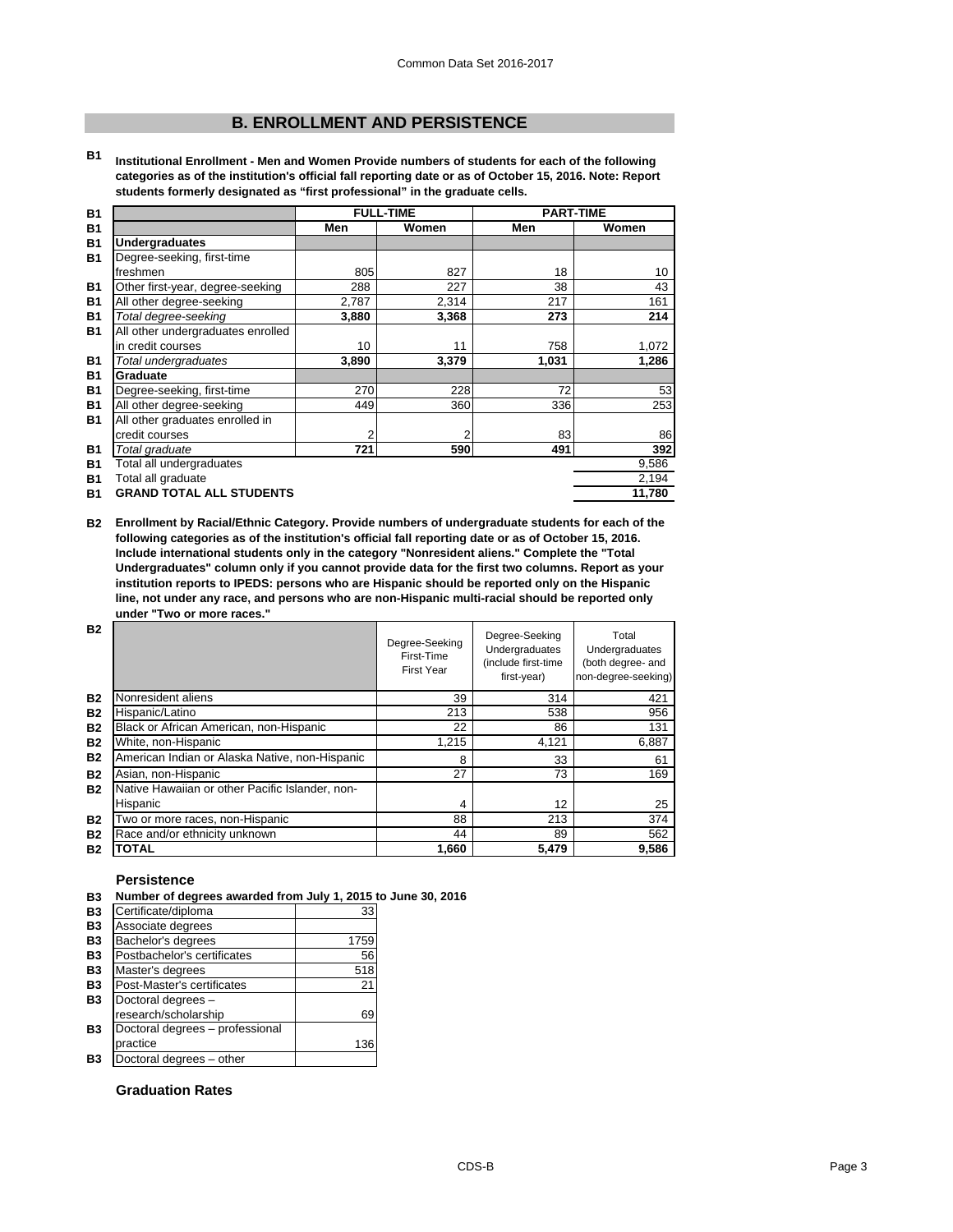The items in this section correspond to data elements collected by the IPEDS Web-based Data Collection System's Graduation Rate Survey (GRS). For complete instructions and definitions of data elements, see the IPEDS GRS instructions and glossary on the 2015 Web-based survey.

### **For Bachelor's or Equivalent Programs**

Please provide data for the Fall 2010 cohort if available. If Fall 2010 cohort data are not available, provide data for the Fall 2009 cohort.

### *Fall 2010 Cohort*

Report for the cohort of full-time first-time bachelor's (or equivalent) degree-seeking undergraduate students who entered in Fall 2010. Include in the cohort those who entered your institution during the summer term preceding Fall 2010.

| <b>B4</b>  | Initial 2010 cohort of first-time, full-time bachelor's (or equivalent) degree-seeking<br>undergraduate students; total all students:                                                                                                                                           | 1,718 |
|------------|---------------------------------------------------------------------------------------------------------------------------------------------------------------------------------------------------------------------------------------------------------------------------------|-------|
| <b>B5</b>  | Of the initial 2010 cohort, how many did not persist and did not graduate for the<br>following reasons: death, permanent disability, service in the armed forces, foreign aid<br>service of the federal government, or official church missions; total allowable<br>exclusions: |       |
| <b>B6</b>  | Final 2010 cohort, after adjusting for allowable exclusions: (subtract question B5 from<br>question B4)                                                                                                                                                                         | 1,711 |
| <b>B7</b>  | Of the initial 2010 cohort, how many completed the program in four years or less (by<br>August 31, 2014):                                                                                                                                                                       | 511   |
| <b>B8</b>  | Of the initial 2010 cohort, how many completed the program in more than four years<br>but in five years or less (after August 31, 2014 and by August 31, 2015):                                                                                                                 | 363   |
| <b>B</b> 9 | Of the initial 2010 cohort, how many completed the program in more than five years<br>but in six years or less (after August 31, 2015 and by August 31, 2016):                                                                                                                  | 85    |
|            | <b>B10</b> Total graduating within six years (sum of questions B7, B8, and B9):                                                                                                                                                                                                 | 959   |
|            | <b>B11</b> Six-year graduation rate for 2010 cohort (question B10 divided by question B6):                                                                                                                                                                                      | 56%   |

#### *Fall 2009 Cohort*

Report for the cohort of full-time first-time bachelor's (or equivalent) degree-seeking undergraduate students who entered in Fall 2009. Include in the cohort those who entered your institution during the summer term preceding Fall 2009.

| <b>B4</b>  | Initial 2008 cohort of first-time, full-time bachelor's (or equivalent) degree-seeking<br>undergraduate students; total all students:                                                                                                                                           |   |
|------------|---------------------------------------------------------------------------------------------------------------------------------------------------------------------------------------------------------------------------------------------------------------------------------|---|
| <b>B5</b>  | Of the initial 2009 cohort, how many did not persist and did not graduate for the<br>following reasons: death, permanent disability, service in the armed forces, foreign aid<br>service of the federal government, or official church missions; total allowable<br>exclusions: |   |
| B6.        | Final 2009 cohort, after adjusting for allowable exclusions: (subtract question B5 from<br>question B4)                                                                                                                                                                         | 0 |
| <b>B7</b>  | Of the initial 2009 cohort, how many completed the program in four years or less (by<br>August 31, 2013):                                                                                                                                                                       |   |
| <b>B8</b>  | Of the initial 2009 cohort, how many completed the program in more than four years<br>but in five years or less (after August 31, 2013 and by August 31, 2014):                                                                                                                 |   |
| <b>B9</b>  | Of the initial 2008 cohort, how many completed the program in more than five years<br>but in six years or less (after August 31, 2013 and by August 31, 2014):                                                                                                                  |   |
| <b>B10</b> | Total graduating within six years (sum of questions B7, B8, and B9):                                                                                                                                                                                                            |   |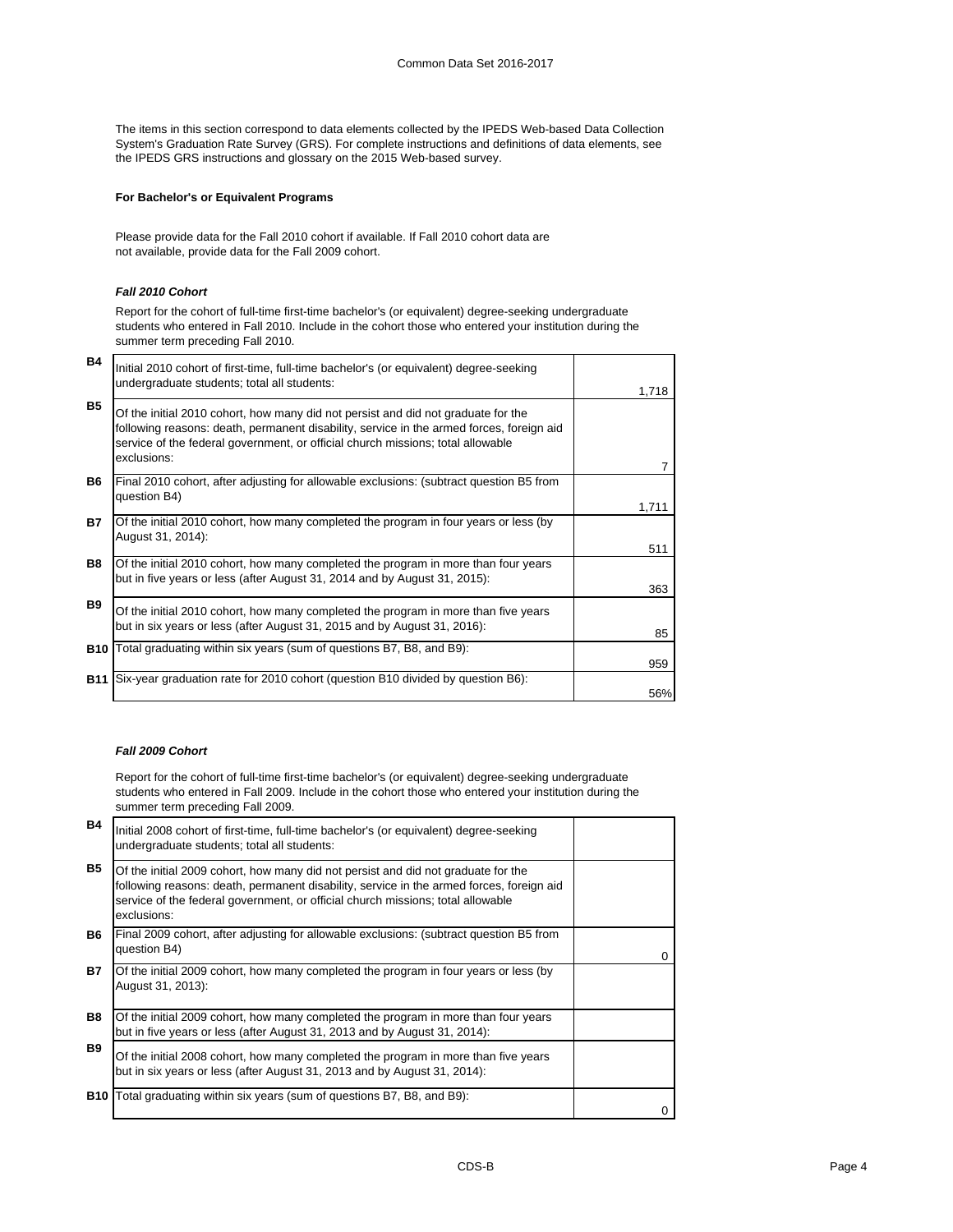**B11** Six-year graduation rate for 2009 cohort (question B10 divided by question B6): #DIV/0!

### **For Two-Year Institutions**

Please provide data for the 2013 cohort if available. If 2013 cohort data are not available, provide data for the 2012 cohort.

### *2013 Cohort*

|            | <b>B12</b> Initial 2013 cohort, total of first-time, full-time degree/certificate-seeking students:                                                                                                                                                                                        |  |
|------------|--------------------------------------------------------------------------------------------------------------------------------------------------------------------------------------------------------------------------------------------------------------------------------------------|--|
|            | <b>B13</b> Of the initial 2013 cohort, how many did not persist and did not graduate for the<br>following reasons: death, permanent disability, service in the armed forces, foreign aid<br>service of the federal government, or official church missions; total allowable<br>exclusions: |  |
|            | <b>B14</b> Final 2013 cohort, after adjusting for allowable exclusions (Subtract question B13 from<br>question B12):                                                                                                                                                                       |  |
| <b>B15</b> | Completers of programs of less than two years duration (total):                                                                                                                                                                                                                            |  |
| <b>B16</b> | Completers of programs of less than two years within 150 percent of normal time:                                                                                                                                                                                                           |  |
| <b>B17</b> | Completers of programs of at least two but less than four years (total):                                                                                                                                                                                                                   |  |
|            | <b>B18</b> Completers of programs of at least two but less than four-years within 150 percent of<br>normal time:                                                                                                                                                                           |  |
| <b>B19</b> | Total transfers-out (within three years) to other institutions:                                                                                                                                                                                                                            |  |
| <b>B20</b> | Total transfers to two-year institutions:                                                                                                                                                                                                                                                  |  |
|            | <b>B21</b> Total transfers to four-year institutions:                                                                                                                                                                                                                                      |  |

#### *2012 Cohort*

| <b>B12</b> Initial 2012 cohort, total of first-time, full-time degree/certificate-seeking students:                                                                                                                                                                                        |          |
|--------------------------------------------------------------------------------------------------------------------------------------------------------------------------------------------------------------------------------------------------------------------------------------------|----------|
| <b>B13</b> Of the initial 2012 cohort, how many did not persist and did not graduate for the<br>following reasons: death, permanent disability, service in the armed forces, foreign aid<br>service of the federal government, or official church missions; total allowable<br>exclusions: |          |
| <b>B14</b> Final 2012 cohort, after adjusting for allowable exclusions (Subtract question B13 from<br>question B12):                                                                                                                                                                       | $\Omega$ |
| <b>B15</b> Completers of programs of less than two years duration (total):                                                                                                                                                                                                                 |          |
| <b>B16</b> Completers of programs of less than two years within 150 percent of normal time:                                                                                                                                                                                                |          |
| <b>B17</b> Completers of programs of at least two but less than four years (total):                                                                                                                                                                                                        |          |
| <b>B18</b> Completers of programs of at least two but less than four-years within 150 percent of                                                                                                                                                                                           |          |
| normal time:                                                                                                                                                                                                                                                                               |          |
| <b>B19</b> Total transfers-out (within three years) to other institutions:                                                                                                                                                                                                                 |          |
| <b>B20</b> Total transfers to two-year institutions:                                                                                                                                                                                                                                       |          |
| <b>B21</b> Total transfers to four-year institutions:                                                                                                                                                                                                                                      |          |

### **Retention Rates**

Report for the cohort of all full-time, first-time bachelor's (or equivalent) degree-seeking undergraduate students who entered in Fall 2015 (or the preceding summer term). The initial cohort may be adjusted for students who departed for the following reasons: death, permanent disability, service in the armed forces, foreign aid service of the federal government or official church missions. No other adjustments to the initial cohort should be made.

| <b>B22</b> For the cohort of all full-time bachelor's (or equivalent) degree-seeking undergraduate |        |
|----------------------------------------------------------------------------------------------------|--------|
| students who entered your institution as freshmen in Fall 2015 (or the preceding                   |        |
| summer term), what percentage was enrolled at your institution as of the date your                 |        |
| linstitution calculates its official enrollment in Fall 2016?                                      |        |
|                                                                                                    | 77.40% |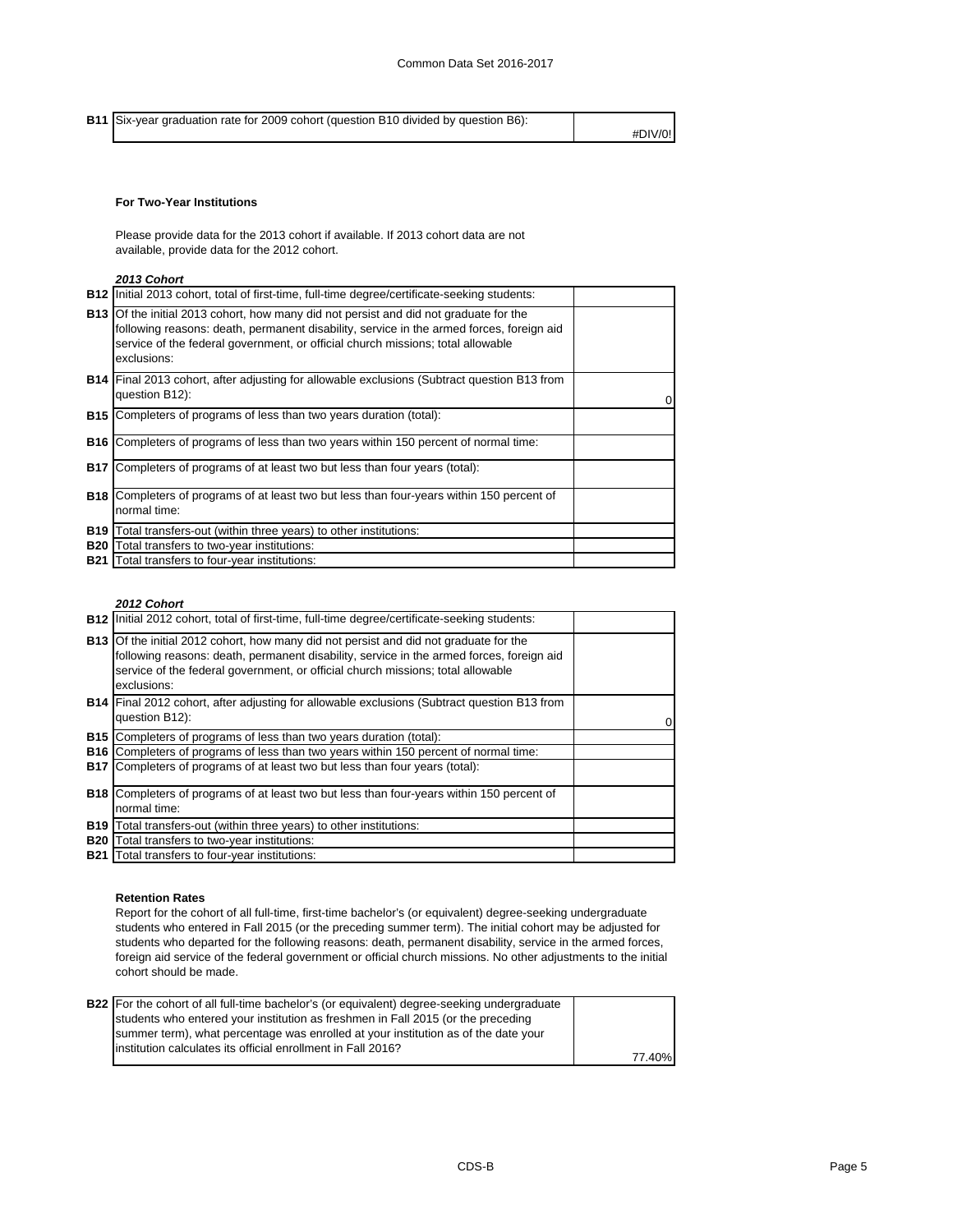### **C. FIRST-TIME, FIRST-YEAR (FRESHMAN) ADMISSION**

### **Applications**

**C1 First-time, first-year, (freshmen) students: Provide the number of degree-seeking, first-time, firstyear students who applied, were admitted, and enrolled (full- or part-time) in Fall 2016. Include early decision, early action, and students who began studies during summer in this cohort. Applicants should include only those students who fulfilled the requirements for consideration for admission (i.e., who completed actionable applications) and who have been notified of one of the following actions: admission, nonadmission, placement on waiting list, or application withdrawn (by applicant or institution). Admitted applicants should include wait-listed students who were subsequently offered admission.**

| C <sub>1</sub> | [otal first-time, first-year (freshman) men who applied               | 2932          |  |
|----------------|-----------------------------------------------------------------------|---------------|--|
| C <sub>1</sub> | Total first-time, first-year (freshman) women who applied             | 3021          |  |
|                |                                                                       |               |  |
| C <sub>1</sub> | Total first-time, first-year (freshman) men who were admitted         | 2142          |  |
| C1             | Total first-time, first-year (freshman) women who were admitted       | 2376          |  |
|                |                                                                       |               |  |
| C <sub>1</sub> | Total full-time, first-time, first-year (freshman) men who enrolled   | 805           |  |
| C <sub>1</sub> | Total part-time, first-time, first-year (freshman) men who enrolled   | 18            |  |
|                |                                                                       |               |  |
| C <sub>1</sub> | Fotal full-time, first-time, first-year (freshman) women who enrolled | 827           |  |
| C <sub>1</sub> | Total part-time, first-time, first-year (freshman) women who enrolled | 10            |  |
|                | Total                                                                 | 1660 FT: 1632 |  |

#### **C2 Freshman wait-listed students (students who met admission requirements but whose final admission was contingent on space availability)**

|                |                                                                  | Yes | No |
|----------------|------------------------------------------------------------------|-----|----|
| C <sub>2</sub> | Do you have a policy of placing students on a waiting list?      |     | x  |
| C <sub>2</sub> | yes, please answer the questions below for Fall 2016 admissions: |     |    |
| C <sub>2</sub> | Number of qualified applicants offered a place on waiting list   |     |    |
| C <sub>2</sub> | Number accepting a place on the waiting list                     |     |    |
| C <sub>2</sub> | Number of wait-listed students admitted                          |     |    |
|                |                                                                  | Yes | No |
| C <sub>2</sub> | Is your waiting list ranked?                                     |     |    |
| C <sub>2</sub> | yes, do you release that information to students?                |     |    |
| C <sub>2</sub> | Do you release that information to school counselors?            |     |    |

### **Admission Requirements**

| C <sub>3</sub> | High school completion requirement                |   |
|----------------|---------------------------------------------------|---|
| C <sub>3</sub> | High school diploma is required and GED is        | x |
|                | accepted                                          |   |
| C <sub>3</sub> | High school diploma is required and GED is not    |   |
|                | accepted                                          |   |
| C <sub>3</sub> | High school diploma or equivalent is not required |   |
|                |                                                   |   |

#### **C4 Does your institution require or recommend a general college-preparatory program for degreeseeking students?**

| C4 | Require                          |  |
|----|----------------------------------|--|
|    | C4 Recommend                     |  |
|    | C4 Neither require nor recommend |  |

#### **C5 Distribution of high school units required and/or recommended.** Specify the distribution of academic high school course units required and/or recommended of all or most degree-seeking students using Carnegie units (one unit equals one year of study or its equivalent). If you use a different system for calculating units, please convert.

| C <sub>5</sub> |                                     | <b>Units</b> | <b>Units</b> |
|----------------|-------------------------------------|--------------|--------------|
|                |                                     | Required     | Recommended  |
| C <sub>5</sub> | Total academic units                | 15           |              |
| C <sub>5</sub> | English                             | 4            |              |
| C <sub>5</sub> | <b>Mathematics</b>                  | 3            |              |
| C <sub>5</sub> | Science                             | 3            |              |
| C <sub>5</sub> | Of these, units that must be<br>lab |              |              |
| C <sub>5</sub> | Foreign language                    |              |              |
| C <sub>5</sub> | Social studies                      | 2.5          |              |
| C <sub>5</sub> | History                             |              |              |
| C <sub>5</sub> | Academic electives                  | 1.5          |              |
| C <sub>5</sub> | <b>Computer Science</b>             |              |              |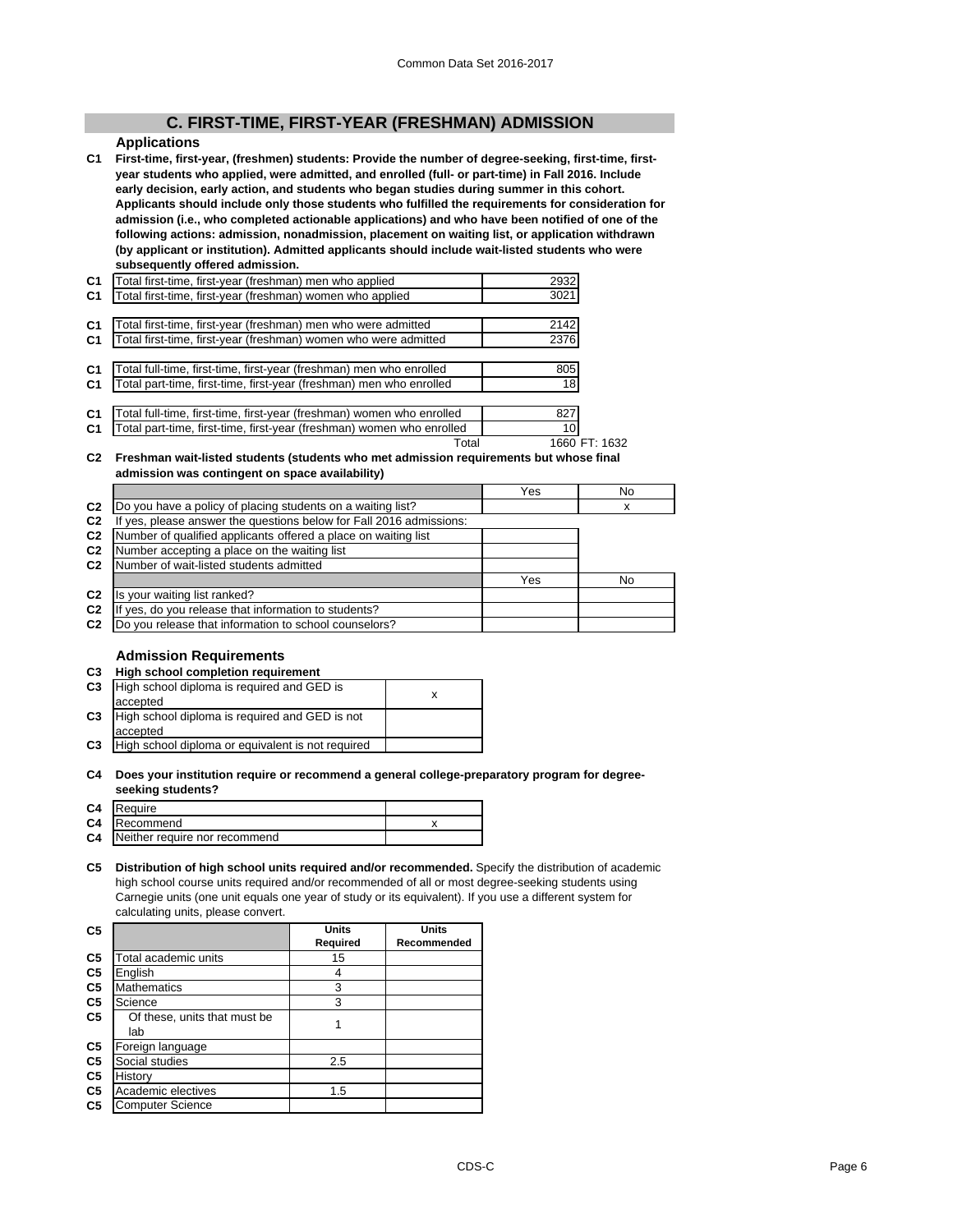| <b>C5</b> Visual/Performing Arts |  |
|----------------------------------|--|
| <b>C5</b> Other (specify)        |  |

### **Basis for Selection**

**C6** Do you have an open admission policy, under which virtually all secondary school graduates or students with GED equivalency diplomas are admitted without regard to academic record, test scores, or other qualifications? If so, check which applies:

| C <sub>6</sub> | Open admission policy as described above for all students         |  |
|----------------|-------------------------------------------------------------------|--|
| C <sub>6</sub> | Open admission policy as described above for most students, but-- |  |
| C <sub>6</sub> | selective admission for out-of-state students                     |  |
| C <sub>6</sub> | selective admission to some programs                              |  |
| C6             | other (explain):                                                  |  |
|                |                                                                   |  |

#### **C7 Relative importance of each of the following academic and nonacademic factors in first-time, firstyear, degree-seeking (freshman) admission decisions.**

| C7 |                                   | <b>Very Important</b> | Important | <b>Considered</b> | <b>Not Considered</b> |
|----|-----------------------------------|-----------------------|-----------|-------------------|-----------------------|
| C7 | Academic                          |                       |           |                   |                       |
| C7 | Rigor of secondary school         |                       |           |                   |                       |
|    | record                            |                       |           |                   | X                     |
| C7 | Class rank                        |                       |           |                   | X                     |
| C7 | Academic GPA                      | x                     |           |                   |                       |
| C7 | Standardized test scores          | x                     |           |                   |                       |
| C7 | <b>Application Essay</b>          |                       |           |                   | X                     |
| C7 | Recommendation(s)                 |                       |           |                   | x                     |
| C7 | <b>Nonacademic</b>                |                       |           |                   |                       |
| C7 | Interview                         |                       |           |                   | X                     |
| C7 | <b>Extracurricular activities</b> |                       |           |                   | X                     |
| C7 | Talent/ability                    |                       |           |                   | X                     |
| C7 | Character/personal qualities      |                       |           |                   | X                     |
| C7 | First generation                  |                       |           |                   | X                     |
| C7 | Alumni/ae relation                |                       |           |                   | X                     |
| C7 | Geographical residence            |                       |           |                   | X                     |
| C7 | State residency                   |                       |           |                   | x                     |
| C7 | Religious                         |                       |           |                   | x                     |
|    | affiliation/commitment            |                       |           |                   |                       |
| C7 | Racial/ethnic status              |                       |           |                   | x                     |
| C7 | Volunteer work                    |                       |           |                   | x                     |
| C7 | Work experience                   |                       |           |                   | x                     |
| C7 | Level of applicant's interest     |                       |           |                   |                       |

### **SAT and ACT Policies**

**C8 Entrance exams**  Yes No **C8A** Does your institution make use of SAT, ACT, or SAT Subject Test x scores in admission decisions for first-time, first-year, degree-seeking applicants?

**C8A** If yes, place check marks in the appropriate boxes below to reflect your institution's policies for use in admission for Fall 2018.

| C8A |                                         | <b>ADMISSION</b> |           |                         |                                        |                 |
|-----|-----------------------------------------|------------------|-----------|-------------------------|----------------------------------------|-----------------|
| C8A |                                         | Require          | Recommend | <b>Require for Some</b> | <b>Consider if</b><br><b>Submitted</b> | <b>Not Used</b> |
|     | <b>C8A SAT or ACT</b>                   |                  |           |                         |                                        |                 |
|     | <b>C8A ACT only</b>                     |                  |           |                         |                                        |                 |
|     | <b>C8A SAT only</b>                     |                  |           |                         |                                        |                 |
|     | <b>C8A SAT and SAT Subject Tests or</b> |                  |           |                         |                                        |                 |
|     | <b>ACT</b>                              |                  |           | x                       |                                        |                 |
|     | <b>C8A SAT Subject Tests only</b>       |                  |           |                         |                                        |                 |

**C8B** If your institution will make use of the ACT in admission decisions for first-time, first-year, degree-seeking applicants for Fall 2018, please indicate which ONE of the following applies: (regardless of whether the writing score will be used in the admissions process):

**C8B** ACT with writing required

**C8B** ACT with writing recommended

**C8B** ACT with or without writing accepted **ACT X** ACT **X** ACT **X** ACT **X** ACT **X** ACT **X** ACT **X** ACT **X** ACT **X** ACT **X** ACT **X** ACT **X** ACT **X** ACT **X** ACT **X** ACT **X** ACT **X** ACT **X** ACT **X** ACT **X** ACT **X** ACT **X** A

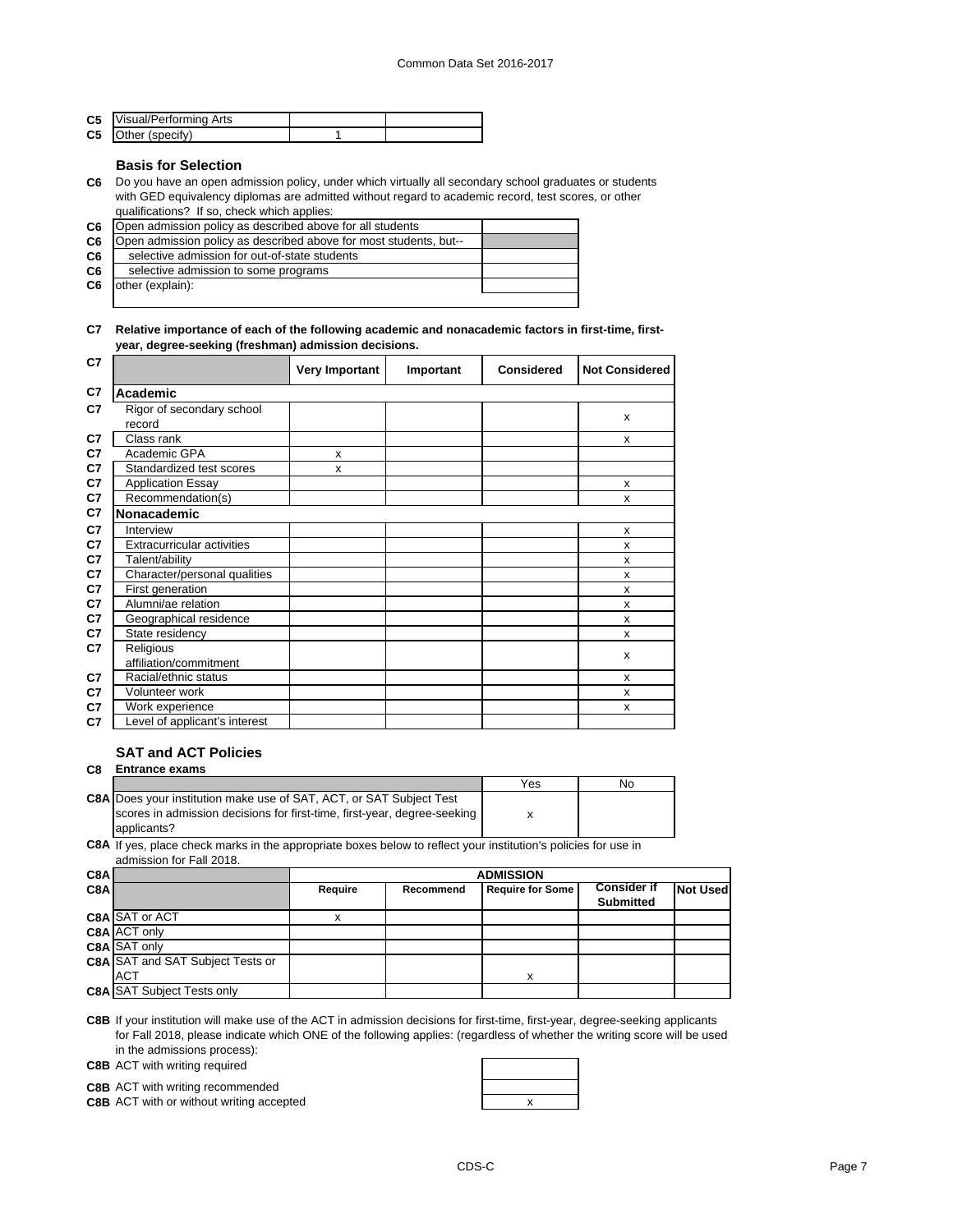| C8B If your institution will make use of the SAT in admission decisions for first-time, first-year, degree-seeking applicants |
|-------------------------------------------------------------------------------------------------------------------------------|
| for Fall 2018 please indicate which ONE of the following applies (regardless of whether the Essay score will be used          |
| in the admissions process:                                                                                                    |

|  |  | <b>C8B</b> SAT with Essay component required |  |
|--|--|----------------------------------------------|--|

**C8B** SAT with Essay component recommended

**C8D** Yes

**C8B** SAT with or without Essay component accepted **EXACT AND SET A** X

**C8C** Please indicate how your institution will use the SAT or ACT writing component; check all that apply:

| C8C |                                              | <b>SAT</b> essay | <b>ACT</b> essay |
|-----|----------------------------------------------|------------------|------------------|
|     | <b>C8C</b> For admission                     |                  |                  |
|     | <b>C8C</b> For placement                     |                  |                  |
|     | <b>C8C</b> For advising                      |                  |                  |
|     | <b>C8C</b> In place of an application essay  |                  |                  |
| C8C |                                              |                  |                  |
|     | As a validity check on the application essay |                  |                  |
|     | C8C No college policy as of now              |                  |                  |
|     | C8C Not using essay component                | x                |                  |
|     |                                              |                  |                  |

**C8D In addition**, does your institution use applicants' test scores for academic advising?

| <b>C8E</b> Latest date by which SAT or ACT scores must be received for fall- |  |
|------------------------------------------------------------------------------|--|
| C8E Latest date by which SAT Subject Test scores must be received for        |  |
| fall-term admission                                                          |  |

|     | C8F If necessary, use this space to clarify your test policies (e.g., if tests are recommended for some students, |
|-----|-------------------------------------------------------------------------------------------------------------------|
| C8F |                                                                                                                   |

**C8G** Please indicate which tests your institution uses for placement (e.g., state tests):

| C8G SAT                          |          |
|----------------------------------|----------|
| C8G ACT                          |          |
| <b>C8G</b> SAT Subject Tests     |          |
| C8G AP                           |          |
|                                  | x        |
| <b>C8G</b> Institutional Exam    |          |
| <b>C8G</b> State Exam (specify): |          |
|                                  | C8G CLEP |

#### **Freshman Profile**

Provide percentages for ALL enrolled, degree-seeking, full-time and part-time, first-time, first-year (freshman) students enrolled in Fall 2016, including students who began studies during summer, international students/nonresident aliens, and students admitted under special arrangements.

**C9 Percent and number of first-time, first-year (freshman) students enrolled in Fall 2016 who submitted national standardized (SAT/ACT) test scores. Include information for ALL enrolled, degree-seeking, first-time, first-year (freshman) students who submitted test scores. Do not include partial test scores (e.g., mathematics scores but not critical reading for a category of students) or combine other standardized test results (such as TOEFL) in this item.** *Do* **not convert SAT scores to ACT scores and vice versa.** *Do* **convert New SAT scores (2016) to Old SAT scores using the College Board's concordance tools and tables (sat.org/concordance).**

| C9 | Percent submitting SAT scores |                 | 88% Number submitting SAT scores |                   | 1457 |
|----|-------------------------------|-----------------|----------------------------------|-------------------|------|
| C9 | Percent submitting ACT scores |                 | 50% Number submitting ACT scores |                   | 825  |
|    | Mean                          |                 |                                  |                   |      |
| C9 |                               | 25th Percentile | 75th Percentile I                | SAT Comb Avg 1053 |      |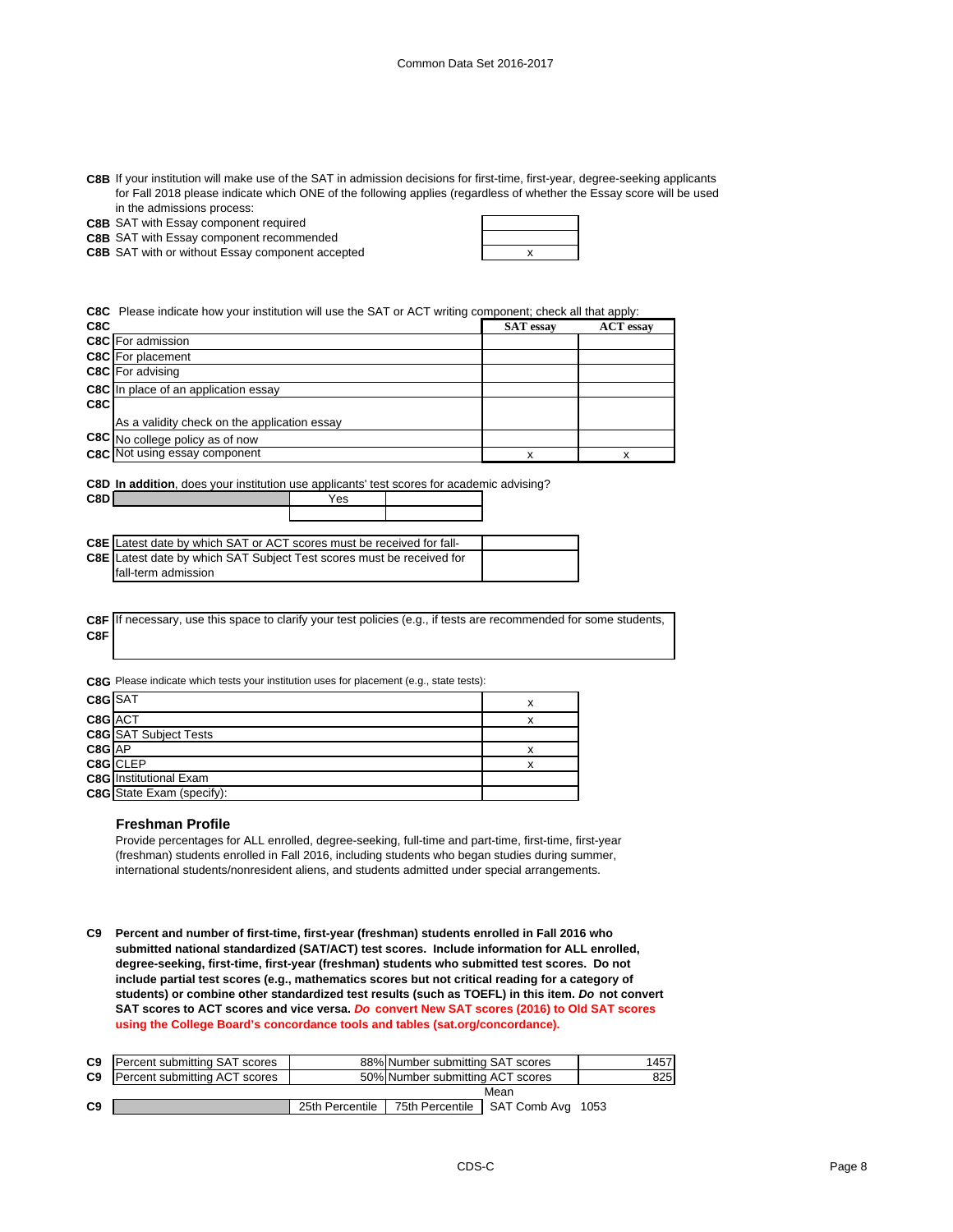| C <sub>9</sub> | <b>SAT Critical Reading</b> | 470 | 590 | 532  |
|----------------|-----------------------------|-----|-----|------|
| C <sub>9</sub> | <b>SAT Math</b>             | 460 | 580 | 522  |
|                | <b>SAT Writing</b>          | 450 | 560 | 498  |
|                | <b>SAT Essay</b>            |     |     |      |
| C <sub>9</sub> | <b>ACT Composite</b>        |     |     | 23.9 |
| C <sub>9</sub> | <b>ACT Math</b>             | 20  |     |      |
| C <sub>9</sub> | <b>ACT English</b>          | 20  | 27  |      |
| C <sub>9</sub> | <b>ACT Writing</b>          |     |     |      |

**C9** Percent of first-time, first-year (freshman) students with scores in each range:

| C <sub>9</sub> |                         | <b>SAT Critical</b>  |                    |                    |
|----------------|-------------------------|----------------------|--------------------|--------------------|
|                |                         | Reading              | <b>SAT Math</b>    | <b>SAT Writing</b> |
| C <sub>9</sub> | 700-800                 | 4%                   | 3%                 | 2%                 |
| C <sub>9</sub> | 600-699                 | 20%                  | 17%                | 12%                |
| C <sub>9</sub> | 500-599                 | 40%                  | 39%                | 39%                |
| C <sub>9</sub> | 400-499                 | 30%                  | 34%                | 37%                |
| C <sub>9</sub> | 300-399                 | 6%                   | 6%                 | 9%                 |
| C <sub>9</sub> | 200-299                 | 0%                   | 1%                 | 1%                 |
|                | Totals should = 100%    | 100%                 | 100%               | 100%               |
| C <sub>9</sub> |                         | <b>ACT Composite</b> | <b>ACT English</b> | <b>ACT Math</b>    |
| C <sub>9</sub> | 30-36                   | 11%                  | 14%                | 10%                |
| C <sub>9</sub> | 24-29                   | 40%                  | 33%                | 44%                |
| C <sub>9</sub> | 18-23                   | 43%                  | 39%                | 33%                |
| C <sub>9</sub> | $12 - 17$               | 6%                   | 13%                | 13%                |
| C <sub>9</sub> | $6 - 11$                | $0\%$                | 1%                 | $0\%$              |
| C <sub>9</sub> | Below 6                 | $0\%$                |                    | 0%                 |
|                | Totals should = $100\%$ | 100%                 | 100%               | 100%               |

**C10** Percent of all degree-seeking, first-time, first-year (freshman) students who had high school class rank within each of the following ranges (report information for those students from whom you collected high school rank information).

| <b>C10</b> Percent in top tenth of high school graduating class                             | 19% |                           |     |
|---------------------------------------------------------------------------------------------|-----|---------------------------|-----|
| C10 Percent in top quarter of high school graduating class                                  | 44% |                           |     |
| <b>C10</b> Percent in top half of high school graduating class                              |     | 73% $Top half +$          |     |
| C10 Percent in bottom half of high school graduating class                                  |     | 27% bottom half = $100\%$ |     |
| <b>C10</b> Percent in bottom quarter of high school graduating class                        | 7%  |                           |     |
| C10   Percent of total first-time, first-year (freshmen) students who submitted high school |     |                           |     |
| class rank:                                                                                 |     |                           | 58% |

**C11** Percentage of all enrolled, degree-seeking, first-time, first-year (freshman) students who had high school grade-point averages within each of the following ranges (using 4.0 scale). Report information only for those students from whom you collected high school GPA.

|                 | C11 Percent who had GPA of 3.75 and higher    | 29.71%  |
|-----------------|-----------------------------------------------|---------|
| C <sub>11</sub> | Percent who had GPA between 3.50 and 3.74     | 18.91%  |
| C <sub>11</sub> | Percent who had GPA between 3.25 and 3.49     | 17.19%  |
|                 | C11 Percent who had GPA between 3.00 and 3.24 | 14.18%  |
| C <sub>11</sub> | Percent who had GPA between 2.50 and 2.99     | 16.82%  |
|                 | C11 Percent who had GPA between 2.0 and 2.49  | 3.07%   |
| C <sub>11</sub> | Percent who had GPA between 1.0 and 1.99      | 0.12%   |
|                 | C11 Percent who had GPA below 1.0             | 0.00%   |
|                 | Totals should = 100%                          | 100.00% |
|                 |                                               |         |

| C12 Average high school GPA of all degree-seeking, first-time, first-year |        |
|---------------------------------------------------------------------------|--------|
| (freshman) students who submitted GPA:                                    | 3.41   |
| C12 Percent of total first-time, first-year (freshman) students who       |        |
| submitted high school GPA:                                                | 98.13% |

### **Admission Policies**

### **C13 Application Fee**

| C <sub>13</sub> |                                       | Yes     | No |
|-----------------|---------------------------------------|---------|----|
|                 | C13   Does your institution have an   |         |    |
|                 | application fee?                      |         |    |
|                 | <b>C13</b> Amount of application fee: | \$60.00 |    |
| C <sub>13</sub> |                                       | Yes     | No |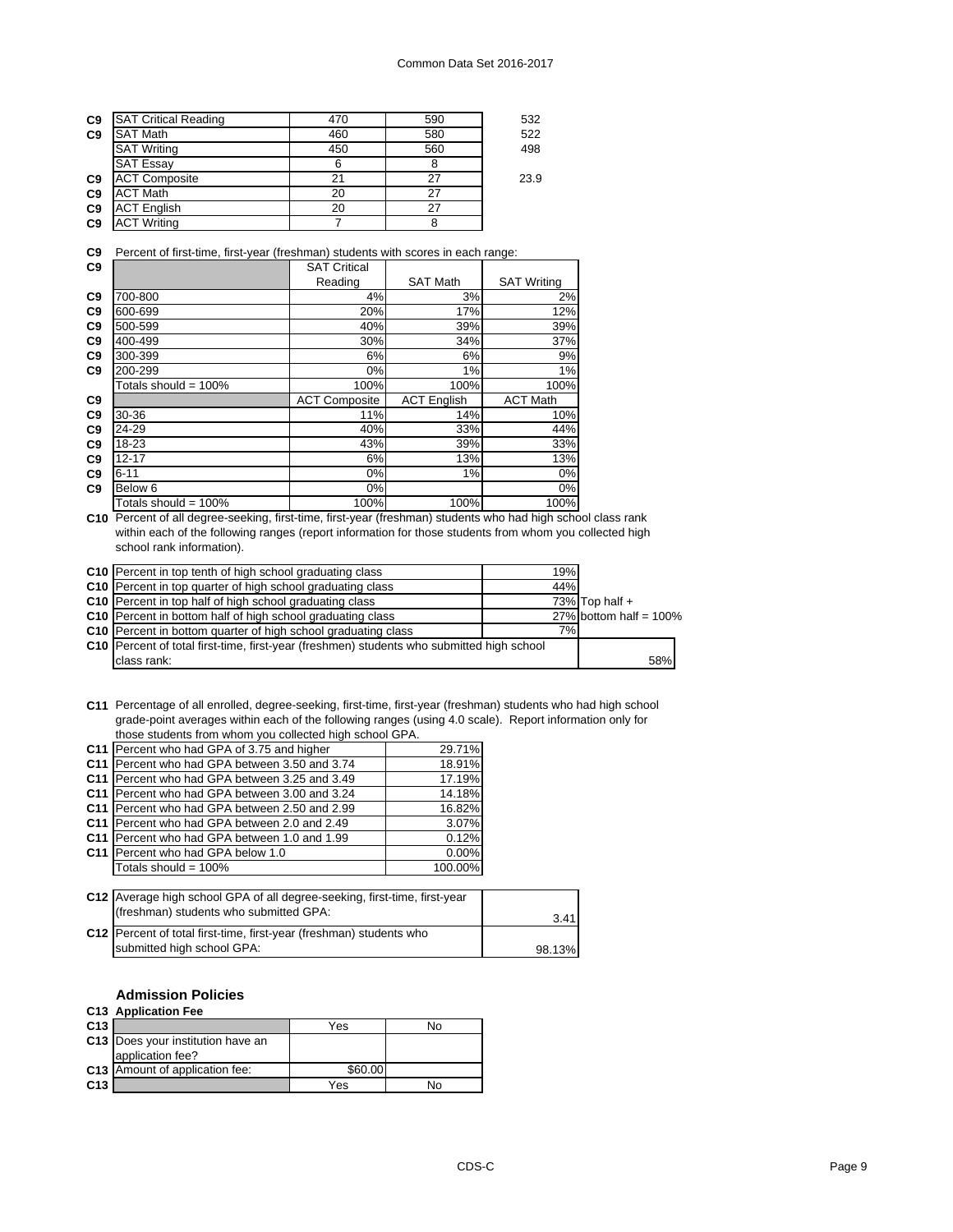|                               | C13 Can it be waived for applicants<br>with financial need?                                                                                                                                                                                                                                                                                                                                                                                                                                                                                        |        | x             |     |    |
|-------------------------------|----------------------------------------------------------------------------------------------------------------------------------------------------------------------------------------------------------------------------------------------------------------------------------------------------------------------------------------------------------------------------------------------------------------------------------------------------------------------------------------------------------------------------------------------------|--------|---------------|-----|----|
|                               | C13 If you have an application fee and an on-line application option,<br>C13 Same fee:                                                                                                                                                                                                                                                                                                                                                                                                                                                             |        |               |     |    |
|                               | C <sub>13</sub> Free:<br>C13 Reduced:                                                                                                                                                                                                                                                                                                                                                                                                                                                                                                              | x      |               |     |    |
| C13                           |                                                                                                                                                                                                                                                                                                                                                                                                                                                                                                                                                    | Yes    | No            |     |    |
|                               | C13 Can on-line application fee be<br>waived for applicants with<br>financial need?                                                                                                                                                                                                                                                                                                                                                                                                                                                                |        | x             |     |    |
|                               | C14 Application closing date                                                                                                                                                                                                                                                                                                                                                                                                                                                                                                                       |        |               |     |    |
| C14                           |                                                                                                                                                                                                                                                                                                                                                                                                                                                                                                                                                    | Yes    | No            |     |    |
|                               | C14 Does your institution have an<br>application closing date?                                                                                                                                                                                                                                                                                                                                                                                                                                                                                     | x      |               |     |    |
|                               | C14 Application closing date (fall):                                                                                                                                                                                                                                                                                                                                                                                                                                                                                                               | 8/1    |               |     |    |
|                               | C14 Priority date:                                                                                                                                                                                                                                                                                                                                                                                                                                                                                                                                 | 2/15   |               |     |    |
| C <sub>15</sub>               |                                                                                                                                                                                                                                                                                                                                                                                                                                                                                                                                                    |        |               | Yes | No |
|                               | C15 Are first-time, first-year students accepted for terms other than                                                                                                                                                                                                                                                                                                                                                                                                                                                                              |        |               | x   |    |
|                               |                                                                                                                                                                                                                                                                                                                                                                                                                                                                                                                                                    |        |               |     |    |
| C <sub>17</sub><br>C17<br>C17 | C16 Notification to applicants of admission decision sent (fill in one only)<br>C16 On a rolling basis beginning<br>(data):<br>$C16$ By (date):<br>C <sub>16</sub> Other:<br>C17 Reply policy for admitted applicants (fill in one only)<br>C17 Must reply by (date):<br>C17 No set date:<br>C17 Must reply by May 1 or within<br>weeks if notified<br>thereafter<br>C17 Other:<br>C17 Deadline for housing deposit (MM/DD):<br>C17 Amount of housing deposit:<br>C17 Refundable if student does not enroll?<br>Yes, in full<br>Yes, in part<br>No | х<br>x | 9/6<br>200.00 |     |    |
| C <sub>18</sub>               | C18 Deferred admission                                                                                                                                                                                                                                                                                                                                                                                                                                                                                                                             |        |               | Yes | No |
|                               | C18 Does your institution allow students to postpone enrollment after<br>admission?                                                                                                                                                                                                                                                                                                                                                                                                                                                                |        |               |     |    |
| C <sub>18</sub>               | If yes, maximum period of postponement:                                                                                                                                                                                                                                                                                                                                                                                                                                                                                                            |        |               |     |    |
| C <sub>19</sub>               | C19 Early admission of high school students                                                                                                                                                                                                                                                                                                                                                                                                                                                                                                        |        |               | Yes | No |
|                               | C19 Does your institution allow high school students to enroll as full-time,                                                                                                                                                                                                                                                                                                                                                                                                                                                                       |        |               |     |    |
|                               | first-time, first-year (freshman) students one year or more before high<br>school graduation?                                                                                                                                                                                                                                                                                                                                                                                                                                                      |        |               |     | x  |
|                               |                                                                                                                                                                                                                                                                                                                                                                                                                                                                                                                                                    |        |               |     |    |

Question removed from CDS.

#### **Early Decision and Early Action Plans**

| C <sub>21</sub> | $ariv$<br><b>Decision</b><br>--- |     |    |
|-----------------|----------------------------------|-----|----|
| C <sub>21</sub> |                                  | Yes | No |
|                 |                                  |     |    |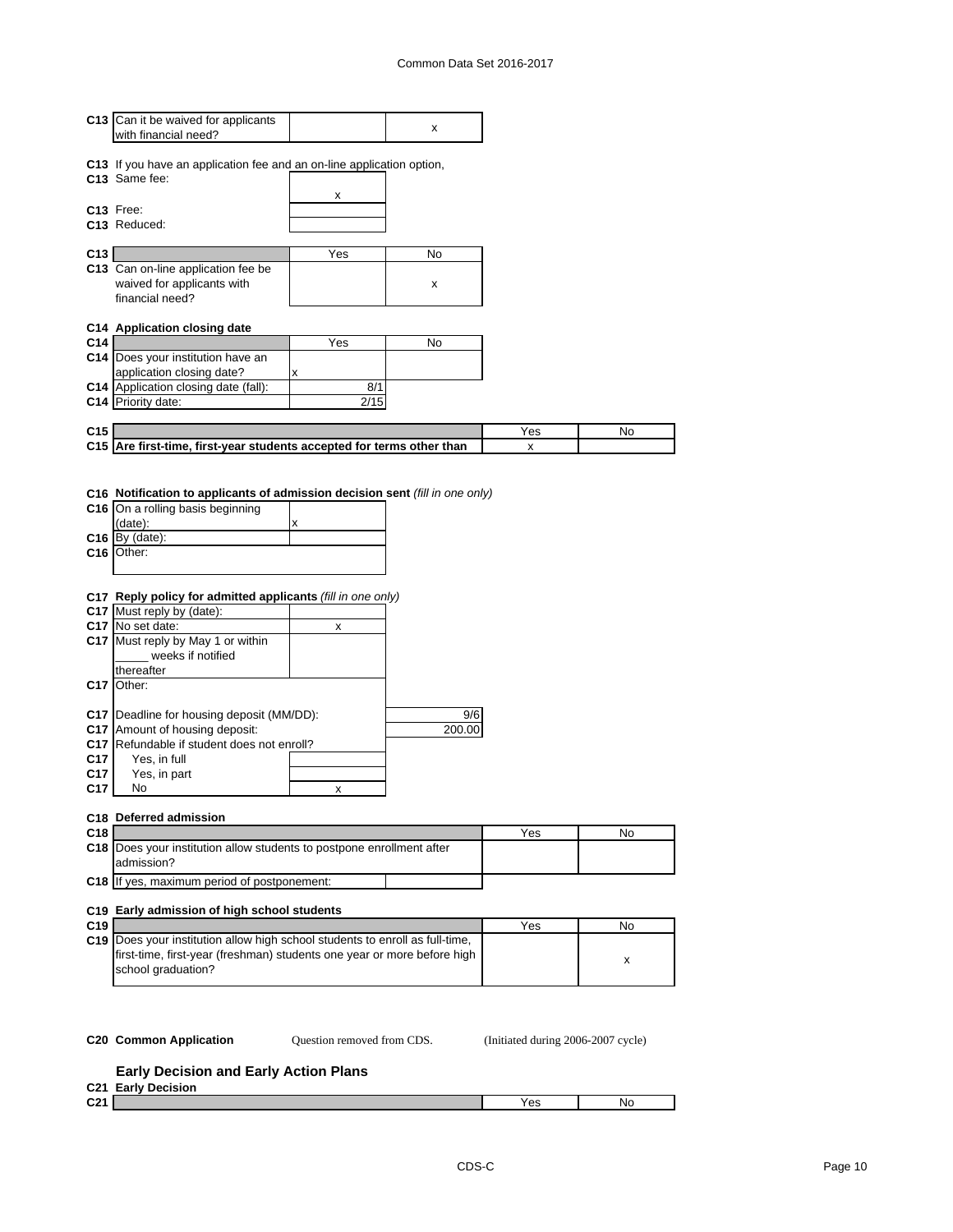| C21 Does your institution offer an early decision plan (an admission plan                                             |     |    |
|-----------------------------------------------------------------------------------------------------------------------|-----|----|
| that permits students to apply and be notified of an admission                                                        |     |    |
| decision well in advance of the regular notification date and that asks                                               |     | X  |
| students to commit to attending if accepted) for first-time, first-year                                               |     |    |
| (freshman) applicants for fall enrollment?                                                                            |     |    |
| C21 If "yes," please complete the following:                                                                          |     |    |
| C21 First or only early decision plan closing date                                                                    |     |    |
| C21 First or only early decision plan notification date                                                               |     |    |
| <b>C21</b> Other early decision plan closing date                                                                     |     |    |
| C21 Other early decision plan notification date                                                                       |     |    |
|                                                                                                                       |     |    |
| C21 For the Fall 2016 entering class:                                                                                 |     |    |
|                                                                                                                       |     |    |
| C21 Number of early decision applications received by your institution                                                |     |    |
| C21 Number of applicants admitted under early decision plan                                                           |     |    |
| C21 Please provide significant details about your early decision plan:                                                |     |    |
|                                                                                                                       |     |    |
|                                                                                                                       |     |    |
| C22 Early action                                                                                                      |     |    |
| C <sub>22</sub>                                                                                                       | Yes | No |
| C22  Do you have a nonbinding early action plan whereby students are                                                  |     |    |
| notified of an admission decision well in advance of the regular                                                      |     |    |
| notification date but do not have to commit to attending your college?                                                |     | x  |
|                                                                                                                       |     |    |
|                                                                                                                       |     |    |
| C22 If "yes," please complete the following:                                                                          |     |    |
| C22 Early action closing date                                                                                         |     |    |
| C22 Early action notification date                                                                                    |     |    |
|                                                                                                                       |     |    |
| C22 Is your early action plan a "restrictive" plan under which you limit students from applying to other early plans? |     |    |
| C <sub>22</sub><br>Yes<br>No                                                                                          |     |    |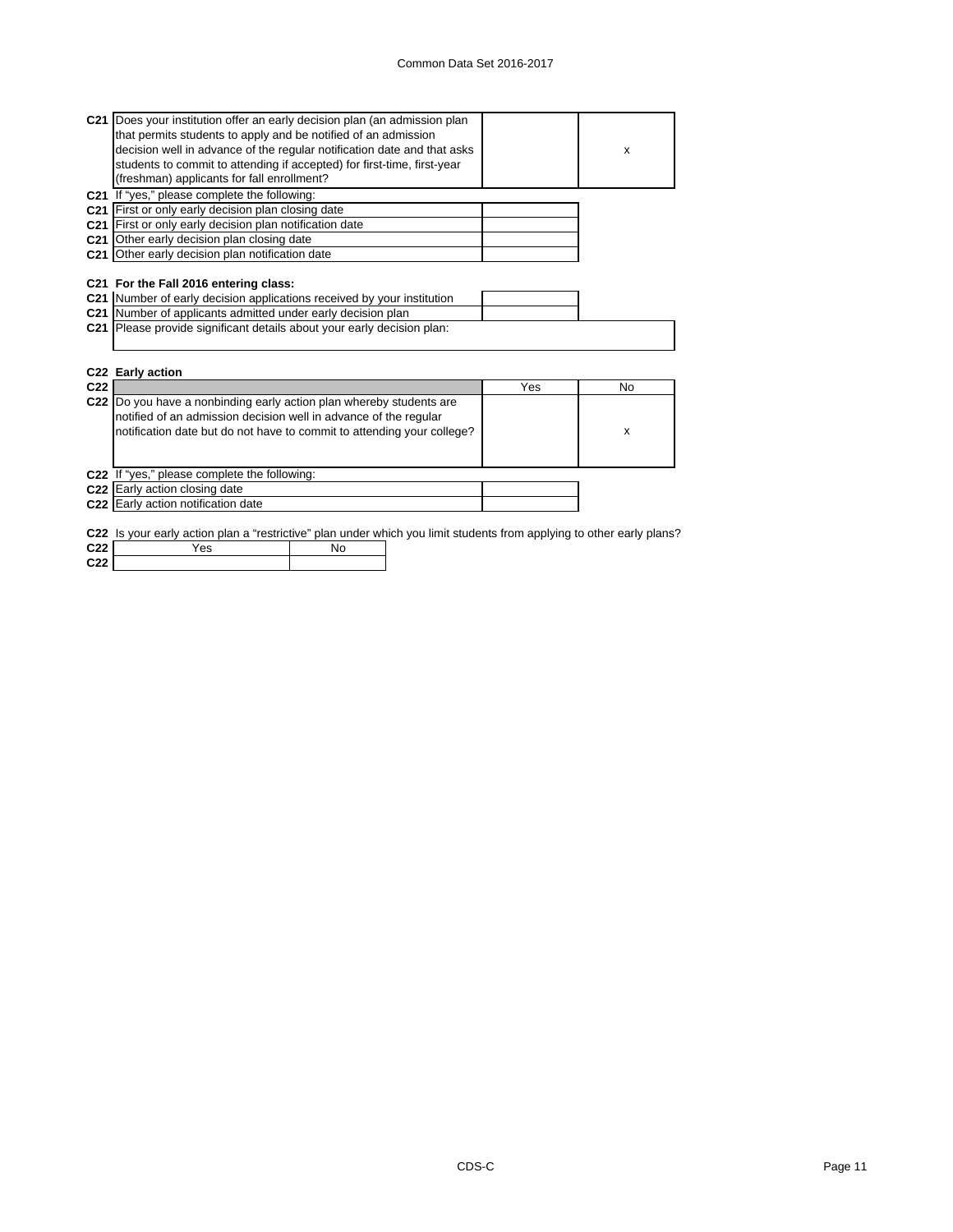### **D. TRANSFER ADMISSION**

### **Fall Applicants**

| D1             |                                                                                                                                                             | Yes | No |
|----------------|-------------------------------------------------------------------------------------------------------------------------------------------------------------|-----|----|
| D <sub>1</sub> | Does your institution enroll transfer students? (If no,<br>please skip to Section E)                                                                        | х   |    |
| D1             | If yes, may transfer students earn advanced standing<br>credit by transferring credits earned from course work<br>completed at other colleges/universities? |     |    |

**D2** Provide the number of students who applied, were admitted, and enrolled as degree-seeking transfer students in Fall 2016.

| D <sub>2</sub> |       | Applicants | Admitted<br>Applicants | Enrolled<br>Applicants |
|----------------|-------|------------|------------------------|------------------------|
| D <sub>2</sub> | Men   | 777        | 538                    | 326                    |
| D <sub>2</sub> | Women | 668        | 493                    | 270                    |
| D <sub>2</sub> | otal  | 1.445      | 1.031                  | 596                    |

### **Application for Admission**

|  |  | <b>D3</b> Indicate terms for which transfers may enroll: |  |
|--|--|----------------------------------------------------------|--|
|  |  |                                                          |  |

| D <sub>3</sub> | Fall   | ⊠ |
|----------------|--------|---|
| D <sub>3</sub> | Winter |   |
| D <sub>3</sub> | Spring | ⊠ |
| D <sub>3</sub> | Summer | ⊠ |

| D <sub>4</sub> |                                                                                                                         | Yes                    | No |
|----------------|-------------------------------------------------------------------------------------------------------------------------|------------------------|----|
| D <sub>4</sub> | Must a transfer applicant have a minimum number of<br>credits completed or else must apply as an entering<br>Ifreshman? |                        |    |
| D <sub>4</sub> | If yes, what is the minimum number of credits and the unit<br>of measure?                                               | 14 semester<br>credits |    |

### **D5** Indicate all items required of transfer students to apply for admission:

| D <sub>5</sub> |                                                            | Required of All | Recommended<br>of All | Recommended<br>of Some | Required of Some | Not Required |
|----------------|------------------------------------------------------------|-----------------|-----------------------|------------------------|------------------|--------------|
| D <sub>5</sub> | High school transcript                                     |                 | х                     |                        |                  |              |
| D <sub>5</sub> | College transcript(s)                                      | x               |                       |                        |                  |              |
| D <sub>5</sub> | Essay or personal<br>statement                             |                 |                       |                        |                  | x            |
| D <sub>5</sub> | Interview                                                  |                 |                       |                        |                  | x            |
| D <sub>5</sub> | Standardized test scores                                   |                 | x                     |                        |                  |              |
| D5             | Statement of good<br>standing from prior<br>institution(s) |                 |                       |                        |                  | x            |
|                |                                                            |                 |                       |                        |                  |              |

**D6** If a minimum high school grade point average is required of transfer applicants, specify (on a 4.0 scale):

**D7** 2.00 If a minimum college grade point average is required of transfer applicants, specify (on a 4.0 scale):

**D8** List any other application requirements specific to transfer applicants:

**D9** List application priority, closing, notification, and candidate reply dates for transfer students. If applications are reviewed on a continuous or rolling basis, place a check mark in the "Rolling admission" column.

| D <sub>9</sub>  |        | <b>Priority Date</b> | <b>Closing Date</b> | <b>Notification Date</b> | <b>Reply Date</b> | Rolling<br><b>Admission</b> |
|-----------------|--------|----------------------|---------------------|--------------------------|-------------------|-----------------------------|
| D <sub>9</sub>  | Fall   |                      |                     |                          |                   | $\checkmark$<br>⋏           |
| D <sub>9</sub>  | Winter |                      |                     |                          |                   |                             |
| D <sub>9</sub>  | Spring |                      |                     |                          |                   | $\checkmark$                |
| D <sub>9</sub>  | Summer |                      |                     |                          |                   | v                           |
|                 |        |                      |                     |                          |                   |                             |
| D <sub>10</sub> |        |                      |                     | Yes                      | No                |                             |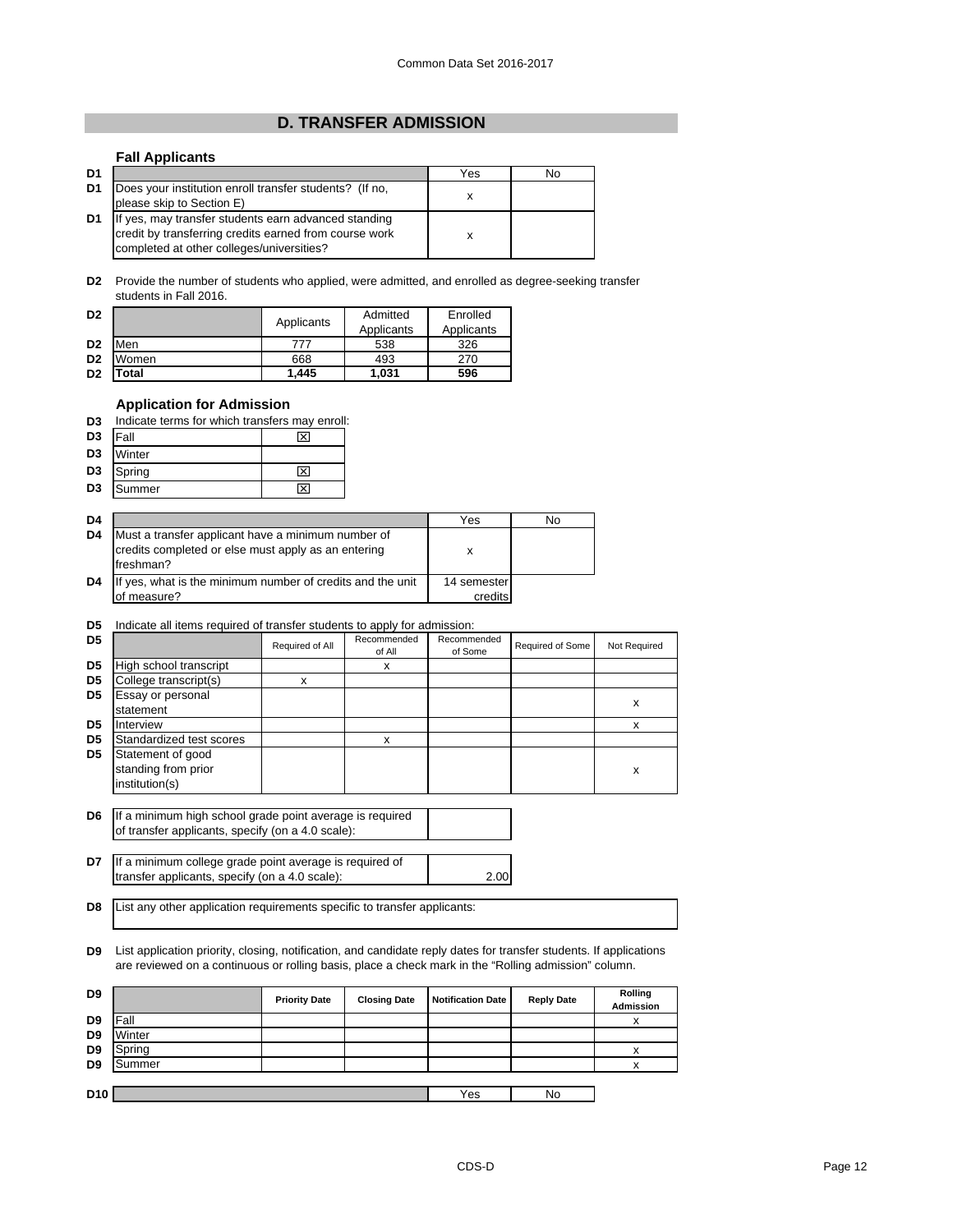|                 | <b>D10</b> Does an open admission policy, if reported, apply to<br>transfer students?                          |        | x         |  |
|-----------------|----------------------------------------------------------------------------------------------------------------|--------|-----------|--|
|                 | <b>D11</b> Describe additional requirements for transfer admission, if applicable:                             |        |           |  |
|                 | <b>Transfer Credit Policies</b>                                                                                |        |           |  |
|                 | <b>D12</b> Report the lowest grade earned for any course that may be<br>transferred for credit:                |        |           |  |
| D <sub>13</sub> |                                                                                                                | Number | Unit Type |  |
|                 | D13 Maximum number of credits or courses that may be<br>transferred from a two-year institution:               | 70     |           |  |
|                 |                                                                                                                |        |           |  |
| D <sub>14</sub> |                                                                                                                | Number | Unit Type |  |
|                 | D14 Maximum number of credits or courses that may be<br>transferred from a four-year institution:              | 70     |           |  |
|                 |                                                                                                                |        |           |  |
|                 | D15 Minimum number of credits that transfers must complete at<br>your institution to earn an associate degree: |        |           |  |
|                 |                                                                                                                |        |           |  |
|                 | D16 Minimum number of credits that transfers must complete at                                                  |        |           |  |
|                 | your institution to earn a bachelor's degree:                                                                  | 32.00  |           |  |
|                 | <b>D17</b> Describe other transfer credit policies:                                                            |        |           |  |
|                 |                                                                                                                |        |           |  |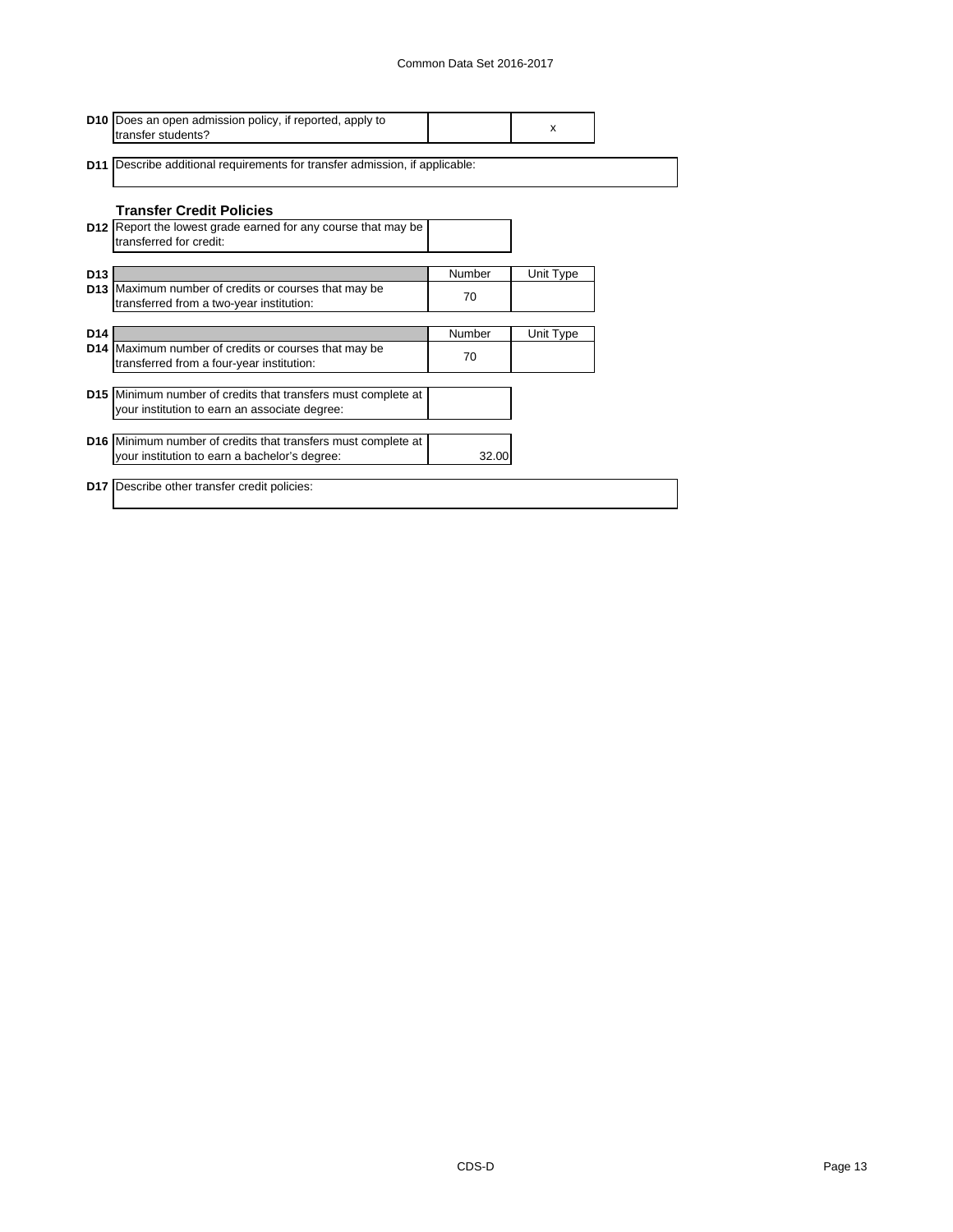# **E. ACADEMIC OFFERINGS AND POLICIES**

#### **E1 Special study options:** Identify those programs available at your institution. Refer to the glossary  $\overline{d}$ definitions.

|                | tor definitions.                    |   |
|----------------|-------------------------------------|---|
| E1             | Accelerated program                 | X |
| E <sub>1</sub> | Cooperative education program       | x |
| E <sub>1</sub> | Cross-registration                  | X |
| E <sub>1</sub> | Distance learning                   | X |
| E <sub>1</sub> | Double major                        | X |
| E <sub>1</sub> | Dual enrollment                     | X |
| E <sub>1</sub> | English as a Second Language (ESL)  | X |
| E <sub>1</sub> | Exchange student program (domestic) | x |
| E <sub>1</sub> | External degree program             |   |
| E <sub>1</sub> | Honors Program                      | x |
| E <sub>1</sub> | Independent study                   | x |
| E <sub>1</sub> | Internships                         | X |
| E <sub>1</sub> | Liberal arts/career combination     |   |
| E <sub>1</sub> | Student-designed major              |   |
| E <sub>1</sub> | Study abroad                        | X |
| E <sub>1</sub> | Teacher certification program       | x |
| E <sub>1</sub> | Weekend college                     |   |
| E <sub>1</sub> | Other (specify):                    |   |
|                |                                     |   |

**E2 This question has been removed from the Common Data Set.**

### **E3 Areas in which all or most students are required to complete some course**

|                | work prior to graduation:         |   |
|----------------|-----------------------------------|---|
| E3             | Arts/fine arts                    | X |
| E <sub>3</sub> | Computer literacy                 |   |
| E <sub>3</sub> | English (including composition)   | x |
| E <sub>3</sub> | Foreign languages                 |   |
| E <sub>3</sub> | History                           | x |
| E <sub>3</sub> | <b>Humanities</b>                 | x |
| E <sub>3</sub> | <b>Mathematics</b>                | x |
| E <sub>3</sub> | Philosophy                        | x |
| E <sub>3</sub> | Sciences (biological or physical) | x |
| E <sub>3</sub> | Social science                    | x |
| E <sub>3</sub> | Other (describe):                 |   |
|                |                                   |   |

**Library Collections: The CDS Publishers will collect library data again when a new Academic Libraries Survey is in place.**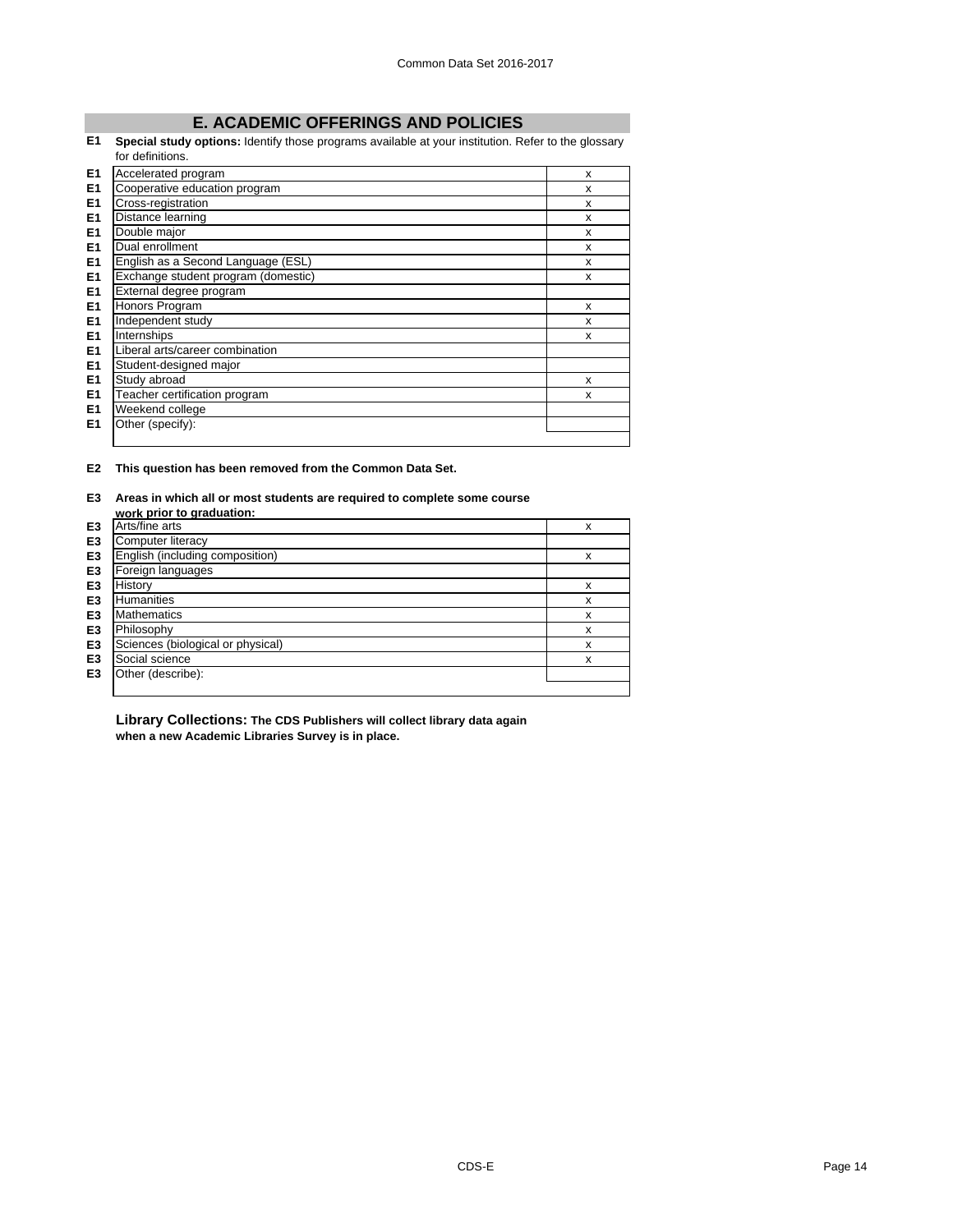# **F. STUDENT LIFE**

**F1** Percentages of first-time, first-year (freshman) degree-seeking students and degree-seeking undergraduates enrolled in Fall 2016 who fit the following categories:

| F <sub>1</sub> |                                                      | First-time, first-year |                |
|----------------|------------------------------------------------------|------------------------|----------------|
|                |                                                      | (freshman)             | Undergraduates |
|                |                                                      | students               |                |
| F <sub>1</sub> | Percent who are from out of state (exclude)          |                        |                |
|                | linternational/nonresident aliens from the numerator |                        |                |
|                | and denominator)                                     | 24%                    | 22%            |
| F <sub>1</sub> | Percent of men who join fraternities                 | 27%                    | 21%            |
| F <sub>1</sub> | Percent of women who join sororities                 | 29%                    | 22%            |
| F <sub>1</sub> | Percent who live in college-owned, -operated, or -   |                        |                |
|                | affiliated housing                                   | 85%                    | 36%            |
| F <sub>1</sub> | Percent who live off campus or commute               | 15%                    | 64%            |
| F <sub>1</sub> | Percent of students age 25 and older                 | $0\%$                  | 13%            |
| F <sub>1</sub> | Average age of full-time students                    | 18                     | 22             |
| F <sub>1</sub> | Average age of all students (full- and part-time)    | 18                     | 25             |

**F2 Activities offered** Identify those programs available at your institution.

|                | <b>Unvinced Unclea</b> Tachtiny those progra |   |
|----------------|----------------------------------------------|---|
| F <sub>2</sub> | <b>Campus Ministries</b>                     | x |
| F <sub>2</sub> | Choral groups                                | X |
| F <sub>2</sub> | Concert band                                 | x |
| F <sub>2</sub> | Dance                                        | X |
| F <sub>2</sub> | Drama/theater                                | X |
| F <sub>2</sub> | <b>International Student</b>                 |   |
|                | Organization                                 | x |
| F <sub>2</sub> | Jazz band                                    | X |
| F <sub>2</sub> | Literary magazine                            | X |
| F <sub>2</sub> | Marching band                                | X |
| F <sub>2</sub> | Model UN                                     | X |
| F <sub>2</sub> | Music ensembles                              | X |
| F <sub>2</sub> | <b>Musical theater</b>                       | X |
| F <sub>2</sub> | Opera                                        | X |
| F <sub>2</sub> | Pep band                                     | X |
| F <sub>2</sub> | Radio station                                | X |
| F <sub>2</sub> | Student government                           | x |
| F <sub>2</sub> | Student newspaper                            | X |
| F <sub>2</sub> | Student-run film society                     | X |
| F <sub>2</sub> | Symphony orchestra                           | X |
| F <sub>2</sub> | <b>Television station</b>                    | x |
| F <sub>2</sub> | Yearbook                                     |   |

**F3 ROTC** (program offered in cooperation with Reserve Officers' Training Corps)

| F <sub>3</sub> |                                      | On Campus | At Cooperating<br>Institution | Name of Cooperating<br>Institution |
|----------------|--------------------------------------|-----------|-------------------------------|------------------------------------|
|                | <b>F3</b> Army ROTC is offered:      |           |                               |                                    |
|                | <b>F3</b> Naval ROTC is offered:     |           |                               |                                    |
|                | <b>F3</b> Air Force ROTC is offered: |           |                               |                                    |

### **F4 Housing:** Check all types of college-owned, -operated, or -affiliated housing available for undergraduates at your institution.

| F4 | Coed dorms                                    | x |
|----|-----------------------------------------------|---|
| F4 | Men's dorms                                   | x |
| F4 | Women's dorms                                 | x |
| F4 | Apartments for married students               | X |
| F4 | Apartments for single students                | x |
| F4 | Special housing for disabled<br>students      | X |
| F4 | Special housing for international<br>students | X |
| F4 | Fraternity/sorority housing                   | x |
| F4 | Cooperative housing                           | x |
| F4 | Theme housing                                 | x |
| F4 | Wellness housing                              |   |
| F4 | Other housing options (specify):              |   |
|    |                                               |   |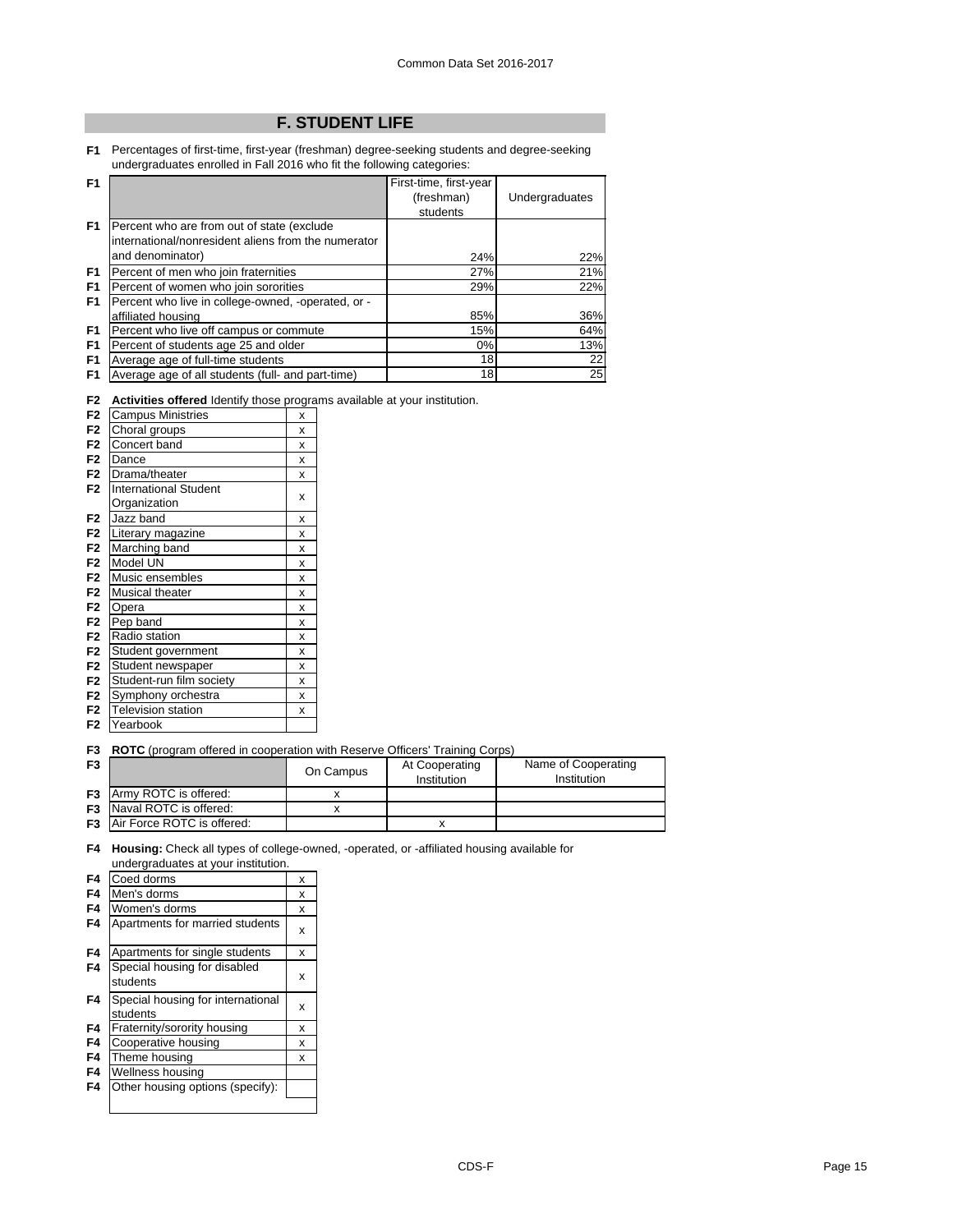## **G. ANNUAL EXPENSES**

**G0** Please provide the URL of your institution's net price calculator:

### **Provide 2017-2018 academic year costs of attendance for the following categories that are applicable to your institution.**

Check here if your institution's 2017-2018 academic year costs of attendance are not available at this time and provide an approximate date (i.e., month/day) when your institution's final 2017-2018 academic year costs of attendance will be available:

**G1 Undergraduate full-time tuition, required fees, room and board List the typical tuition, required fees, and room and board for a full-time undergraduate student for the FULL 2017-2018 academic year (30 semester or 45 quarter hours for institutions that derive annual tuition by multiplying credit hour cost by number of credits). A full academic year refers to the period of time generally extending from September to June; usually equated to two semesters, two trimesters, three quarters, or the period covered by a four-one-four plan. Room and board is defined as double occupancy and 19 meals per week or the maximum meal plan. Required fees include only charges that all full-time students must pay that are not included in tuition (e.g., registration, health, or activity fees.) Do not include optional fees (e.g., parking, laboratory use).**

| G <sub>1</sub> |                                                             | First-Year | Undergraduates |         |
|----------------|-------------------------------------------------------------|------------|----------------|---------|
| G1             | <b>PRIVATE INSTITUTIONS</b>                                 |            |                |         |
|                | Tuition:                                                    |            |                |         |
| G1             | PUBLIC INSTITUTIONS                                         |            |                |         |
|                | Tuition:                                                    |            |                |         |
|                | In-district                                                 | \$5,346    | \$5,346        |         |
| G1             | PUBLIC INSTITUTIONS                                         |            |                |         |
|                | In-state (out-of-district):                                 | \$5,346    | \$5,346        |         |
| G1             | PUBLIC INSTITUTIONS                                         |            |                |         |
|                | Out-of-state:                                               | \$21,670   | \$21,670       |         |
| G1             | <b>NONRESIDENT ALIENS</b>                                   |            |                |         |
|                | Tuition:                                                    | \$21,670   | \$21,670       |         |
|                |                                                             |            |                |         |
| G1             | <b>REQUIRED FEES:</b>                                       | \$2,142    | \$2,142        |         |
|                |                                                             |            |                |         |
| G1             | ROOM AND BOARD:                                             |            |                |         |
|                | (on-campus)                                                 | \$8,670    | \$8,670        |         |
| G1             | <b>ROOM ONLY:</b>                                           |            |                |         |
|                | (on-campus)                                                 |            |                |         |
| G1             | <b>BOARD ONLY:</b>                                          |            |                |         |
|                | (on-campus meal plan)                                       |            |                |         |
|                |                                                             |            |                |         |
| G1             | Comprehensive tuition and room and board fee (if your       |            |                |         |
|                | college cannot provide separate tuition and room and        |            |                |         |
|                | board fees):                                                |            |                |         |
|                |                                                             |            |                |         |
| G <sub>1</sub> | Other:                                                      |            |                |         |
|                |                                                             |            |                |         |
|                |                                                             |            |                |         |
| G <sub>2</sub> |                                                             |            | Minimum        | Maximum |
|                | G2 Number of credits per term a student can take for the    |            |                |         |
|                | stated full-time tuition                                    |            | 10             | 20      |
|                |                                                             |            |                |         |
| G <sub>3</sub> |                                                             |            | Yes            | No      |
| G <sub>3</sub> | Do tuition and fees vary by year of study (e.g., sophomore, |            |                |         |
|                | junior, senior)?                                            |            |                | X       |
|                |                                                             |            |                |         |
| G4             |                                                             |            | Yes            | No      |
| G4             | Do tuition and fees vary by undergraduate instructional     |            |                |         |
|                | program?                                                    |            |                |         |
| G4             |                                                             |            |                |         |
|                |                                                             |            | %              |         |
|                |                                                             |            |                |         |
| G4             | If yes, what percentage of full-time undergraduates pay     |            |                |         |
|                | more than the tuition and fees reported in G1?              |            |                |         |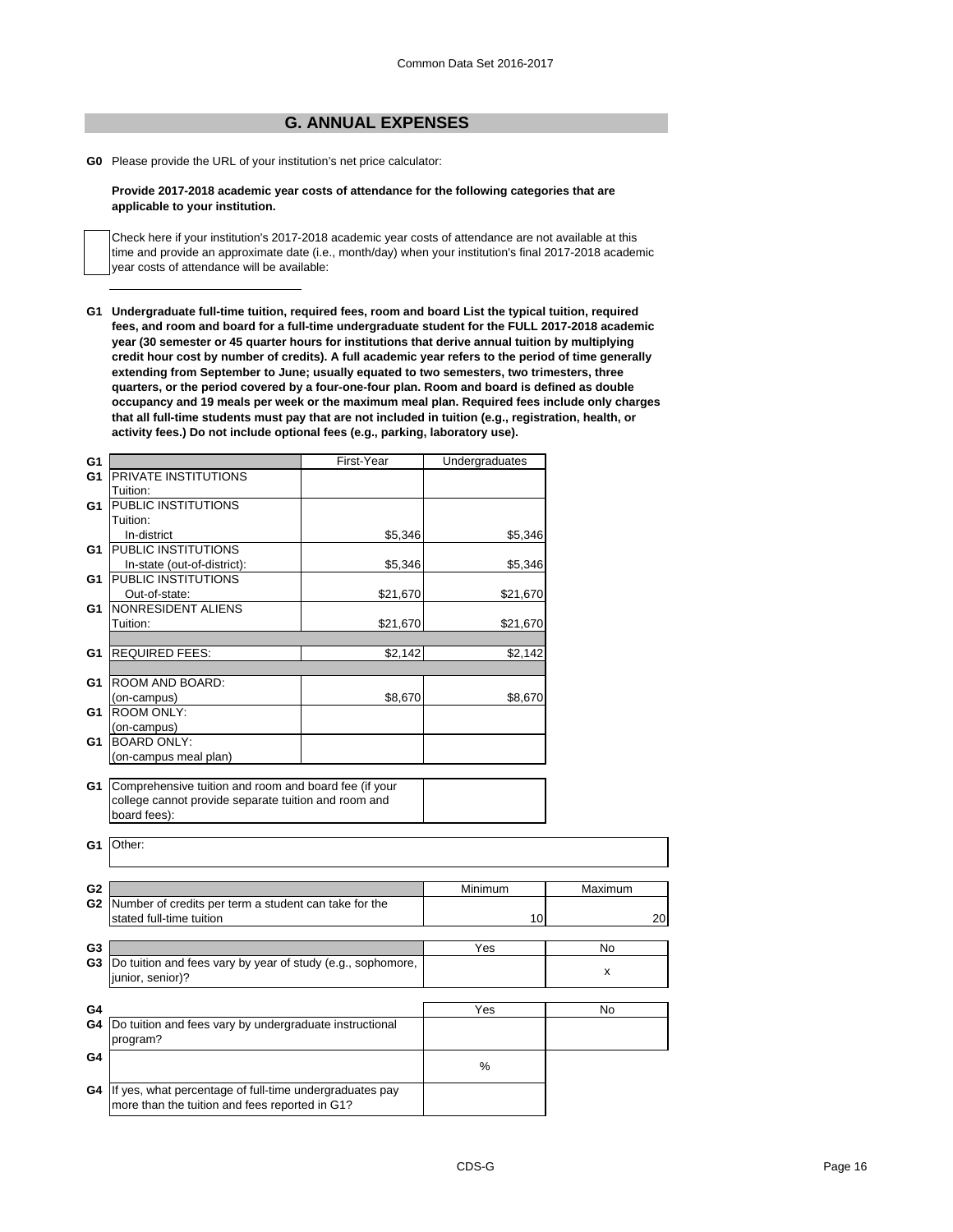**G5** Provide the estimated expenses for a typical full-time undergraduate student:

| G5 |                                 | <b>Residents</b> | Commuters        | Commuters            |
|----|---------------------------------|------------------|------------------|----------------------|
|    |                                 |                  | (living at home) | (not living at home) |
| G5 | Books and supplies              | \$1,292          | \$1,292          | \$1,292              |
| G5 | Room only                       |                  |                  |                      |
| G5 | Board only                      |                  | \$3,322          |                      |
| G5 | Room and board total (if your   |                  |                  |                      |
|    | college cannot provide separate |                  |                  |                      |
|    | room and board figures for      |                  |                  |                      |
|    | commuters not living at home):  |                  |                  | \$8,670              |
| G5 | ransportation                   | \$1,228          | \$894            | \$1,228              |
| G5 | Other expenses                  | \$2,622          | \$2,864          | \$2,622              |

**G6** Undergraduate per-credit-hour charges (tuition only)

| G <sub>6</sub> | <b>IPRIVATE INSTITUTIONS:</b> |  |
|----------------|-------------------------------|--|
| G6             | <b>IPUBLIC INSTITUTIONS</b>   |  |
|                | In-district:                  |  |
| G6             | <b>PUBLIC INSTITUTIONS</b>    |  |
|                | In-state (out-of-district):   |  |
| G6             | <b>PUBLIC INSTITUTIONS</b>    |  |
|                | Out-of-state:                 |  |
| G6             | <b>NONRESIDENT ALIENS:</b>    |  |
|                |                               |  |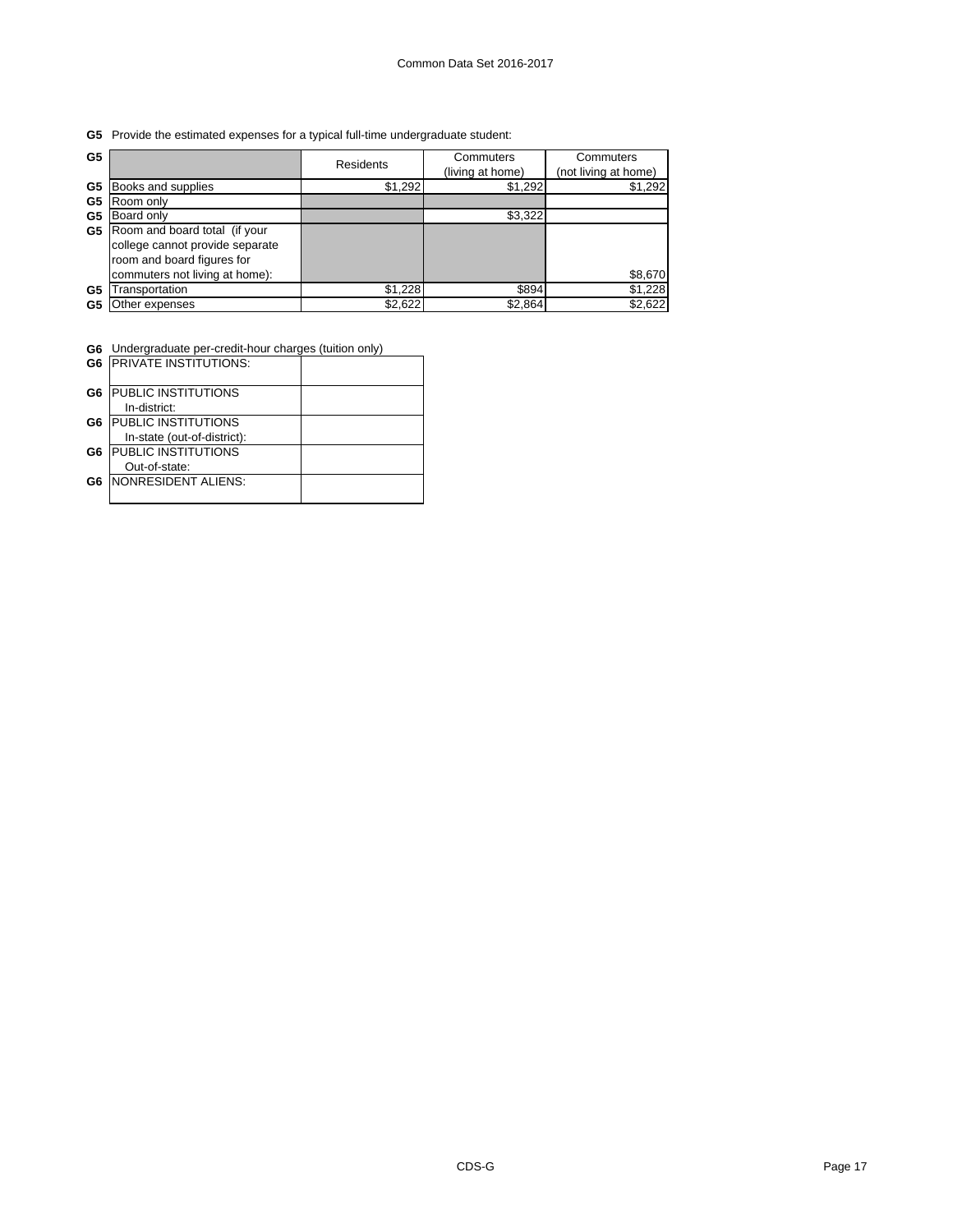## **H. FINANCIAL AID**

### **Aid Awarded to Enrolled Undergraduates**

Enter total dollar amounts awarded to enrolled full-time and less than full-time degree-seeking undergraduates (using the same cohort reported in CDS Question B1, "total degree-seeking" undergraduates) in the following categories. (Note: If the data being reported are final figures for the 2015- 2016 academic year (see the next item below), use the 2015-2016 academic year's CDS Question B1 cohort.) Include aid awarded to international students (i.e., those not qualifying for federal aid). Aid that is non-need-based but that was used to meet need should be reported in the need-based aid columns. (For a suggested order of precedence in assigning categories of aid to cover need, see the entry for "non-needbased scholarship or grant aid" on the last page of the definitions section.)

| H <sub>1</sub> |                                                                                                                                      | 2016-2017<br>estimated | 2015-2016<br>final |
|----------------|--------------------------------------------------------------------------------------------------------------------------------------|------------------------|--------------------|
| H <sub>1</sub> | Indicate the academic year for which data are reported for items H1,<br>H <sub>2</sub> . H <sub>2</sub> A, and H <sub>6</sub> below: |                        |                    |

**H3** Which needs-analysis methodology does your institution use in awarding institutional aid?

|     | <b>H3</b>   Federal methodology (FM)     |  |
|-----|------------------------------------------|--|
|     | <b>H3</b> Institutional methodology (IM) |  |
| --- |                                          |  |

**H3** Both FM and IM

| H1             |                                                                                                                                                                                   | Need-based \$<br>(Include non-need-<br>based aid used to<br>meet need.) | Non-need-<br>based \$<br>(Exclude non-need-<br>based aid used to<br>meet need.) |
|----------------|-----------------------------------------------------------------------------------------------------------------------------------------------------------------------------------|-------------------------------------------------------------------------|---------------------------------------------------------------------------------|
| H1             | <b>Scholarships/Grants</b>                                                                                                                                                        |                                                                         |                                                                                 |
| H <sub>1</sub> | Federal                                                                                                                                                                           | \$14,437,793                                                            | \$0                                                                             |
| H1             | State (i.e., all states, not only the state in which your institution is<br>located)                                                                                              | \$2,105,447                                                             | \$96,349                                                                        |
| H1             | Institutional: Endowed scholarships, annual gifts and tuition funded<br>grants, awarded by the college, excluding athletic aid and tuition<br>waivers (which are reported below). | \$2,654,181                                                             | \$9,795,684                                                                     |
| H <sub>1</sub> | Scholarships/grants from external sources (e.g., Kiwanis, National<br>Merit) not awarded by the college                                                                           | \$0                                                                     | \$2,362,530                                                                     |
| H <sub>1</sub> | <b>Total Scholarships/Grants</b>                                                                                                                                                  | \$19,197,421                                                            | \$12,254,563                                                                    |
| H1             | Self-Help                                                                                                                                                                         |                                                                         |                                                                                 |
| H1             | Student loans from all sources (excluding parent loans)                                                                                                                           | \$18,177,227                                                            | \$17,982,619                                                                    |
| H1             | <b>Federal Work-Study</b>                                                                                                                                                         | \$554,238                                                               |                                                                                 |
| H1             | State and other (e.g., institutional) work-study/employment (Note:                                                                                                                |                                                                         |                                                                                 |
|                | Excludes Federal Work-Study captured above.)                                                                                                                                      | \$229,687                                                               | \$0                                                                             |
| H1             | <b>Total Self-Help</b>                                                                                                                                                            | \$18,961,152                                                            | \$17,982,619                                                                    |
| H <sub>1</sub> | Other                                                                                                                                                                             |                                                                         |                                                                                 |
| H1             | Parent Loans                                                                                                                                                                      | \$0                                                                     | \$9,422,060                                                                     |
| H1             | <b>Tuition Waivers</b>                                                                                                                                                            |                                                                         |                                                                                 |
|                | Reporting is optional. Report tuition waivers in this row if you choose to                                                                                                        |                                                                         |                                                                                 |
|                | report them. Do not report tuition waivers elsewhere.                                                                                                                             | \$1,186,844                                                             | \$8,909,724                                                                     |
| H1             | <b>Athletic Awards</b>                                                                                                                                                            | \$0                                                                     | \$5,885,465                                                                     |

**H2 Number of Enrolled Students Awarded Aid:** List the number of degree-seeking full-time and less-thanfull-time undergraduates who applied for and were awarded financial aid from any source. **Aid that is nonneed-based but that was used to meet need should be counted as need-based aid.** Numbers should reflect the cohort awarded the dollars reported in H1. Note: In the chart below, students may be counted in more than one row, and full-time freshmen should also be counted as full-time undergraduates.

| H <sub>2</sub> |                                                                                                         | <b>First-time</b><br><b>Full-time</b><br><b>Freshmen</b> | <b>Full-time</b><br>Undergraduate<br>(Incl. Fresh.) | Less Than<br><b>Full-time</b><br>Undergraduate |
|----------------|---------------------------------------------------------------------------------------------------------|----------------------------------------------------------|-----------------------------------------------------|------------------------------------------------|
| H <sub>2</sub> | Number of degree-seeking undergraduate students<br>la<br>(CDS Item B1 if reporting on Fall 2016 cohort) | 1684                                                     | 7949                                                | 708                                            |
| H <sub>2</sub> | Number of students in line a who applied for need-based<br>Ib.<br>financial aid                         | 1422                                                     | 6228                                                | 322                                            |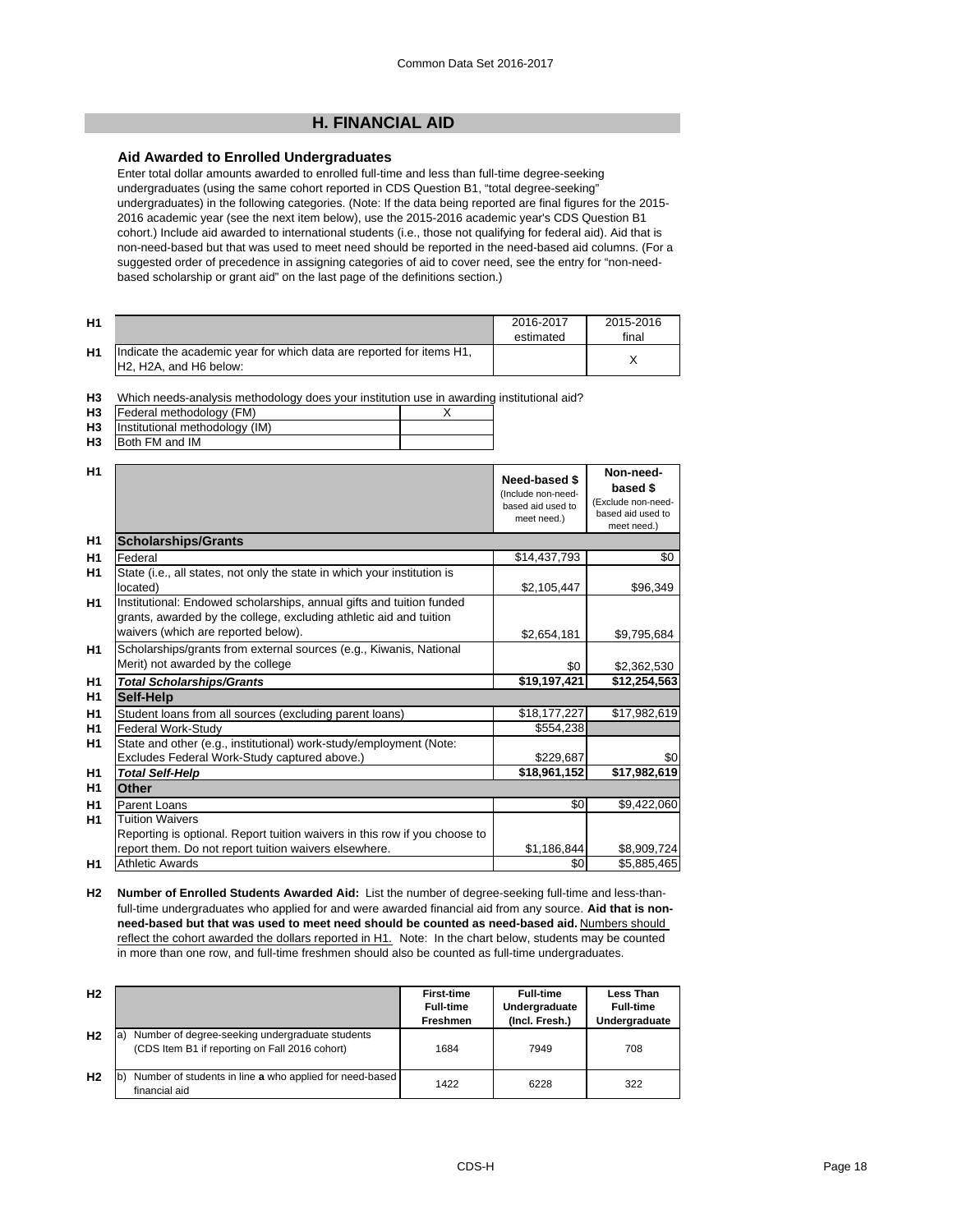| H2             |    | Number of students in line <b>b</b> who were determined to | 1069<br>5088 |              | 272     |
|----------------|----|------------------------------------------------------------|--------------|--------------|---------|
|                |    | have financial need                                        |              |              |         |
| H <sub>2</sub> |    | Number of students in line c who were awarded any          | 1059         | 4976         | 213     |
|                |    | financial aid                                              |              |              |         |
| H <sub>2</sub> | e) | Number of students in line <b>d</b> who were awarded any   | 718          | 3721         | 161     |
|                |    | need-based scholarship or grant aid                        |              |              |         |
| H <sub>2</sub> |    | Number of students in line d who were awarded any          | 786          | 3906         | 155     |
|                |    | need-based self-help aid                                   |              |              |         |
| H <sub>2</sub> |    | Number of students in line d who were awarded any non-     | 910          | 2932         | 25      |
|                |    | need-based scholarship or grant aid                        |              |              |         |
| H <sub>2</sub> | h) | Number of students in line d whose need was fully met      |              |              |         |
|                |    | (exclude PLUS loans, unsubsidized loans, and private       | 380          | 1563         | 517     |
|                |    | alternative loans)                                         |              |              |         |
| H <sub>2</sub> |    | On average, the percentage of need that was met of         |              |              |         |
|                |    | students who were awarded any need-based aid.              |              |              |         |
|                |    | Exclude any aid that was awarded in excess of need as      | 79.1%        | 76.2%        | 51.7%   |
|                |    | well as any resources that were awarded to replace EFC     |              |              |         |
|                |    | (PLUS loans, unsubsidized loans, and private alternative   |              |              |         |
|                |    | loans)                                                     |              |              |         |
| H <sub>2</sub> |    | The average financial aid package of those in line d.      |              |              |         |
|                |    | Exclude any resources that were awarded to replace         | \$13,894     | \$13,811     | \$7,945 |
|                |    | EFC (PLUS loans, unsubsidized loans, and private           |              |              |         |
|                |    | alternative loans)                                         |              |              |         |
| H <sub>2</sub> | k) | Average need-based scholarship and grant award of          | \$4,727      | \$4,768      | \$2,646 |
|                |    | those in line e                                            |              |              |         |
| H <sub>2</sub> |    | Average need-based self-help award (excluding PLUS         |              |              |         |
|                |    | loans, unsubsidized loans, and private alternative loans)  | \$5,594      | \$6,947      | \$7,071 |
|                |    | of those in line f                                         |              |              |         |
| H <sub>2</sub> |    | m) Average need-based loan (excluding PLUS loans,          |              |              |         |
|                |    | unsubsidized loans, and private alternative loans) of      | 5,286<br>\$  | \$.<br>6,842 | \$7,045 |
|                |    | those in line f who were awarded a need-based loan         |              |              |         |
|                |    |                                                            |              |              |         |

**H2A Number of Enrolled Students Awarded Non-need-based Scholarships and Grants**: List the number of degree-seeking full-time and less-than-full-time undergraduates who had no financial need and who were awarded institutional non-need-based scholarship or grant aid. Numbers should reflect the cohort awarded the dollars reported in H1. Note: In the chart below, students may be counted in more than one row, and full-time freshmen should also be counted as full-time undergraduates.

| H2A         |                                                                                                                                                                                                                  | <b>First-time</b><br><b>Full-time</b><br>Freshmen | <b>Full-time</b><br>Undergrad<br>(Incl. Fresh.) | <b>Less Than</b><br><b>Full-time</b><br>Undergrad |
|-------------|------------------------------------------------------------------------------------------------------------------------------------------------------------------------------------------------------------------|---------------------------------------------------|-------------------------------------------------|---------------------------------------------------|
| $H2A$ In)   | Number of students in line a who had no financial need<br>and who were awarded institutional non-need-based<br>scholarship or grant aid (exclude those who were<br>awarded athletic awards and tuition benefits) | 452                                               | 1533                                            | 13                                                |
| $H2A$ (0)   | Average dollar amount of institutional non-need-based<br>scholarship and grant aid awarded to students in line n                                                                                                 | \$5,027                                           | \$5,058                                         | \$8,532                                           |
| $H2A$ (p)   | Number of students in line a who were awarded an<br>institutional non-need-based athletic scholarship or grant                                                                                                   | 74                                                | 272                                             | 4                                                 |
| $H2A$ $q$ ) | Average dollar amount of institutional non-need-based<br>athletic scholarships and grants awarded to students in<br>line <b>p</b>                                                                                | 17,527<br>S.                                      | 20,316<br>\$.                                   | 5,980<br>S                                        |

**H3** Incorporated into H1 above.

**Note:** These are the graduates and loan types to include and exclude in order to fill out CDS H4 and H5.

Include: \* 2016 undergraduate class: all students

who started at your institution as first- time

students and received a bachelor's degree

between July 1, 2015 and June 30, 2016.

\* only loans made to students who borrowed

while enrolled at your institution.

\* co-signed loans.

Exclude: \* students who transferred in.

\* money borrowed at other institutions.

\* parent loans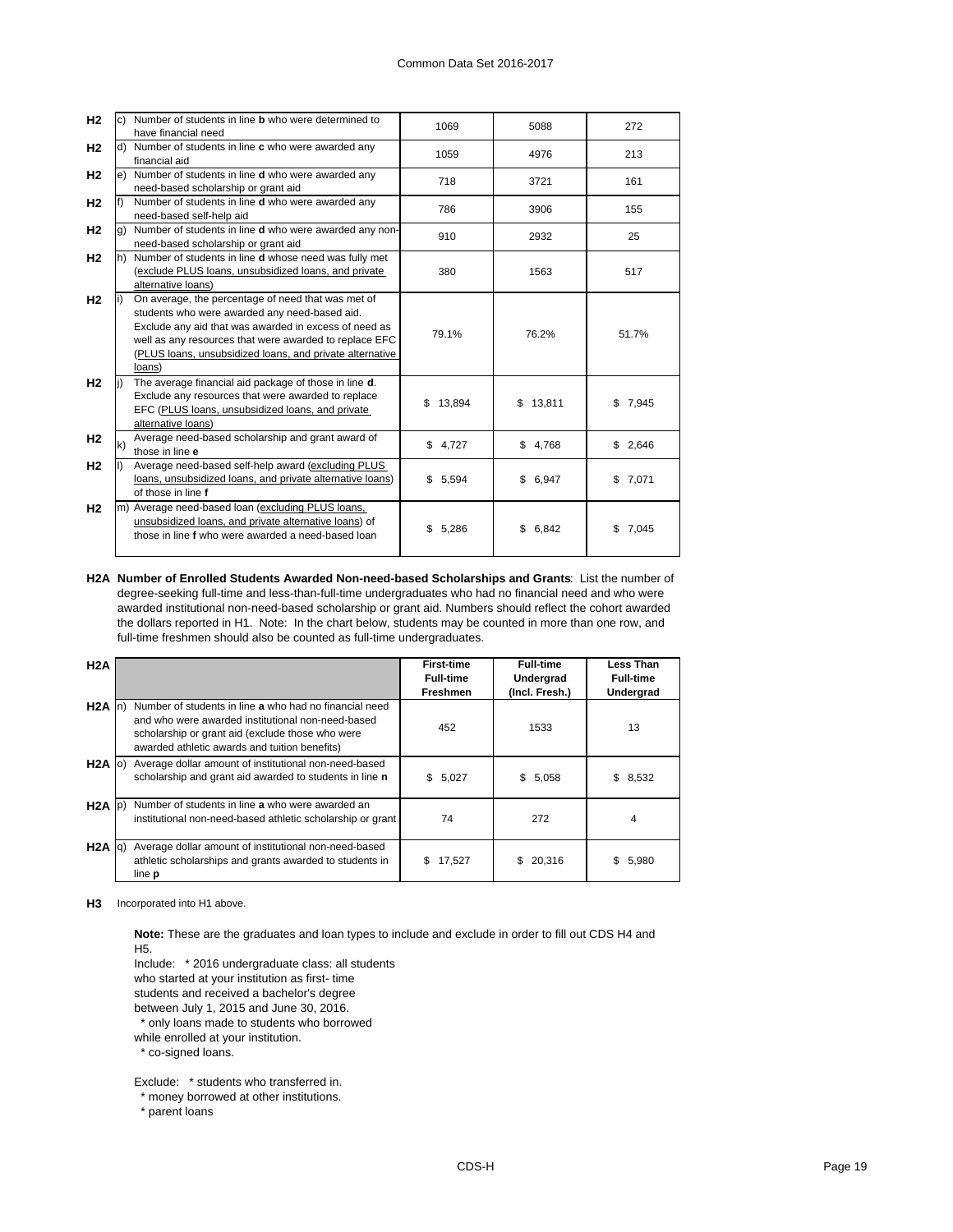\* students who did not graduate or who graduated with another degree or certificate (but no bachelor's degree)

| H4 | Provide the number of students in the 2016 undergraduate class who started at your        |      |
|----|-------------------------------------------------------------------------------------------|------|
|    | linstitution as first-time students and received a bachelor's degree between July 1, 2015 |      |
|    | and June 30, 2016. Exclude students who transferred into your institution                 |      |
|    |                                                                                           |      |
|    |                                                                                           | 1057 |
|    |                                                                                           |      |

**H5** Number and percent of students in class (defined in H4 above) borrowing from federal, non-federal, and any loan sources, and the average (or mean) amount borrowed. NOTE: The "Average per-undergraduate-borrower cumulative principal borrowed," is designed to<br>provide better information about student borrowing from federal and nonfederal (institutional, example, the federal loans average (row b) should only be the cumulative average of federal loans and the private loans average (row

e) should only be the cumulative average of private loans.

**H5**

| Source/Type of Loan                                                                                                                                                                                                                                       | Number in the<br>class (defined in<br>H <sub>4</sub> above) who<br>borrowed from<br>the types of loans<br>specified in the<br>first column | Percent of the<br>class (defined<br>above) who<br>borrowed from<br>the types of<br>loans specified in<br>the first column<br>$(nearest 1\%)$ | Average per-<br>undergraduate-<br>borrower<br>cumulative<br>principal<br>borrowed from<br>the types of loans<br>specified in the<br>first column<br>$(n \text{earest } $1)$ |
|-----------------------------------------------------------------------------------------------------------------------------------------------------------------------------------------------------------------------------------------------------------|--------------------------------------------------------------------------------------------------------------------------------------------|----------------------------------------------------------------------------------------------------------------------------------------------|-----------------------------------------------------------------------------------------------------------------------------------------------------------------------------|
| a) Any Ioan program: Federal Perkins, Federal Stafford<br>Subsidized and Unsubsidized, institutional, state, private<br>loans that your institution is aware of, etc. Include both<br>Federal Direct Student Loans and Federal Family<br>Education Loans. | 687                                                                                                                                        | 64.00%                                                                                                                                       | \$26,539                                                                                                                                                                    |
| b) Federal loan programs: Federal Perkins, Federal<br>Stafford Subsidized and Unsubsidized. Include both<br>Federal Direct Student Loans and Federal Family<br>Education Loans.                                                                           | 687                                                                                                                                        | 64.00%                                                                                                                                       | \$26,474                                                                                                                                                                    |
| c) Institutional loan programs.                                                                                                                                                                                                                           | 9                                                                                                                                          | $0.00\%$                                                                                                                                     | \$4,245                                                                                                                                                                     |
| d) State loan programs.                                                                                                                                                                                                                                   | 0                                                                                                                                          | 0.00%                                                                                                                                        | \$0                                                                                                                                                                         |
| e) Private student loans made by a bank or<br>lender.                                                                                                                                                                                                     | 57                                                                                                                                         | 5.00%                                                                                                                                        | \$16,910                                                                                                                                                                    |

# **Aid to Undergraduate Degree-seeking Nonresident Aliens** (Note: Report numbers and

dollar amounts for the same academic year checked in item H1.)

**H6** Indicate your institution's policy regarding institutional scholarship and grant aid for undergraduate degreeseeking nonresident aliens:

| H <sub>6</sub> | Institutional need-based scholarship or grant aid is available     |  |
|----------------|--------------------------------------------------------------------|--|
| H <sub>6</sub> | Institutional non-need-based scholarship or grant aid is available |  |
| H <sub>6</sub> | Institutional scholarship or grant aid is not available            |  |
|                |                                                                    |  |

| H <sub>6</sub> | If institutional financial aid is available for undergraduate degree-seeking nonresident<br>aliens, provide the number of undergraduate degree-seeking nonresident aliens who |           |
|----------------|-------------------------------------------------------------------------------------------------------------------------------------------------------------------------------|-----------|
|                | were awarded need-based or non-need-based aid:                                                                                                                                | 113       |
| H <sub>6</sub> | Average dollar amount of institutional financial aid awarded to undergraduate degree-<br>seeking nonresident aliens:                                                          | \$5.400   |
| H <sub>6</sub> | Total dollar amount of institutional financial aid awarded to undergraduate degree-<br>seeking nonresident aliens:                                                            | \$610.275 |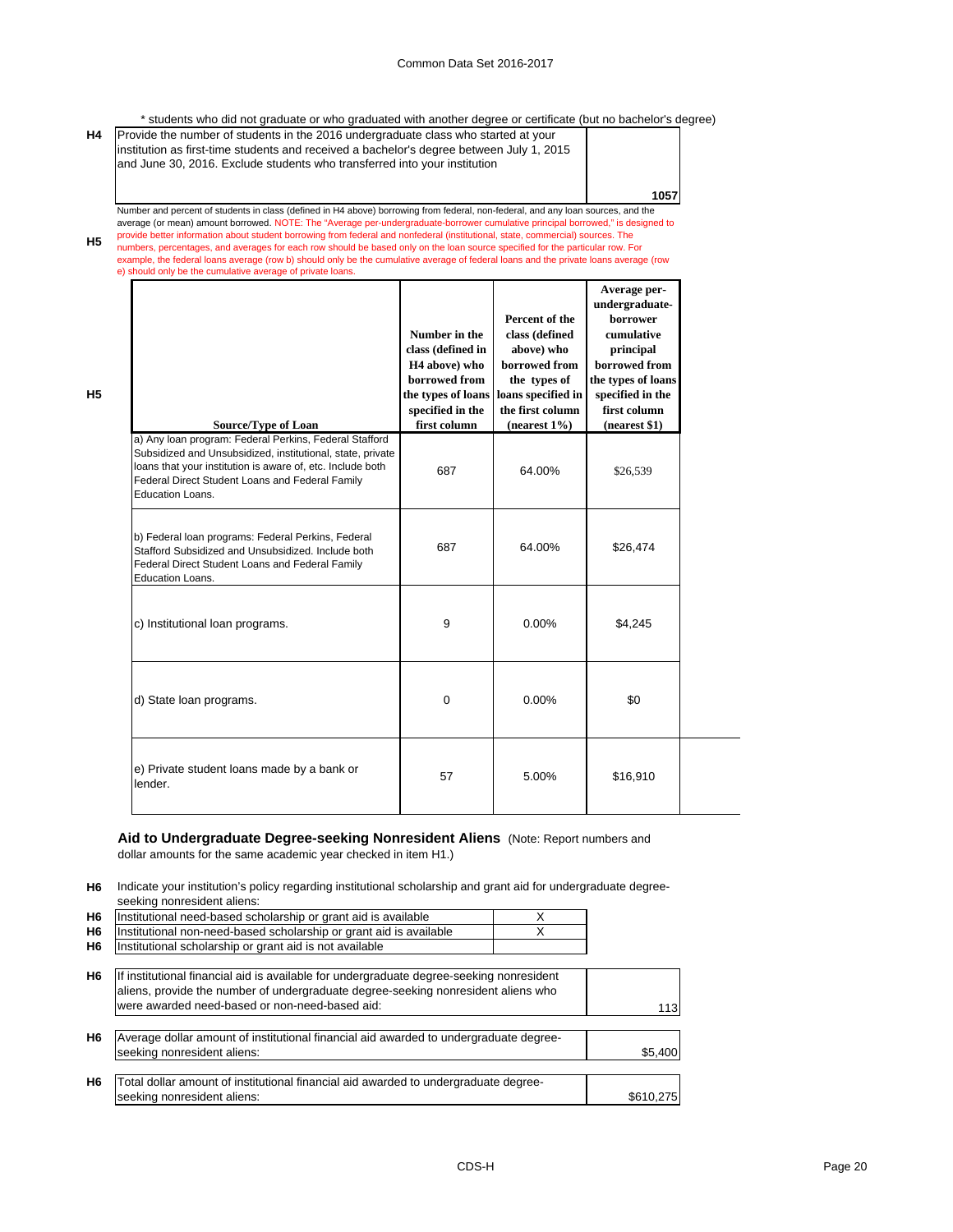| H7 Check off all financial aid forms nonresident alien first-year financial aid applicants must submit: |  |  |
|---------------------------------------------------------------------------------------------------------|--|--|
|                                                                                                         |  |  |

| <b>H7</b> | Institution's own financial aid form              |  |
|-----------|---------------------------------------------------|--|
| <b>H7</b> | <b>ICSS/Financial Aid PROFILE</b>                 |  |
| <b>H7</b> | International Student's Financial Aid Application |  |
| <b>H7</b> | International Student's Certification of Finances |  |
| <b>H7</b> | Other (specify):                                  |  |
|           |                                                   |  |

### **Process for First-Year/Freshman Students**

|  | H8 Check off all financial aid forms domestic first-year (freshman) financial aid applicants must submit: |  |  |  |
|--|-----------------------------------------------------------------------------------------------------------|--|--|--|
|--|-----------------------------------------------------------------------------------------------------------|--|--|--|

| H <sub>8</sub> | <b>FAFSA</b>                         |  |
|----------------|--------------------------------------|--|
| H <sub>8</sub> | Institution's own financial aid form |  |
| H8             | <b>ICSS/Financial Aid PROFILE</b>    |  |
| H <sub>8</sub> | State aid form                       |  |
| H <sub>8</sub> | Noncustodial PROFILE                 |  |
| H <sub>8</sub> | Business/Farm Supplement             |  |
| H <sub>8</sub> | Other (specify):                     |  |
|                |                                      |  |

|  | H9 | Indicate filing dates for first-year (freshman) students: |  |  |  |  |  |
|--|----|-----------------------------------------------------------|--|--|--|--|--|
|--|----|-----------------------------------------------------------|--|--|--|--|--|

| H <sub>9</sub> | Priority date for filing required financial aid forms:                                | 12/1 |
|----------------|---------------------------------------------------------------------------------------|------|
| H <sub>9</sub> | Deadline for filing required financial aid forms:                                     |      |
| H9             | No deadline for filing required forms (applications processed on a<br>rolling basis): |      |
|                |                                                                                       |      |

**H10** Indicate notification dates for first-year (freshman) students (answer a or b):

| H <sub>10</sub> a) Students notified on or about (date): |  | 12/20                                                    |       |    |
|----------------------------------------------------------|--|----------------------------------------------------------|-------|----|
| H <sub>10</sub>                                          |  |                                                          | Yes   | No |
|                                                          |  | H <sub>10</sub> b) Students notified on a rolling basis: |       |    |
| H <sub>10</sub>                                          |  | If yes, starting date:                                   | 12/20 |    |

**H11** Indicate reply dates:

|                       | <b>H11</b> Students must reply by (date): |  |  |  |
|-----------------------|-------------------------------------------|--|--|--|
| <b>H11</b> for within | weeks of notification.                    |  |  |  |

### **Types of Aid Available**

Please check off all types of aid available to undergraduates at your institution:

**H12** Loans

|                 | H12 FEDERAL DIRECT STUDENT LOAN PROGRAM (DIRECT LOAN) |   |
|-----------------|-------------------------------------------------------|---|
| H <sub>12</sub> | Direct Subsidized Stafford Loans                      | X |
| H <sub>12</sub> | Direct Unsubsidized Stafford Loans                    |   |
| H <sub>12</sub> | <b>Direct PLUS Loans</b>                              | X |
|                 |                                                       |   |
| H <sub>12</sub> | <b>Federal Perkins Loans</b>                          | X |
| H <sub>12</sub> | <b>Federal Nursing Loans</b>                          |   |
| H <sub>12</sub> | State Loans                                           |   |
| H <sub>12</sub> | College/university loans from institutional funds     | X |
| H <sub>12</sub> | Other (specify):                                      |   |
|                 |                                                       |   |

#### **H13** Scholarships and Grants

| H13 NEED-BASED:                                                          |   |
|--------------------------------------------------------------------------|---|
| <b>H13</b> Federal Pell                                                  |   |
| H <sub>13</sub> ISEOG                                                    |   |
| H <sub>13</sub> State scholarships/grants                                | v |
| <b>H13</b> Private scholarships                                          | х |
| H13 College/university scholarship or grant aid from institutional funds | v |
| <b>H13</b> United Negro College Fund                                     |   |
| H13 Federal Nursing Scholarship                                          |   |
| H <sub>13</sub> Other (specify):                                         |   |
|                                                                          |   |

|                 | H14 Check off criteria used in awarding institutional aid. Check all that apply. |                |            |
|-----------------|----------------------------------------------------------------------------------|----------------|------------|
| H <sub>14</sub> |                                                                                  | Non-Need Based | Need-Based |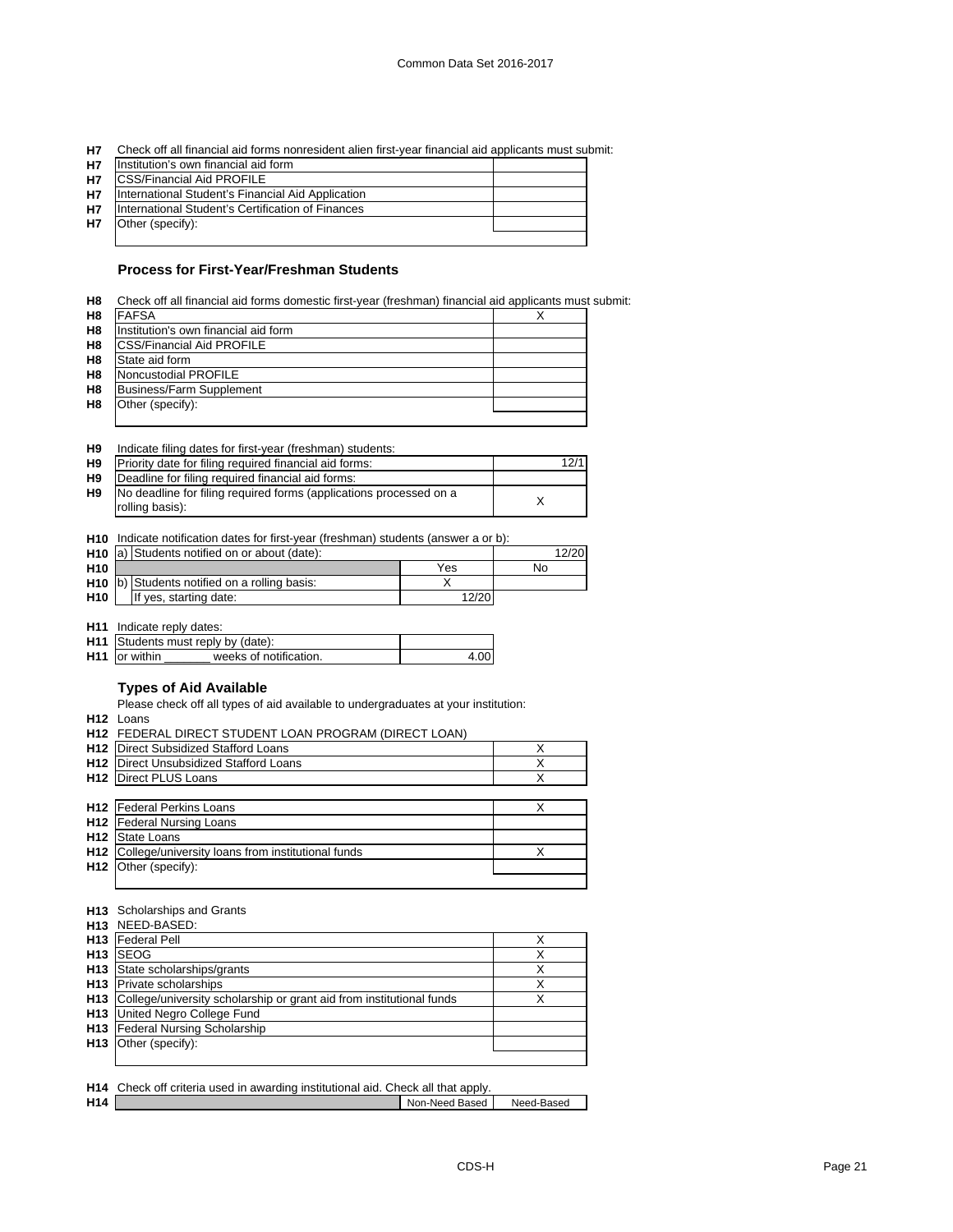| H <sub>14</sub> | Academics                | Χ | X |
|-----------------|--------------------------|---|---|
| H <sub>14</sub> | Alumni affiliation       | Χ |   |
| H <sub>14</sub> | Art                      | Χ |   |
| H <sub>14</sub> | Athletics                | Χ |   |
| H <sub>14</sub> | Job skills               |   |   |
| H <sub>14</sub> | <b>ROTC</b>              | X |   |
| H <sub>14</sub> | Leadership               | Χ |   |
| H <sub>14</sub> | <b>Minority status</b>   | Χ | X |
| H <sub>14</sub> | Music/drama              | Χ |   |
| H <sub>14</sub> | Religious affiliation    |   |   |
| H <sub>14</sub> | State/district residency | X | X |

**H15** If your institution has recently implemented any major financial aid policy, program, or initiative to make your institution more affordable to incoming students such as replacing loans with grants, or waiving costs for families below a certain income level please provide details below:

Admission Application fee waived for 17-18 for in-state (resident) incoming freshman students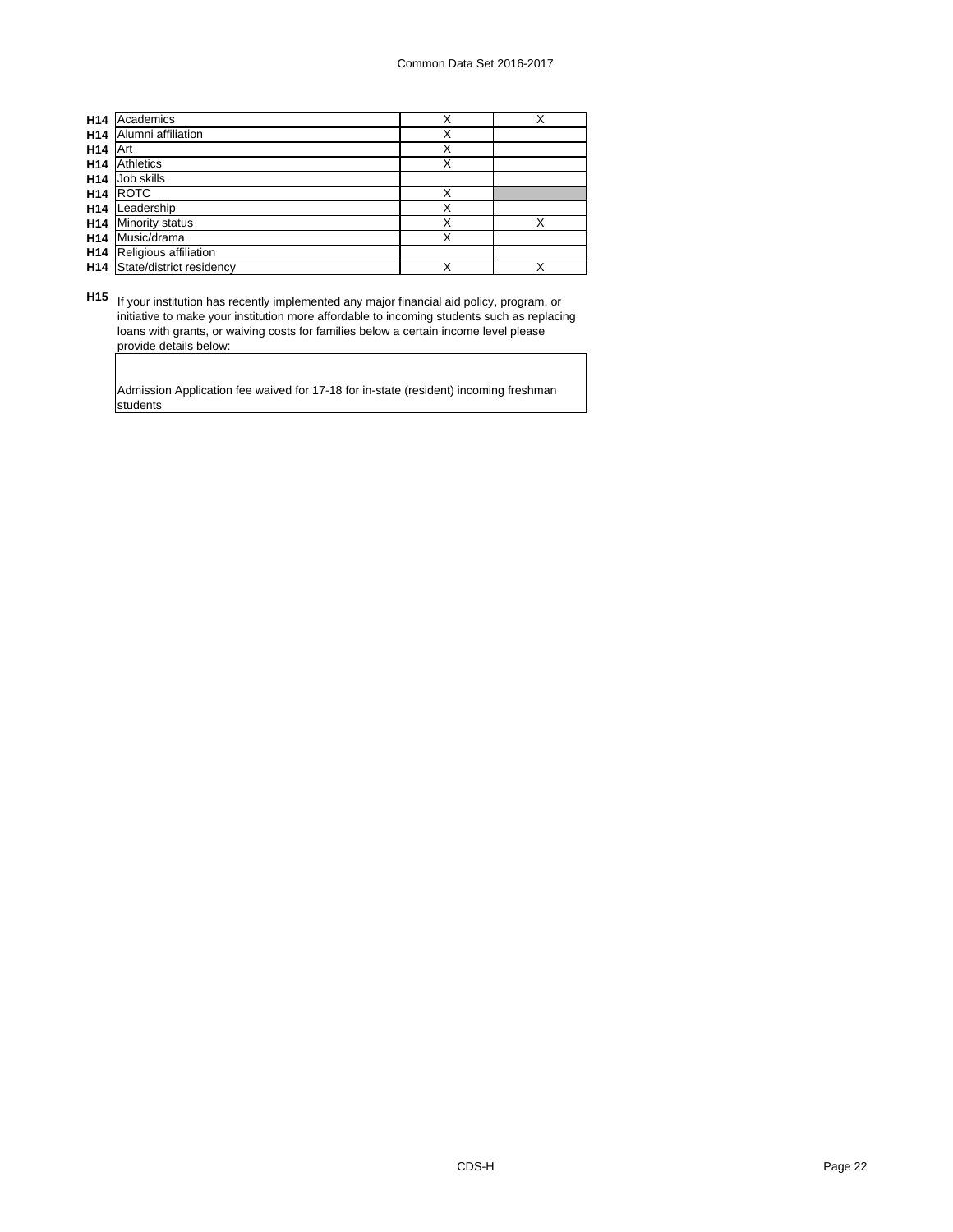## **I. INSTRUCTIONAL FACULTY AND CLASS SIZE**

**Please report the number of instructional faculty members in each category for Fall 2016. Include faculty who are on your institution's payroll on the census date your institution uses for** 

#### **I1 IPEDS/AAUP.**

The following definition of full-time instructional faculty is used by the American Association of University Professors (AAUP) in its annual Faculty Compensation Survey (the part time definitions are not used by AAUP). Instructional Faculty is defined as those members of the instructional-research staff whose major regular assignment is instruction, including those with released time for research. Use the chart below to determine inclusions and exclusions:

|                                                                                                                                                                                                                                          | Full-time | Part-time                                                                       |
|------------------------------------------------------------------------------------------------------------------------------------------------------------------------------------------------------------------------------------------|-----------|---------------------------------------------------------------------------------|
| (a) instructional faculty in preclinical and clinical medicine, faculty who are not paid (e.g.,<br>those who donate their services or are in the military), or research-only faculty, post-<br>doctoral fellows, or pre-doctoral fellows | Exclude   | Include only if<br>they teach one<br>or more non-<br>clinical credit<br>courses |
| (b) administrative officers with titles such as dean of students, librarian, registrar, coach,<br>and the like, even though they may devote part of their time to classroom instruction and<br>may have faculty status                   | Exclude   | Include if they<br>teach one or<br>more non-<br>clinical credit<br>courses      |
| (c) other administrators/staff who teach one or more non-clinical credit courses even<br>though they do not have faculty status                                                                                                          | Exclude   | Include                                                                         |
| (d) undergraduate or graduate students who assist in the instruction of courses, but have<br>titles such as teaching assistant, teaching fellow, and the like                                                                            | Exclude   | Exclude                                                                         |
| (e) faculty on sabbatical or leave with pay                                                                                                                                                                                              | Include   | Exclude                                                                         |
| (f) faculty on leave without pay                                                                                                                                                                                                         | Exclude   | Exclude                                                                         |
| (g) replacement faculty for faculty on sabbatical leave or leave with pay                                                                                                                                                                | Exclude   | Include                                                                         |

*Full-time instructional faculty:* faculty employed on a full-time basis for instruction (including those with released time for research)

*Part-time instructional faculty:* Adjuncts and other instructors being paid solely for part-time classroom instruction. Also includes full-time faculty teaching less than two semesters, three quarters, two trimesters, or two four-month sessions. Employees who are not considered full-time instructional faculty but who teach one or more non-clinical credit courses may be counted as part-time faculty.

*Minority faculty: includes faculty who designate themselves as Black, non-Hispanic; American Indian or Alaska Native; Asian, Native Hawaiian or other Pacific Islander, or Hispanic.* 

*Doctorate: includes such degrees as Doctor of Philosophy, Doctor of Education, Doctor of Juridical Science, and Doctor of Public Health in any field such as arts, sciences, education, engineering, business, and public administration. Also*  includes terminal degrees formerly designated as "first professional," including dentistry (DDS or DMD), medicine (MD), *optometry (OD), osteopathic medicine (DO), pharmacy (DPharm or BPharm), podiatric medicine (DPM), veterinary medicine (DVM), chiropractic (DC or DCM), or law (JD).*

*Terminal degree:* the highest degree in a field: example, M. Arch (architecture) and MFA (master of fine arts).

| 11           |    |                                                                    | Full-Time       | Part-Time | Total           |
|--------------|----|--------------------------------------------------------------------|-----------------|-----------|-----------------|
| 11           | a) | Total number of instructional faculty                              | 596             | 129       | 725             |
| 11           | b  | Total number who are members of minority groups                    | 81              |           | 88              |
| 11           |    | Total number who are women                                         | 216             | 70        | 286             |
| 11           | d) | Total number who are men                                           | 380             | 59        | 439             |
| $\mathbf{I}$ | e) | Total number who are nonresident aliens (international)            | 29              | 8         | 37 <sup>l</sup> |
|              |    | Total number with doctorate, or other terminal degree              |                 |           |                 |
| $\mathsf{I}$ |    |                                                                    | 503             | 23        | 526             |
|              | g) | Total number whose highest degree is a master's but not a terminal |                 |           |                 |
| $\mathbf{I}$ |    | master's                                                           | 51              | 13        | 64              |
| 11           |    | Total number whose highest degree is a bachelor's                  | 15 <sup>1</sup> | 26        | 41              |
|              |    | Total number whose highest degree is unknown or other (Note:       |                 |           |                 |
| $\mathbf{I}$ |    | Items f, g, h, and i must sum up to item a.)                       | 27              | 67        | 134             |
|              |    | Total number in stand-alone graduate/ professional programs in     |                 |           |                 |
| 11           |    | which faculty teach virtually only graduate-level students         | 29              | 16        | 45              |

#### **I2 Student to Faculty Ratio**

Report the Fall 2016 ratio of full-time equivalent students (full-time plus 1/3 part time) to full-time equivalent instructional faculty (full time plus 1/3 part time). In the ratio calculations, exclude both faculty and students in stand-alone graduate or professional programs such as medicine, law, veterinary, dentistry, social work, business, or public health in which faculty teach virtually only graduate-level students. Do not count undergraduate or graduate student teaching assistants as faculty.

| 12 | Fall 2016 Student to Faculty ratio | $16$ to | (based on | 9421.5 students |
|----|------------------------------------|---------|-----------|-----------------|
|    |                                    |         |           |                 |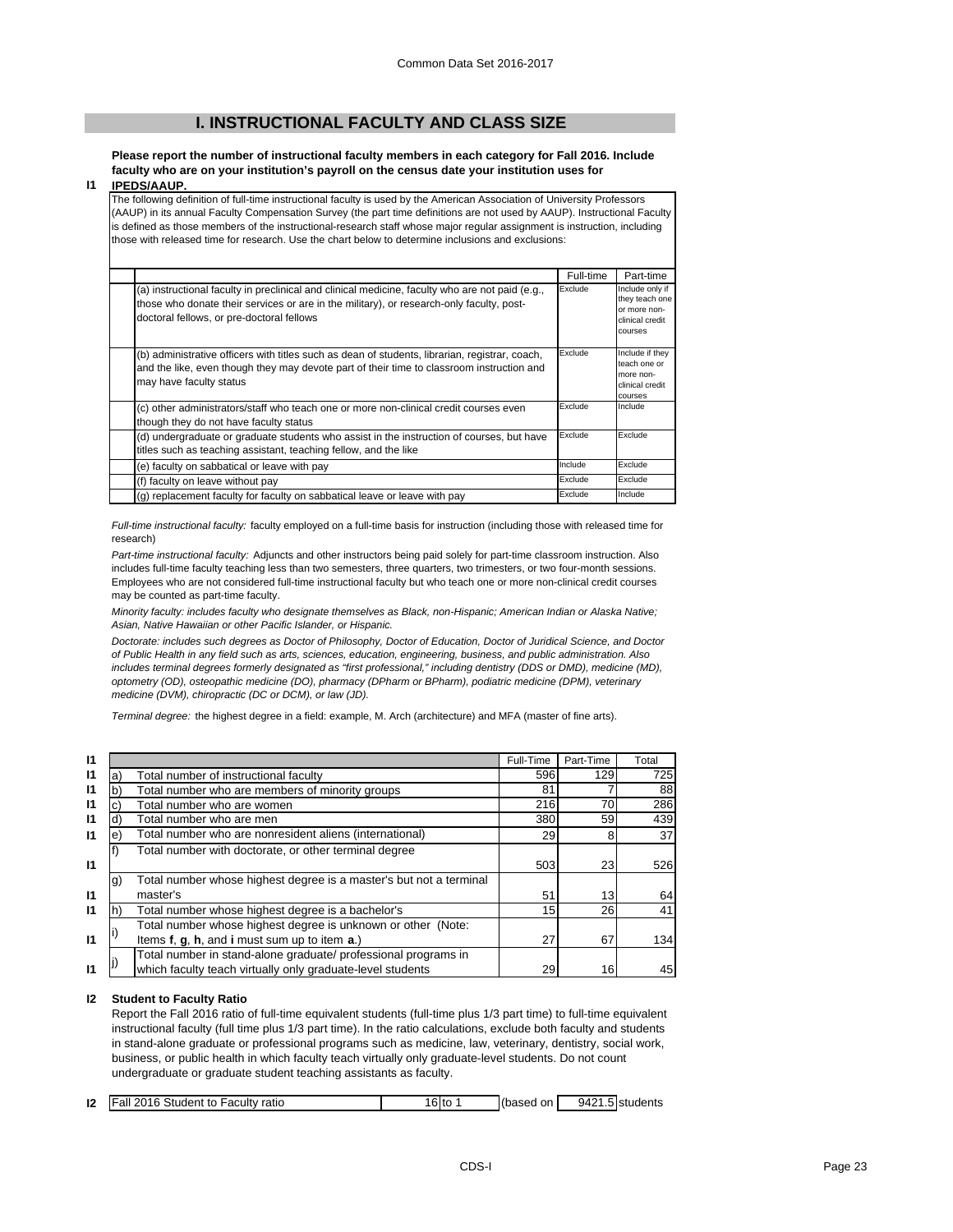### **Undergraduate Class Size**

**I3**

and  $\overline{604.67}$  faculty).

In the table below, please use the following definitions to report information about the size of classes and class sections offered in the Fall 2016 term.

*Class Sections:* A class section is an organized course offered for credit, identified by discipline and number, meeting at a stated time or times in a classroom or similar setting, and not a subsection such as a laboratory or discussion session. Undergraduate class sections are defined as any sections in which at least one degree-seeking undergraduate student is enrolled for credit. Exclude distance learning classes and noncredit classes and individual instruction such as dissertation or thesis research, music instruction, or one-to-one readings. Exclude students in independent study, co-operative programs, internships, foreign language taped tutor sessions, practicums, and all students in one-on-one classes. Each class section should be counted only once and should not be duplicated because of course catalog cross-listings.

*Class Subsections:* A class subsection includes any subsection of a course, such as laboratory, recitation, and discussion subsections that are supplementary in nature and are scheduled to meet separately from the lecture portion of the course. Undergraduate subsections are defined as any subsections of courses in which degree-seeking undergraduate students enrolled for credit. As above, exclude noncredit classes and individual instruction such as dissertation or thesis research, music instruction, or one-to-one readings. Each class subsection should be counted only once and should not be duplicated because of cross-listings.

Using the above definitions, please report for each of the following class-size intervals the number of class sections and class subsections offered in Fall 2016. For example, a lecture class with 800 students who met at another time in 40 separate labs with 20 students should be counted once in the "100+" column in the class section column and 40 times under the "20-29" column of the class subsections table.

| 13 | <b>Number of Class Sections with Undergraduates Enrolled</b> |         |       |           |                                            |       |          |        |       |
|----|--------------------------------------------------------------|---------|-------|-----------|--------------------------------------------|-------|----------|--------|-------|
| 13 |                                                              |         |       |           | Undergraduate Class Size (provide numbers) |       |          |        |       |
| 13 | <b>CLASS</b>                                                 | $2 - 9$ | 10-19 | $20 - 29$ | 30-39                                      | 40-49 | 50-99    | $100+$ | Total |
| 13 | <b>SECTIONS</b>                                              | 400     | 337   | 337       | 129                                        | 59    | 87       | 41     | 1390  |
|    |                                                              |         |       |           |                                            |       |          |        |       |
| 13 | <b>CLASS SUB-</b>                                            | $2 - 9$ | 10-19 | $20 - 29$ | 30-39                                      | 40-49 | 50-99    | $100+$ | Total |
| 13 | <b>SECTIONS</b>                                              | 101     | 146   | 83        | 18                                         |       | <b>C</b> | າ      | 357   |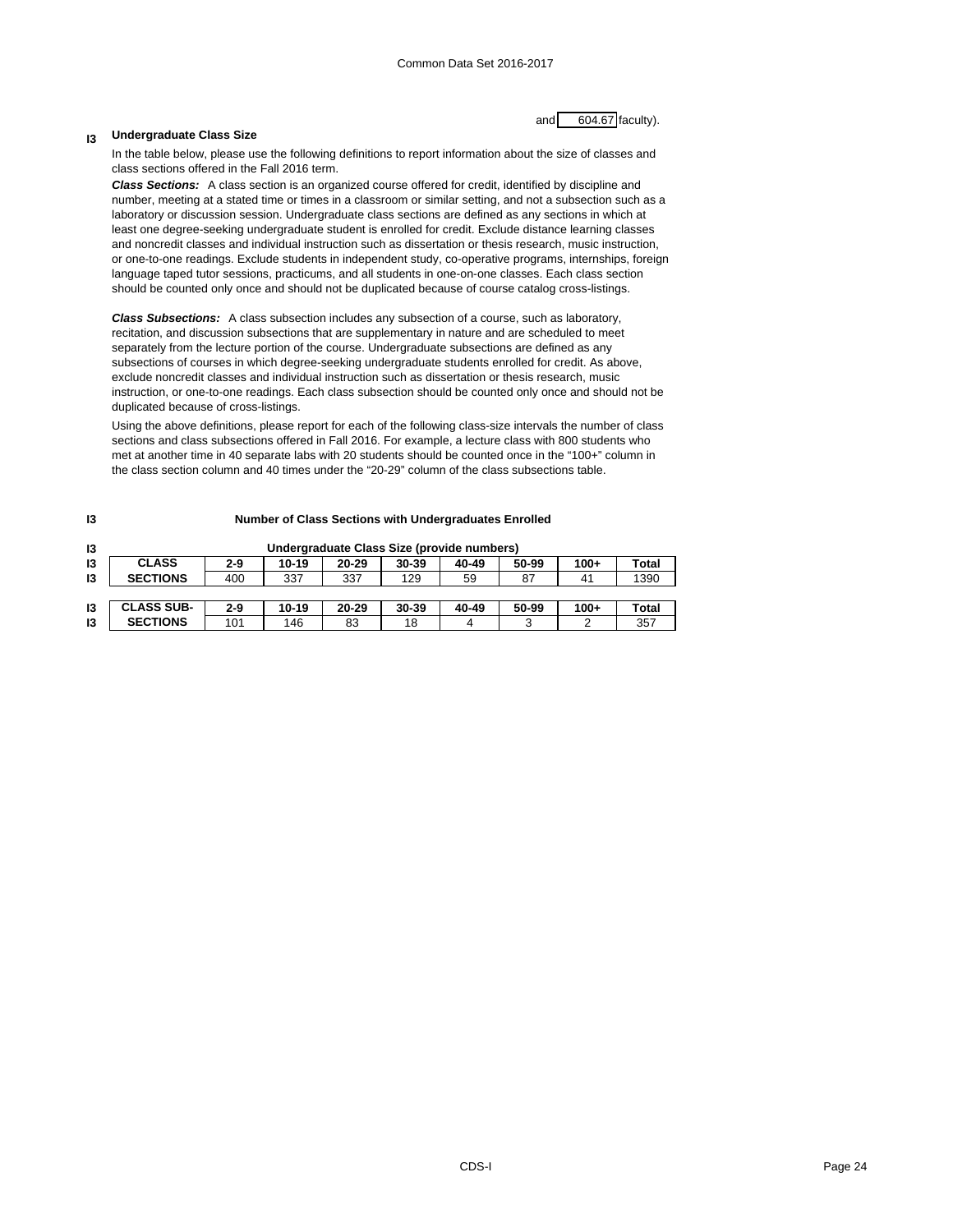# **J. DEGREES CONFERRED**

### **J1 Degrees conferred between July 1, 2015 and June 30, 2016**

**J1** For each of the following discipline areas, provide the percentage of diplomas/certificates, associate, and bachelor's degrees awarded. To determine the percentage, use majors, not headcount (e.g., students with one degree but a double major will be represented twice). Calculate the percentage from your institution's IPEDS Completions by using the sum of 1st and 2nd majors for each CIP code as the numerator and the sum of the Grand Total by 1st Majors and the Grand Total by 2nd major as the denominator. If you prefer, you can compute the percentages using 1st majors only.

| J1 | Category                                              | <b>Diploma/Certificates</b> | <b>Associate</b> | Bachelor's | CIP 2010 Categories<br>to Include |
|----|-------------------------------------------------------|-----------------------------|------------------|------------|-----------------------------------|
| J1 | Agriculture                                           |                             |                  | 0.066      | 1                                 |
| J1 | Natural resources and conservation                    | 0.0862                      |                  | 0.0424     | 3                                 |
| J1 | Architecture                                          | 0.0345                      |                  | 0.0172     | $\overline{4}$                    |
| J1 | Area, ethnic, and gender studies                      |                             |                  | 0.0011     | 5                                 |
| J1 | Communication/journalism                              |                             |                  | 0.0617     | 9                                 |
| J1 | Communication technologies                            |                             |                  |            | 10                                |
| J1 | Computer and information sciences                     |                             |                  | 0.0295     | 11                                |
| J1 | Personal and culinary services                        |                             |                  |            | 12                                |
| J1 | Education                                             | 0.3276                      |                  | 0.067      | 13                                |
| J1 | Engineering                                           | 0.2414                      |                  | 0.0965     | 14                                |
| J1 | Engineering technologies                              |                             |                  | 0.0043     | 15                                |
| J1 | Foreign languages, literatures, and linguistics       |                             |                  | 0.015      | 16                                |
| J1 | Family and consumer sciences                          |                             |                  | 0.0499     | 19                                |
| J1 | Law/legal studies                                     |                             |                  |            | $\overline{22}$                   |
| J1 | English                                               |                             |                  | 0.0204     | 23                                |
| J1 | Liberal arts/general studies                          |                             |                  | 0.039      | 24                                |
| J1 | Library science                                       |                             |                  |            | $\overline{25}$                   |
| J1 | Biological/life sciences                              | 0.069                       |                  | 0.0445     | 26                                |
| J1 | Mathematics and statistics                            | 0.0862                      |                  | 0.0193     | $\overline{27}$                   |
| J1 | Military science and military technologies            |                             |                  |            | 28 & 29                           |
| J1 | Interdisciplinary studies                             |                             |                  | 0.0043     | 30                                |
| J1 | Parks and recreation                                  |                             |                  | 0.0177     | $\overline{31}$                   |
| J1 | Philosophy and religious studies                      |                             |                  | 0.0048     | 38                                |
| J1 | Theology and religious vocations                      |                             |                  |            | 39                                |
| J1 | Physical sciences                                     |                             |                  | 0.0214     | 40                                |
| J1 | Science technologies                                  |                             |                  |            | 41                                |
| J1 | Psychology                                            |                             |                  | 0.0633     | 42                                |
| J1 | Homeland Security, law enforcement, firefighting, and |                             |                  |            | 43                                |
|    | protective services                                   |                             |                  |            |                                   |
| J1 | Public administration and social services             |                             |                  |            | 44                                |
| J1 | Social sciences                                       |                             |                  | 0.0676     | 45                                |
| J1 | <b>Construction trades</b>                            |                             |                  |            | 46                                |
| J1 | Mechanic and repair technologies                      |                             |                  |            | 47                                |
| J1 | Precision production                                  |                             |                  |            | 48                                |
| J1 | Transportation and materials moving                   |                             |                  |            | 49                                |
| J1 | Visual and performing arts                            |                             |                  | 0.0429     | 50                                |
| J1 | Health professions and related programs               |                             |                  | 0.0209     | 51                                |
| J1 | Business/marketing                                    | 0.1551                      |                  | 0.1753     | 52                                |
| J1 | History                                               |                             |                  | 0.008      | 54                                |
| J1 | Other                                                 |                             |                  |            |                                   |
| J1 | TOTAL (should = 100%)                                 | 100.00%                     | 0.00%            | 100.00%    |                                   |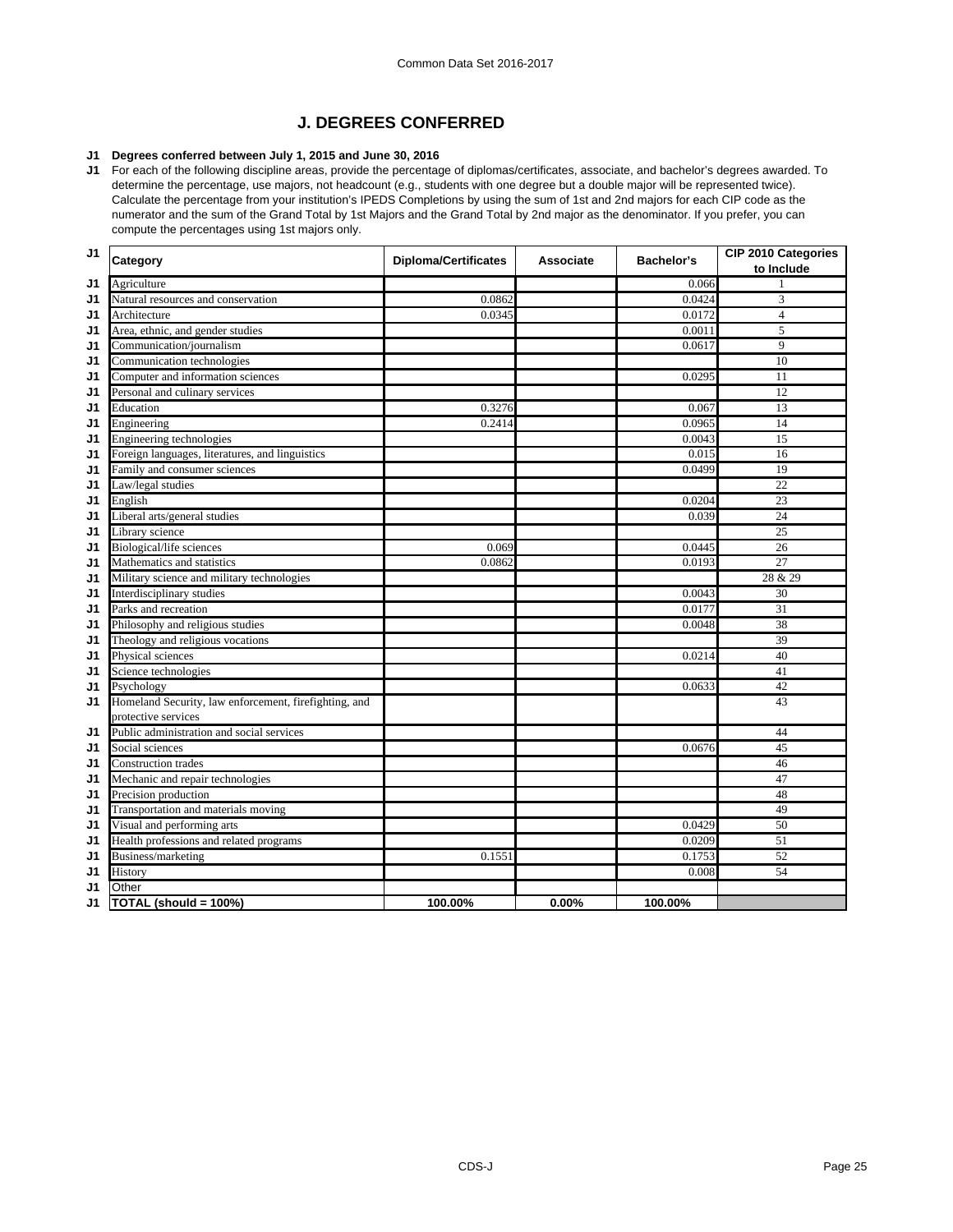| <b>Common Data Set Definitions</b>                                                                                                                                                                                              |
|---------------------------------------------------------------------------------------------------------------------------------------------------------------------------------------------------------------------------------|
| All definitions related to the financial aid section appear at the end of the Definitions document.                                                                                                                             |
|                                                                                                                                                                                                                                 |
| Items preceded by an asterisk (*) represent definitions agreed to among publishers which do not appear on                                                                                                                       |
| the CDS document but may be present on individual publishers' surveys.                                                                                                                                                          |
|                                                                                                                                                                                                                                 |
| * Academic advisement: Plan under which each student is assigned to a faculty member or a trained                                                                                                                               |
| adviser, who, through regular meetings, helps the student plan and implement immediate and long-term                                                                                                                            |
| academic and vocational goals.<br>Accelerated program: Completion of a college program of study in fewer than the usual number of years,                                                                                        |
| most often by attending summer sessions and carrying extra courses during the regular academic term.                                                                                                                            |
|                                                                                                                                                                                                                                 |
| Admitted student: Applicant who is offered admission to a degree-granting program at your institution.                                                                                                                          |
| * Adult student services: Admission assistance, support, orientation, and other services expressly for adults                                                                                                                   |
| who have started college for the first time, or who are re-entering after a lapse of a few years.                                                                                                                               |
| American Indian or Alaska Native: A person having origins in any of the original peoples of North and South<br>America (including Central America) and maintaining tribal affiliation or community attachment.                  |
|                                                                                                                                                                                                                                 |
| Applicant (first-time, first year): An individual who has fulfilled the institution's requirements to be                                                                                                                        |
| considered for admission (including payment or waiving of the application fee, if any) and who has been                                                                                                                         |
| notified of one of the following actions: admission, nonadmission, placement on waiting list, or application                                                                                                                    |
| withdrawn (by applicant or institution).                                                                                                                                                                                        |
| Application fee: That amount of money that an institution charges for processing a student's application for                                                                                                                    |
| acceptance. This amount is not creditable toward tuition and required fees, nor is it refundable if the student                                                                                                                 |
| is not admitted to the institution.<br>Asian: A person having origins in any of the original peoples of the Far East, Southeast Asia, or the Indian                                                                             |
| subcontinent, including, for example, Cambodia, China, India, Japan, Korea, Malaysia, Pakistan, the                                                                                                                             |
| Philippine Islands, Thailand, and Vietnam.                                                                                                                                                                                      |
| Associate degree: An award that normally requires at least two but less than four years of full-time equivalent                                                                                                                 |
| college work.                                                                                                                                                                                                                   |
| Bachelor's degree: An award (baccalaureate or equivalent degree, as determined by the Secretary of the                                                                                                                          |
| U.S. Department of Education) that normally requires at least four years but not more than five years of full-<br>time equivalent college-level work. This includes ALL bachelor's degrees conferred in a five-year cooperative |
| (work-study plan) program. (A cooperative plan provides for alternate class attendance and employment in                                                                                                                        |
| business, industry, or government; thus, it allows students to combine actual work experience with their                                                                                                                        |
| college studies.) Also, it includes bachelor's degrees in which the normal four years of work are completed in                                                                                                                  |
| three years.                                                                                                                                                                                                                    |
| Black or African American: A person having origins in any of the black racial groups of Africa.                                                                                                                                 |
| Board (charges): Assume average cost for 19 meals per week or the maximum meal plan.<br>Books and supplies (costs): Average cost of books and supplies. Do not include unusual costs for special                                |
| groups of students (e.g., engineering or art majors), unless they constitute the majority of students at your                                                                                                                   |
| institution.                                                                                                                                                                                                                    |
| Calendar system: The method by which an institution structures most of its courses for the academic year.                                                                                                                       |
| Campus Ministry: Religious student organizations (denominational or nondenominational) devoted to                                                                                                                               |
| fostering religious life on college campuses. May also refer to Campus Crusade for Christ, an                                                                                                                                   |
| interdenominational Christian organization.                                                                                                                                                                                     |
| * Career and placement services: A range of services, including (often) the following: coordination of visits                                                                                                                   |
| of employers to campus; aptitude and vocational testing; interest inventories, personal counseling; help in                                                                                                                     |
| resume writing, interviewing, launching the job search; listings for those students desiring employment and                                                                                                                     |
| those seeking permanent positions; establishment of a permanent reference folder; career resource<br>materials.                                                                                                                 |
| Carnegie units: One year of study or the equivalent in a secondary school subject.                                                                                                                                              |
| Certificate: See Postsecondary award, certificate, or diploma.                                                                                                                                                                  |
| Class rank: The relative numerical position of a student in his or her graduating class, calculated by the high<br>school on the basis of grade-point average, whether weighted or unweighted.                                  |
| College-preparatory program: Courses in academic subjects (English, history and social studies, foreign                                                                                                                         |
| languages, mathematics, science, and the arts) that stress preparation for college or university study.                                                                                                                         |
| Common Application: The standard application form distributed by the National Association of Secondary                                                                                                                          |
| School Principals for a large number of private colleges who are members of the Common Application Group.                                                                                                                       |
| * Community service program: Referral center for students wishing to perform volunteer work in the<br>community or participate in volunteer activities coordinated by academic departments.                                     |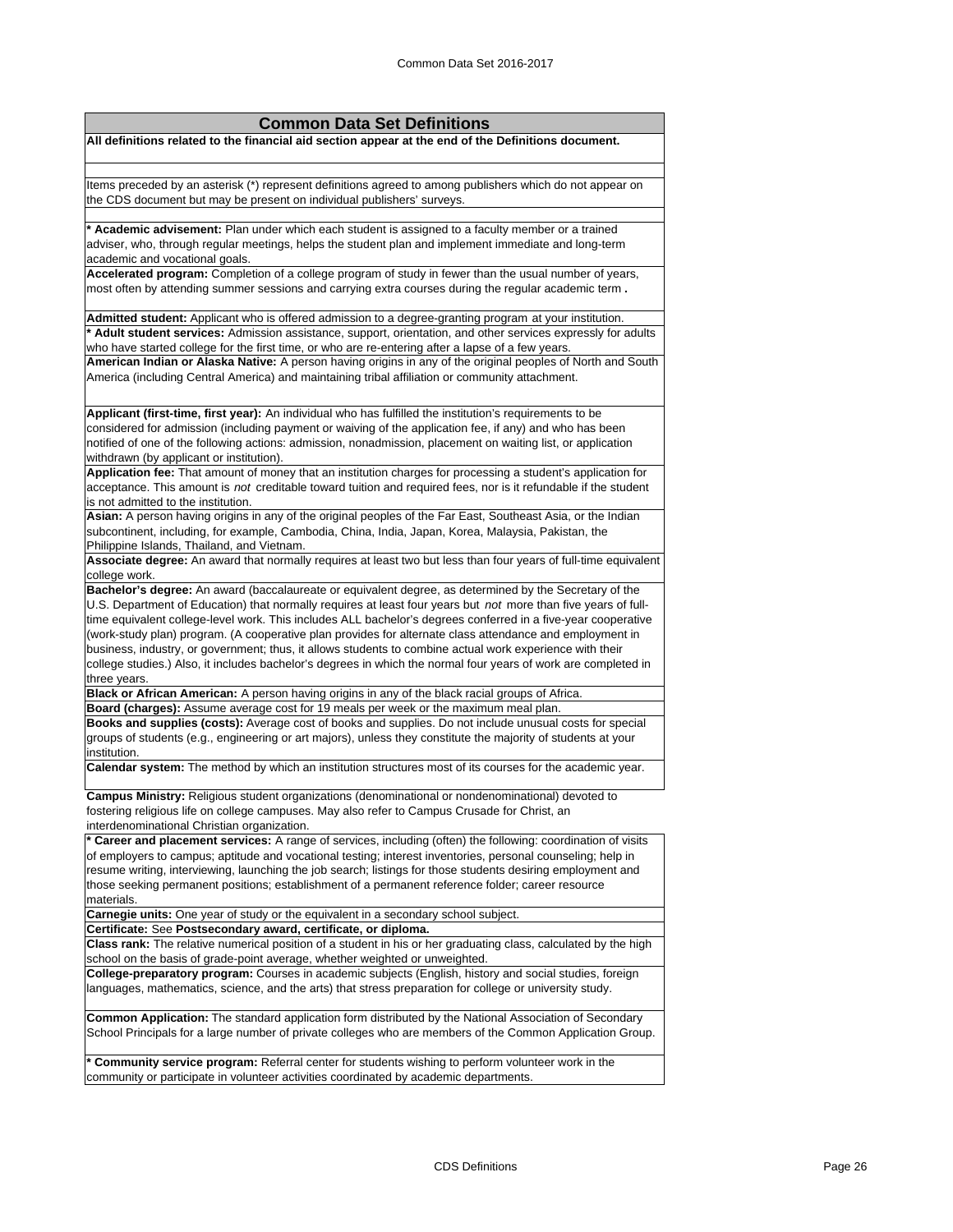| Commuter: A student who lives off campus in housing that is not owned by, operated by, or affiliated with the                                                                                                            |
|--------------------------------------------------------------------------------------------------------------------------------------------------------------------------------------------------------------------------|
| college. This category includes students who commute from home and students who have moved to the area<br>to attend college.                                                                                             |
| Contact hour: A unit of measure that represents an hour of scheduled instruction given to students. Also<br>referred to as clock hour.                                                                                   |
| Continuous basis (for program enrollment): A calendar system classification that is used by institutions                                                                                                                 |
| that enroll students at any time during the academic year. For example, a cosmetology school or a word                                                                                                                   |
| processing school might allow students to enroll and begin studies at various times, with no requirement that                                                                                                            |
| classes begin on a certain date.                                                                                                                                                                                         |
| Cooperative education program: A program that provides for alternate class attendance and employment in                                                                                                                  |
| business, industry, or government.                                                                                                                                                                                       |
| Cooperative housing: College-owned, -operated, or -affiliated housing in which students share room and                                                                                                                   |
| board expenses and participate in household chores to reduce living expenses.                                                                                                                                            |
| * Counseling service: Activities designed to assist students in making plans and decisions related to their                                                                                                              |
| education, career, or personal development.                                                                                                                                                                              |
| Credit: Recognition of attendance or performance in an instructional activity (course or program) that can be                                                                                                            |
| applied by a recipient toward the requirements for a degree, diploma, certificate, or other formal award.                                                                                                                |
| Credit course: A course that, if successfully completed, can be applied toward the number of courses<br>required for achieving a degree, diploma, certificate, or other formal award.                                    |
| Credit hour: A unit of measure representing an hour (50 minutes) of instruction over a 15-week period in a                                                                                                               |
| semester or trimester system or a 10-week period in a quarter system. It is applied toward the total number of<br>hours needed for completing the requirements of a degree, diploma, certificate, or other formal award. |
| Cross-registration: A system whereby students enrolled at one institution may take courses at another                                                                                                                    |
| institution without having to apply to the second institution.                                                                                                                                                           |
| Deferred admission: The practice of permitting admitted students to postpone enrollment, usually for a                                                                                                                   |
| period of one academic term or one year.                                                                                                                                                                                 |
| Degree: An award conferred by a college, university, or other postsecondary education institution as official                                                                                                            |
| recognition for the successful completion of a program of studies.                                                                                                                                                       |
| Degree-seeking students: Students enrolled in courses for credit who are recognized by the institution as                                                                                                                |
| seeking a degree or formal award. At the undergraduate level, this is intended to include students enrolled in                                                                                                           |
| vocational or occupational programs.                                                                                                                                                                                     |
| Differs by program (calendar system): A calendar system classification that is used by institutions that have                                                                                                            |
| occupational/vocational programs of varying length. These schools may enroll students at specific times                                                                                                                  |
| depending on the program desired. For example, a school might offer a two-month program in January,                                                                                                                      |
| March, May, September, and November; and a three-month program in January, April, and October.                                                                                                                           |
| Diploma: See Postsecondary award, certificate, or diploma.                                                                                                                                                               |
| Distance learning: An option for earning course credit at off-campus locations via cable television, internet,                                                                                                           |
| satellite classes, videotapes, correspondence courses, or other means.                                                                                                                                                   |
| Doctor's degree-research/scholarship: A Ph.D. or other doctor's degree that requires advanced work                                                                                                                       |
| beyond the master's level, including the preparation and defense of a dissertation based on original research,                                                                                                           |
| or the planning and execution of an original project demonstrating substantial artistic or scholarly                                                                                                                     |
| achievement. Some examples of this type of degree may include Ed.D., D.M.A., D.B.A., D.Sc., D.A., or D.M,                                                                                                                |
| and others, as designated by the awarding institution.                                                                                                                                                                   |
|                                                                                                                                                                                                                          |
| Doctor's degree-professional practice: A doctor's degree that is conferred upon completion of a program                                                                                                                  |
| providing the knowledge and skills for the recognition, credential, or license required for professional practice.                                                                                                       |
| The degree is awarded after a period of study such that the total time to the degree, including both pre-                                                                                                                |
| professional and professional preparation, equals at least six full-time equivalent academic years. Some of                                                                                                              |
| these degrees were formerly classified as "first-professional" and may include: Chiropractic (D.C. or D.C.M.);                                                                                                           |
| Dentistry (D.D.S. or D.M.D.); Law (L.L.B. or J.D.); Medicine (M.D.); Optometry (O.D.); Osteopathic Medicine                                                                                                              |
| (D.O); Pharmacy (Pharm.D.); Podiatry (D.P.M., Pod.D., D.P.); or, Veterinary Medicine (D.V.M.), and others,                                                                                                               |
| as designated by the awarding institution.                                                                                                                                                                               |
|                                                                                                                                                                                                                          |
| Doctor's degree-other: A doctor's degree that does not meet the definition of a doctor's degree -<br>research/scholarship or a doctor's degree - professional practice.                                                  |
| Double major: Program in which students may complete two undergraduate programs of study                                                                                                                                 |
| simultaneously.                                                                                                                                                                                                          |
| Dual enrollment: A program through which high school students may enroll in college courses while still                                                                                                                  |
| enrolled in high school. Students are not required to apply for admission to the college in order to participate.                                                                                                        |
| Early action plan: An admission plan that allows students to apply and be notified of an admission decision                                                                                                              |
| well in advance of the regular notification dates. If admitted, the candidate is not committed to enroll; the                                                                                                            |
| student may reply to the offer under the college's regular reply policy.                                                                                                                                                 |
| Early admission: A policy under which students who have not completed high school are admitted and enroll                                                                                                                |
| full time in college, usually after completion of their junior year.                                                                                                                                                     |
|                                                                                                                                                                                                                          |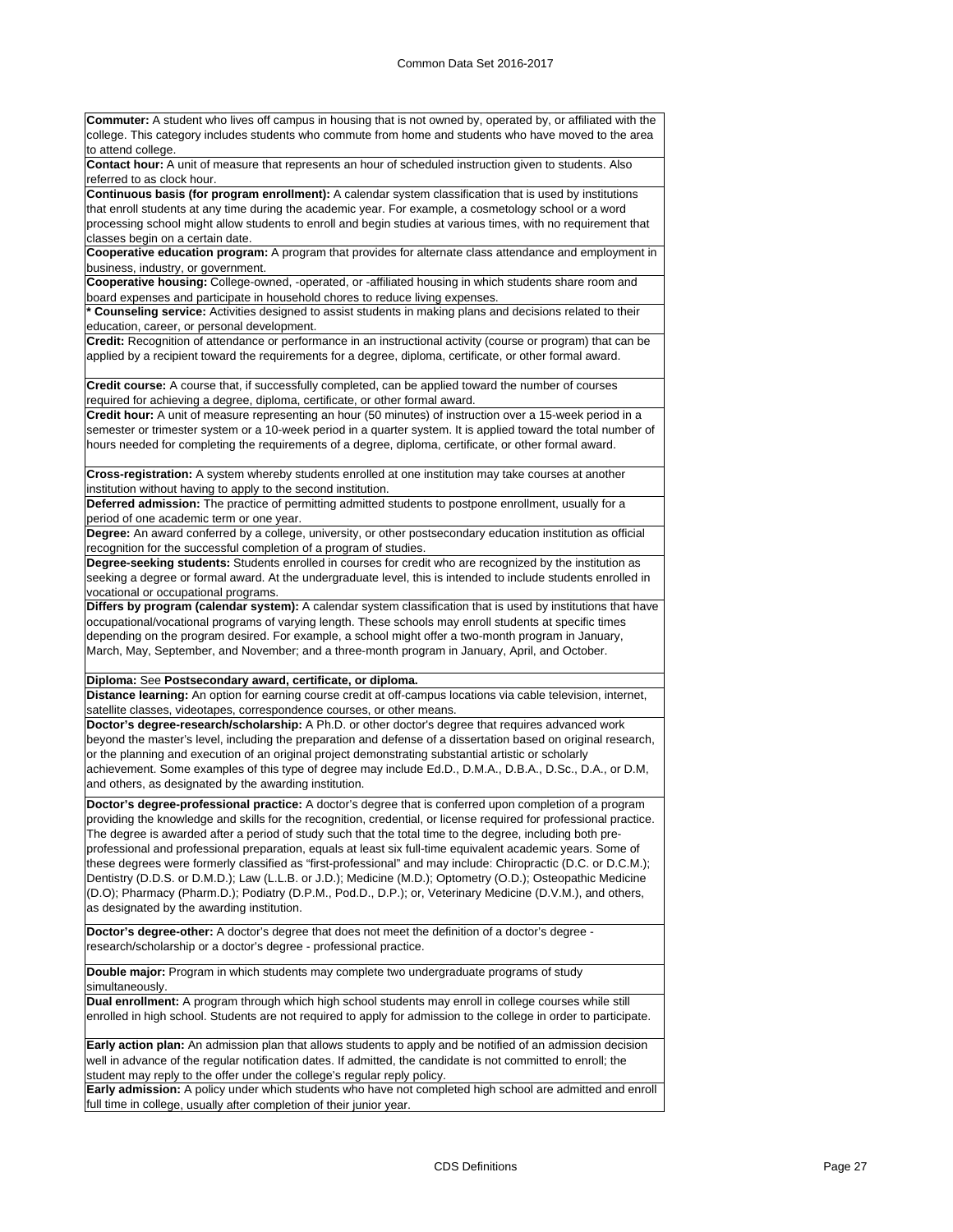**Early decision plan:** A plan that permits students to apply and be notified of an admission decision (and financial aid offer if applicable) well in advance of the regular notification date. Applicants agree to accept an offer of admission and, if admitted, to withdraw their applications from other colleges. There are three possible decisions for early decision applicants: admitted, denied, or not admitted but forwarded for consideration with the regular applicant pool, without prejudice.

**English as a Second Language (ESL):** A course of study designed specifically for students whose native language is not English.

**Exchange student program-domestic:** Any arrangement between a student and a college that permits study for a semester or more at another college **in the United States** without extending the amount of time required for a degree. **See also Study abroad**.

**External degree program:** A program of study in which students earn credits toward a degree through independent study, college courses, proficiency examinations, and personal experience. External degree programs require minimal or no classroom attendance.

**Extracurricular activities (as admission factor):** Special consideration in the admissions process given for participation in both school and nonschool-related activities of interest to the college, such as clubs, hobbies, student government, athletics, performing arts, etc.

**First-time student:** A student attending any institution for the first time at the level enrolled. Includes students enrolled in the fall term who attended a postsecondary institution for the first time at the same level in the prior summer term. Also includes students who entered with advanced standing (college credit earned before graduation from high school).

**First-time, first-year (freshman) student:** A student attending any institution for the first time at the undergraduate level. Includes students enrolled in the fall term who attended college for the first time in the prior summer term. Also includes students who entered with advanced standing (college credits earned before graduation from high school).

First-year student: A student who has completed less than the equivalent of 1 full year of undergraduate work; that is, less than 30 semester hours (in a 120-hour degree program) or less than 900 contact hours.

#### **Freshman:** A first-year undergraduate student.

**\*Freshman/new student orientation:** Orientation addressing the academic, social, emotional, and intellectual issues involved in beginning college. May be a few hours or a few days in length; at some colleges, there is a fee.

**Full-time student (undergraduate):** A student enrolled for 12 or more semester credits, 12 or more quarter credits, or 24 or more contact hours a week each term.

**Geographical residence (as admission factor):** Special consideration in the admission process given to students from a particular region, state, or country of residence.

**Grade-point average (academic high school GPA):** The sum of grade points a student has earned in secondary school divided by the number of courses taken. The most common system of assigning numbers to grades counts four points for an A, three points for a B, two points for a C, one point for a D, and no points for an E or F. Unweighted GPA's assign the same weight to each course. Weighting gives students additional points for their grades in advanced or honors courses.

**Graduate student:** A student who holds a bachelor's or equivalent, and is taking courses at the postbaccalaureate level.

**\* Health services:** Free or low cost on-campus primary and preventive health care available to students.

**High school diploma or recognized equivalent:** A document certifying the successful completion of a prescribed secondary school program of studies, or the attainment of satisfactory scores on the Tests of General Educational Development (GED), or another state-specified examination.

**Hispanic or Latino:** A person of Mexican, Puerto Rican, Cuban, South or Central American, or other Spanish culture or origin, regardless of race.

**Honors program:** Any special program for very able students offering the opportunity for educational enrichment, independent study, acceleration, or some combination of these.

**Independent study:** Academic work chosen or designed by the student with the approval of the department concerned, under an instructor's supervision, and usually undertaken outside of the regular classroom structure.

**In-state tuition:** The tuition charged by institutions to those students who meet the state's or institution's residency requirements.

**International student:** See **Nonresident alien.**

**International student group:** Student groups that facilitate cultural dialogue, support a diverse campus, assist international students in acclimation and creating a social network.

**Internship:** Any short-term, supervised work experience usually related to a student's major field, for which the student earns academic credit. The work can be full- or part-time, on- or off-campus, paid or unpaid.

**\* Learning center:** Center offering assistance through tutors, workshops, computer programs, or audiovisual equipment in reading, writing, math, and skills such as taking notes, managing time, taking tests.

**\* Legal services:** Free or low cost legal advice for a range of issues (personal and other).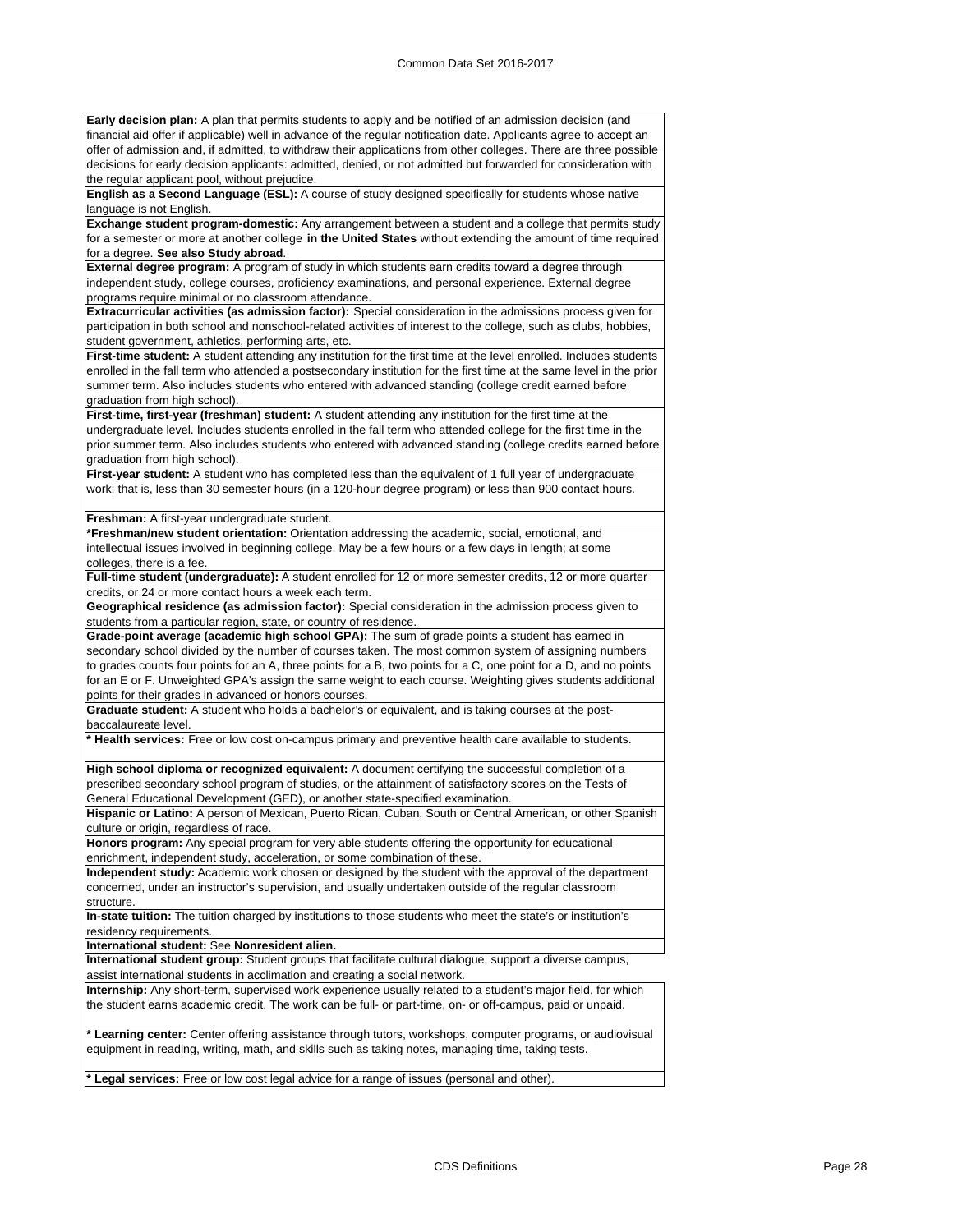**Liberal arts/career combination:** Program in which a student earns undergraduate degrees in two separate fields, one in a liberal arts major and the other in a professional or specialized major, whether on campus or through cross‑registration.

**Master's degree:** An award that requires the successful completion of a program of study of generally one or two full-time equivalent academic years of work beyond the bachelor's degree. Some of these degrees, such as those in Theology (M.Div., M.H.L./Rav) that were formerly classified as "first-professional", may require more than two full-time equivalent academic years of work.

**Minority affiliation (as admission factor):** Special consideration in the admission process for members of designated racial/ethnic minority groups.

**\* Minority student center:** Center with programs, activities, and/or services intended to enhance the college experience of students of color.

**Model United Nations:** A simulation activity focusing on conflict resolution, globalization, and diplomacy. Assuming roles as foreign ambassadors and "delegates," students conduct research, engage in debate, draft

resolutions, and may participate in a national Model UN conference.

**Native Hawaiian or Other Pacific Islander:** A person having origins in any of the original peoples of Hawaii, Guam, Samoa, or other Pacific Islands.

**Nonresident alien:** A person who is not a citizen or national of the United States and who is in this country on a visa or temporary basis and does not have the right to remain indefinitely.

**\* On-campus day care:** Licensed day care for students' children (usually age 3 and up); usually for a fee.

**Open admission:** Admission policy under which virtually all secondary school graduates or students with GED equivalency diplomas are admitted without regard to academic record, test scores, or other qualifications.

**Other expenses (costs):** Include average costs for clothing, laundry, entertainment, medical (if not a required fee), and furnishings.

**Out-of-state tuition:** The tuition charged by institutions to those students who do not meet the institution's or state's residency requirements.

**Part-time student (undergraduate):** A student enrolled for fewer than 12 credits per semester or quarter, or fewer than 24 contact hours a week each term.

**\* Personal counseling**: One-on-one or group counseling with trained professionals for students who want to explore personal, educational, or vocational issues.

**Post-baccalaureate certificate:** An award that requires completion of an organized program of study requiring 18 credit hours beyond the bachelor's; designed for persons who have completed a baccalaureate degree but do not meet the requirements of academic degrees carrying the title of master.

**Post-master's certificate:** An award that requires completion of an organized program of study of 24 credit hours beyond the master's degree but does not meet the requirements of academic degrees at the doctoral level.

**Postsecondary award, certificate, or diploma:** Includes the following three IPEDS definitions for postsecondary awards, certificates, and diplomas of varying durations and credit/contact hour requirements—

*Less Than 1 Academic Year:* Requires completion of an organized program of study at the postsecondary level (below the baccalaureate degree) in less than 1 academic year (2 semesters or 3 quarters) or in less than 900 contact hours by a student enrolled full-time.

*At Least 1 But Less Than 2 Academic Years:* Requires completion of an organized program of study at the postsecondary level (below the baccalaureate degree) in at least 1 but less than 2 full-time equivalent academic years, or designed for completion in at least 30 but less than 60 credit hours, or in at least 900 but less than 1,800 contact hours.

*At Least 2 But Less Than 4 Academic Years:* Requires completion of an organized program of study at the postsecondary level (below the baccalaureate degree) in at least 2 but less than 4 full-time equivalent academic years, or designed for completion in at least 60 but less than 120 credit hours, or in at least 1,800 but less than 3,600 contact hours.

**Private institution:** An educational institution controlled by a private individual(s) or by a nongovernmental agency, usually supported primarily by other than public funds, and operated by other than publicly elected or appointed officials.

**Private for-profit institution:** A private institution in which the individual(s) or agency in control receives compensation, other than wages, rent, or other expenses for the assumption of risk.

**Private nonprofit institution:** A private institution in which the individual(s) or agency in control receives no compensation, other than wages, rent, or other expenses for the assumption of risk. These include both independent nonprofit schools and those affiliated with a religious organization.

**Proprietary institution:** See **Private for-profit institution.**

**Public institution:** An educational institution whose programs and activities are operated by publicly elected or appointed school officials, and which is supported primarily by public funds.

**Quarter calendar system:** A calendar system in which the academic year consists of three sessions called quarters of about 12 weeks each. The range may be from 10 to 15 weeks. There may be an additional quarter in the summer.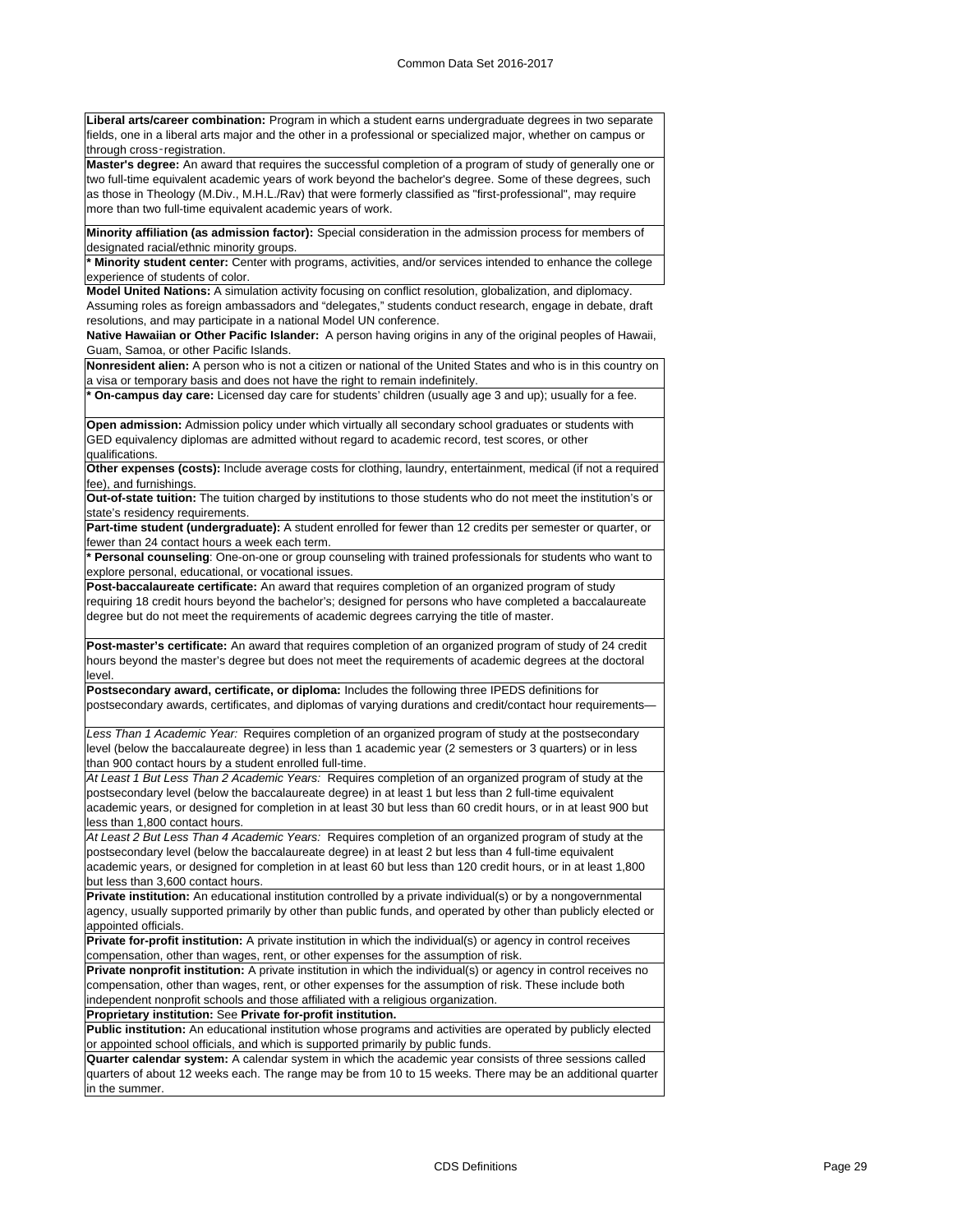**Race/ethnicity:** Category used to describe groups to which individuals belong, identify with, or belong in the eyes of the community. The categories do not denote scientific definitions of anthropological origins. A person may be counted in only one group.

**Race/ethnicity unknown:** Category used to classify students or employees whose race/ethnicity is not known and whom institutions are unable to place in one of the specified racial/ethnic categories.

**Religious affiliation/commitment (as admission factor):** Special consideration given in the admission process for affiliation with a certain church or faith/religion, commitment to a religious vocation, or observance of certain religious tenets/lifestyle.

**\* Religious counseling:** One-on-one or group counseling with trained professionals for students who want to explore religious problems or issues.

**\* Remedial services:** Instructional courses designed for students deficient in the general competencies necessary for a regular postsecondary curriculum and educational setting.

**Required fees:** Fixed sum charged to students for items not covered by tuition and required of such a large proportion of all students that the student who does NOT pay is the exception. Do not include application fees or optional fees such as lab fees or parking fees.

**Resident alien or other eligible non-citizen:** A person who is not a citizen or national of the United States and who has been admitted as a legal immigrant for the purpose of obtaining permanent resident alien status (and who holds either an alien registration card [Form I-551 or I-151], a Temporary Resident Card [Form I-688], or an Arrival-Departure Record [Form I-94] with a notation that conveys legal immigrant status, such as Section 207 Refugee, Section 208 Asylee, Conditional Entrant Parolee or Cuban-Haitian).

**Room and board (charges)—on campus:** Assume double occupancy in institutional housing and 19 meals per week (or maximum meal plan).

**Secondary school record (as admission factor):** Information maintained by the secondary school that may include such things as the student's high school transcript, class rank, GPA, and teacher and counselor recommendations.

**Semester calendar system:** A calendar system that consists of two semesters during the academic year with about 16 weeks for each semester of instruction. There may be an additional summer session.

**Student-designed major:** A program of study based on individual interests, designed with the assistance of an adviser.

**Study abroad:** Any arrangement by which a student completes part of the college program studying in another country. Can be at a campus abroad or through a cooperative agreement with some other U.S. college or an institution of another country.

**\* Summer session:** A summer session is shorter than a regular semester and not considered part of the academic year. It is not the third term of an institution operating on a trimester system or the fourth term of an institution operating on a quarter calendar system. The institution may have 2 or more sessions occurring in the summer months. Some schools, such as vocational and beauty schools, have year-round classes with no separate summer session.

**Talent/ability (as admission factor):** Special consideration given to students with demonstrated talent/abilities in areas of interest to the institution (e.g., sports, the arts, languages, etc.) **Teacher certification program:** Program designed to prepare students to meet the requirements for

certification as teachers in elementary, middle/junior high, and secondary schools.

**Transfer applicant:** An individual who has fulfilled the institution's requirements to be considered for admission (including payment or waiving of the application fee, if any) and who has previously attended another college or university and earned college-level credit.

**Transfer student:** A student entering the institution for the first time but known to have previously attended a postsecondary institution at the same level (e.g., undergraduate). The student may transfer with or without credit.

**Transportation (costs):** Assume two round trips to student's hometown per year for students in institutional housing or daily travel to and from your institution for commuter students.

**Trimester calendar system:** An academic year consisting of 3 terms of about 15 weeks each.

**Tuition:** Amount of money charged to students for instructional services. Tuition may be charged per term, per course, or per credit.

**\* Tutoring:** May range from one-on-one tutoring in specific subjects to tutoring in an area such as math, reading, or writing. Most tutors are college students; at some colleges, they are specially trained and certified.

**Unit:** a standard of measurement representing hours of academic instruction (e.g., semester credit, quarter credit, contact hour).

**Undergraduate:** A student enrolled in a four- or five-year bachelor's degree program, an associate degree program, or a vocational or technical program below the baccalaureate.

**\* Veteran's counseling:** Helps veterans and their dependents obtain benefits for their selected program and provides certifications to the Veteran's Administration. May also provide personal counseling on the transition from the military to a civilian life.

**\* Visually impaired:** Any person whose sight loss is not correctable and is sufficiently severe as to adversely affect educational performance.